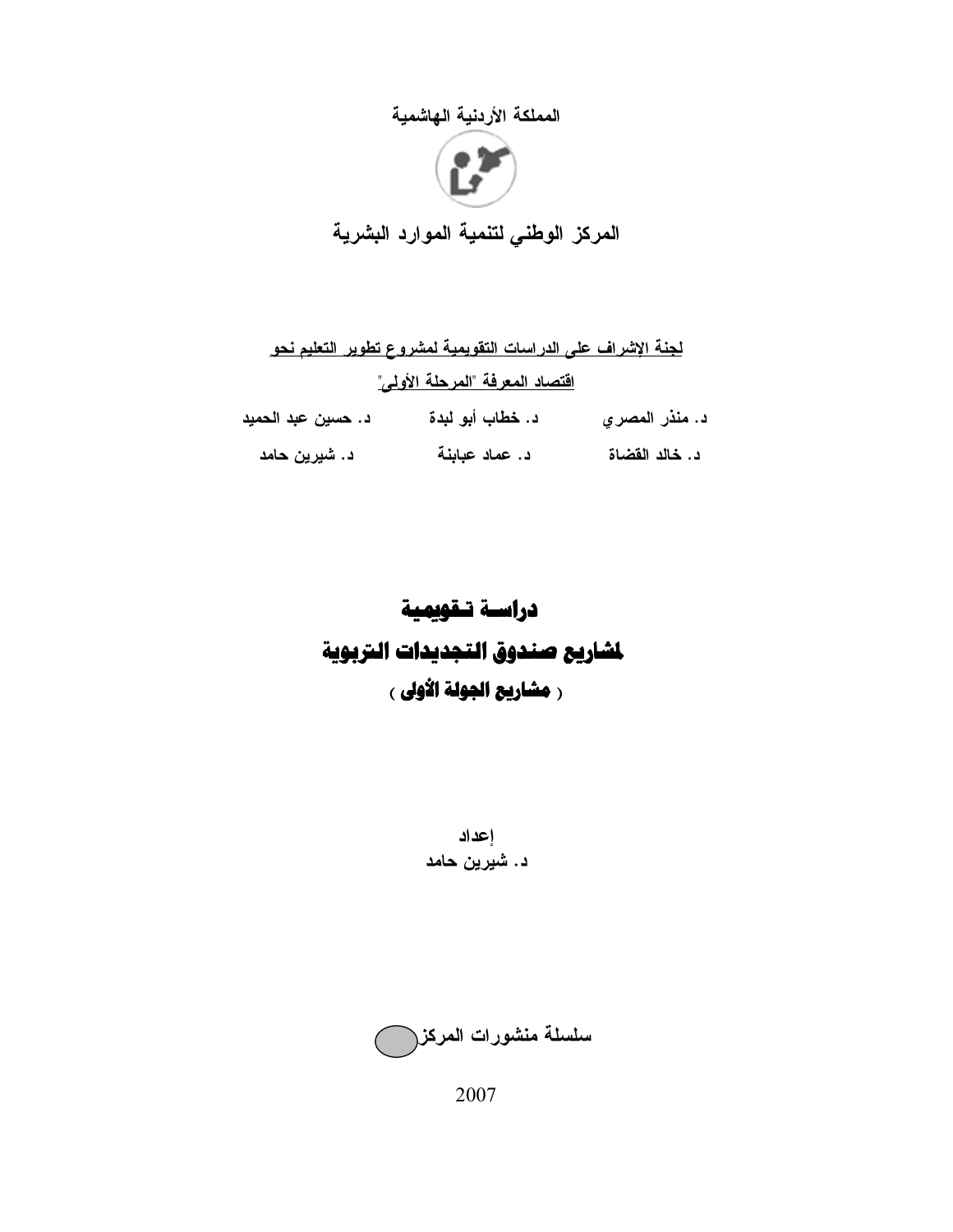| سد |  |  |  |
|----|--|--|--|
|    |  |  |  |

| الصفحة         | <u>العنسوان</u>                   |
|----------------|-----------------------------------|
| 1              | قائمة المحتويات                   |
| $\overline{2}$ | فهرس الجداول والأشكال             |
| 3              | الملخص النتفيذي باللغة العربية    |
| 6              | خلفية الدراسة                     |
| 14             | هدف الدراسة وأسئلتها              |
| 15             | محددات الدر اسة                   |
| 15             | طريقة الدراسة وإجراءاتها          |
| 16             | • مجتمع وعينة الدراسة             |
| 17             | • أدوات الدراسة                   |
| 20             | •   طريقة جمع البيانات            |
| 22             | نتائج الدراسة                     |
| 22             | • النتائج المتعلقة بالسؤال الأول  |
| 30             | • النتائج المتعلقة بالسؤال الثاني |
| 36             | مناقشة النتائج والتوصبات          |
| 39             | قائمة المراجع                     |
| 40             | الملاحق                           |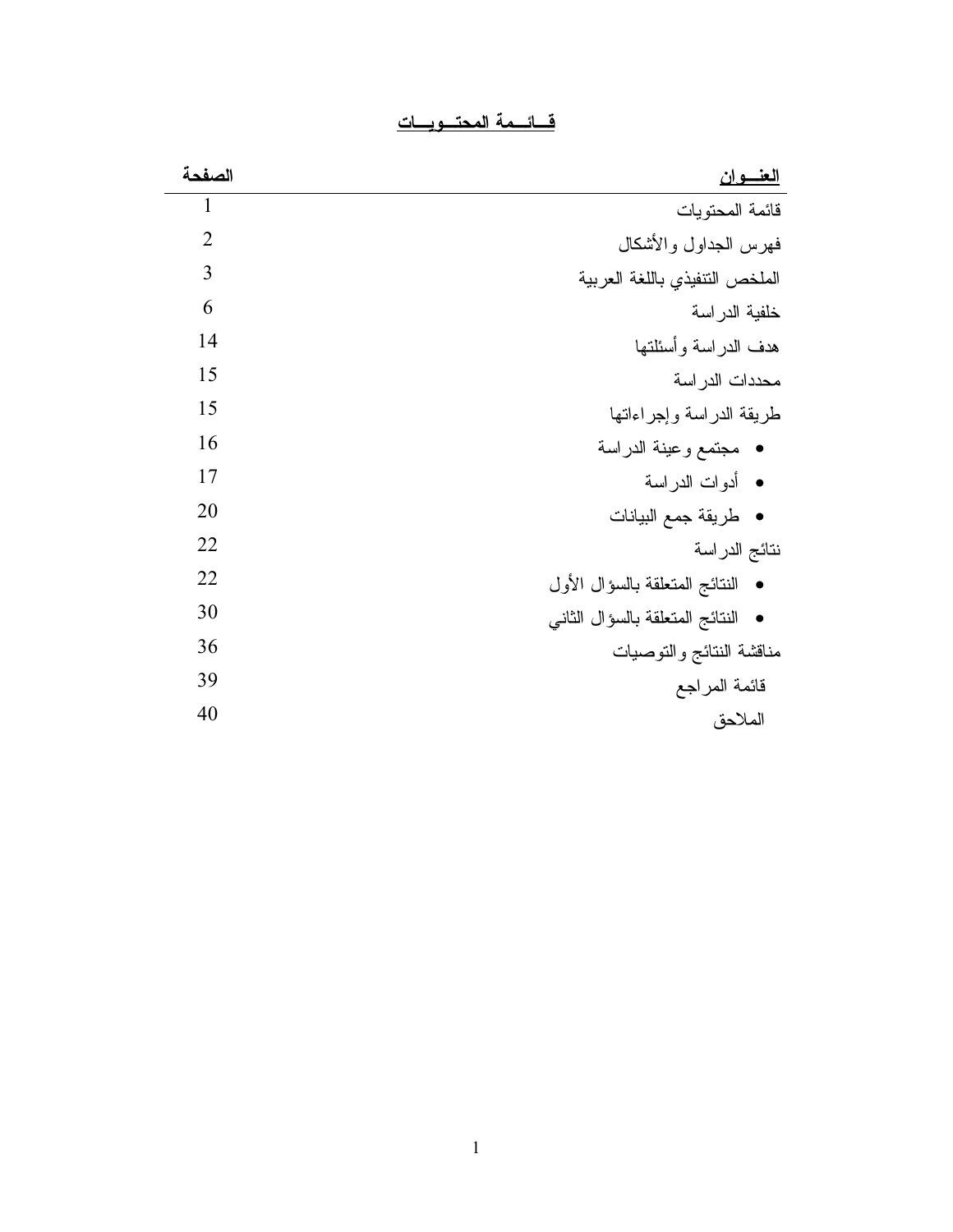# <u>فهرس الجداول</u>

| <u>الرقم</u> | <u>العنسوان</u>                                                                                                                                            | الصفحة |
|--------------|------------------------------------------------------------------------------------------------------------------------------------------------------------|--------|
| 1            | نكرارات جوانب ارتباط مشاريع صندوق النجديدات النزبوية مع مشروع<br>نطوير النعليم نحو الاقتصاد المعرفى حسب نحليل وثائق المشاريع<br>وصحيفة ملاحظتها            | 23     |
| 2            | أراء والنكرارات لكيفية مساهمة مشاريع صندوق التجديدات النربوية فمي<br>النطوير النزبوي في الأردن                                                             | 25     |
| 3            | جوانب ارتباط مشروع صندوق التجديدات التربوية مع مشروع تطوير<br>التعليم نحو الاقتصاد المعرفي من وجهة نظر مديري المدارس وقادة<br>المشاريع                     | 26     |
| 4            | أعداد وتوزيع فئة المستفيدين من مشاريع صندوق التجديدات التربويـــة<br>حسب العمر والعلاقة بالمشروع والمؤهل                                                   | 27     |
| 5            | نكرارات ونوزيع الفئات الرئيسة والفئات الفرعية للخدمات أو المنتجات<br>التي تقدمها مشاريع صندوق التجديدات التربوية من وجهة نظر<br>المستفيدين من نلك المشاريع | 28     |

آراء وتكرارات مديري المدارس حول الحاجة التي غطَّاها المشروع والفوائد  $6\,$ 33 التي ما زال يقدمها في مدارسهم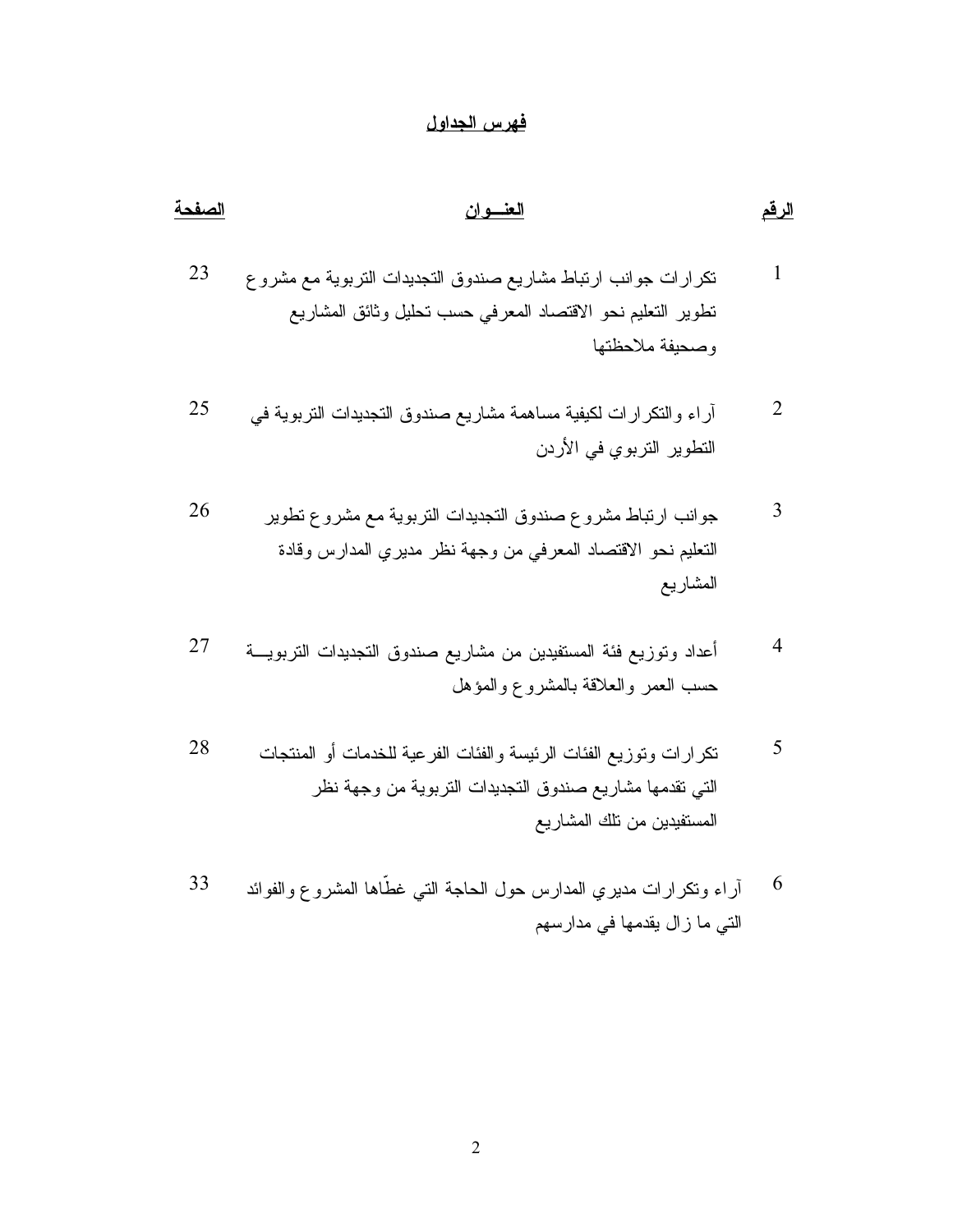### دراسة تقويمية

### لمشروع صندوق التجديدات التربوية

الملخص التنفيذي :

سعت وز ار ة التربية والتعليم لتحسين كفاءة ونو عية مخر جاتها من الطلبة من خلال نتفيذ سلسة من برامج الإصلاح التربوي المتعاقبة ، وقد كان أخر هــذه البـــرامج الإصــــلاحية الشـــاملة مشروع نطوير النعليم نحو الاقتصاد المعرفي والذي بدأت الوزارة بتنفيذه فسي عسام 2003، ويرتكز على التحول نحو التميز والإبداع والتطوير والإتقان وتعزيز القسدرة علسى البحث والنعلم مدى الحياة. وفي هذا السياق أنشأت الوزارة صندوق التجديدات النربوية ابتــداءً مـــن العام الدراسي 2005/2004 ولمدة أربع سنوات ، وقدمت من خلال هذا الصـــندوق المـــنح للمدارس لدعم النظوير الناشئ من المدرسة ، على اعتبار أن المدرسة هي وحــدة النطـــوير والنجديد في مشروع ERfKE.

وقد رغبت الوزارة في تشخيص وضع المشاريع المدعومة من صندوق التجديدات التربويـــة في السنة الأولى من حيث تحقيقها لأهدافها وقدرتها على تحقيق الفائـــدة للطلبـــة والمعلمـــين والمجتمع المحلي ، لذلك نم نكليف وحدة المتابعة والتقييم في المركز الوطني لنتمية المسوارد البشر بة بنتفيذ هذه الدر اسة النقو بمية.

و انطلاقاً من ذلك حاولت الدر اسة الإجابة عن الأسئلة التالية :

1. هل ترتبط أهداف المشاريع التي تم دعمها من قبل صندوق التجديدات التربوية بمشروع نطوير النعليم نحو الاقتصاد المعرفي ؟

من أية جو انب ؟

2. ما المخرجات الفعلية للمشروع في صندوق النجديدات النربوية ؟ وهل نتوافق ونتســـجم هذه المخرجات مع المخرجات التي خطط لها ؟

تعتبر هذه الدراسة تقويمية موجهة نحو الأهداف (Goal-Oriented Evaluation Study) لأنها عملت على نقويم فاعلية المشاريع بفحص المدى الذي استطاعت فيه هــذه المشـــاريع تحقيق الأهداف التبي انطلقت منها، ومدى انسجام وتوافق المخرجات الفعلية للمشـــاريع مــــع المخرجات التي خطط لها ، وبذلك يمكن القول أنّ هذه الدراسة اعتمدت منهج دراسة الحالات المتعددة ( Multi-Case Study ) ، حيث أمكن نقديم وصف لنلك المشاريع من خلال تحليل الوثائق الخاصة فيها والتي نتمثل في النموذج الذي نقدمت به المدرسة لإدارة المشروع قبـــل البدء بتنفيذه، كما ساعدت البيانات التي جمعت باستخدام أدوات الدراسة المختلفة والتي اشتملت على صحيفة ملاحظة المشروع للكشف عن المشروع ونحديد وضعه، ونَّمت مقابلـــة مـــدير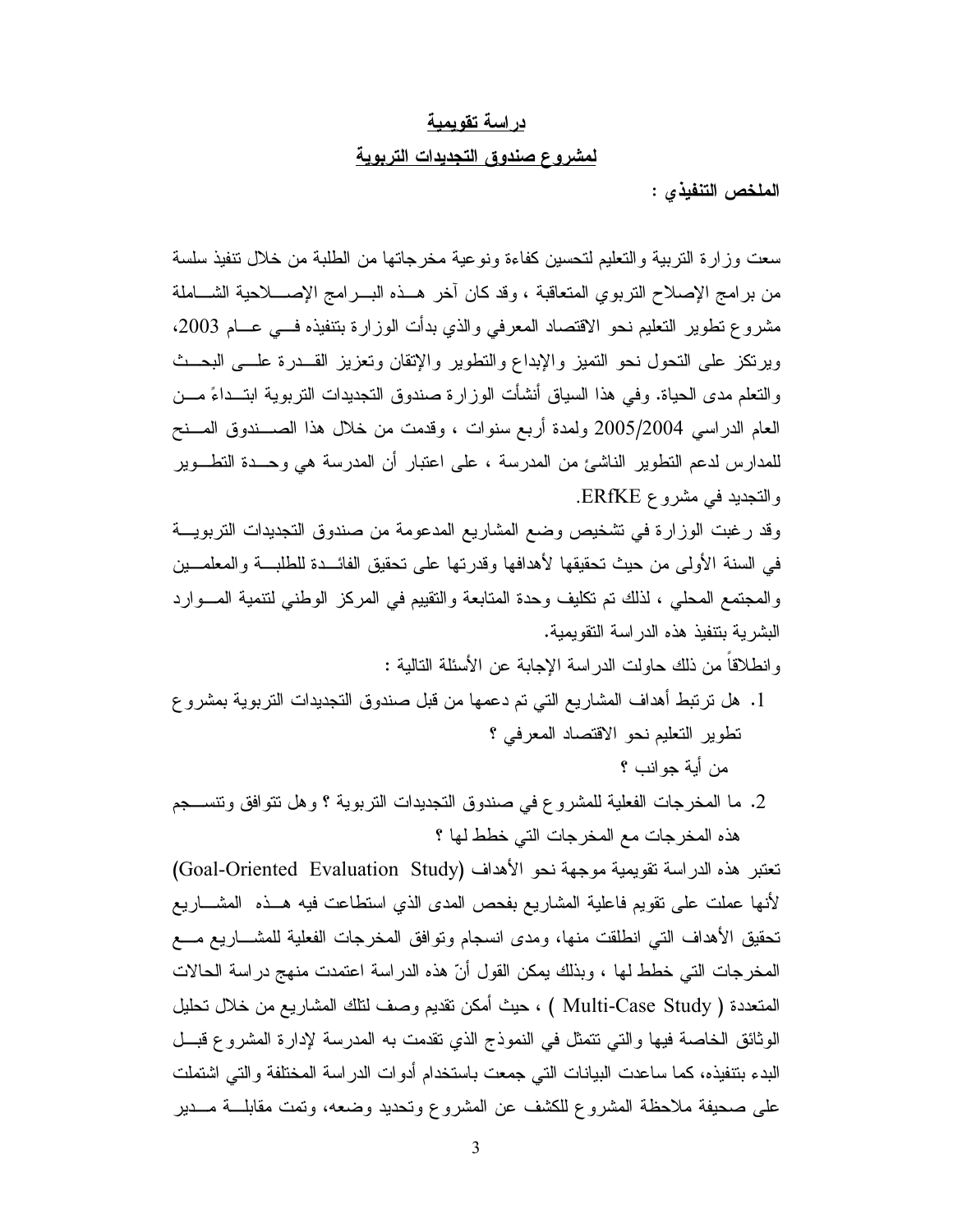المدرسة وقائد المشروع ومجموعة من المستفيدين من المشروع باســـنخدام صــــحيفة مقابلـــة مديري المدارس وصحيفة مقابلة قائد المشروع وصحيفة مقابلة المستفيد من المشروع .

تألف مجتمع الدراسة من جميع المشاريع الفائزة ضمن المرحلة الأولـــي مـــن صــــندوق التجديدات النزبوية ( 2005/2004 ) وعددها ثمانية عشر مشروعاً نتوزع فسي ثلاثــة مجالات كما صنفتها الجهة المشرفة على مشروع صندوق التجديــدات التربويـــة ، وتـــم اختيار نسعة مشاريع من المجالات الثلاثة لدر استها كعينة قصديه لتحقيق أغـــر اض هـــذه الدر اسة التقويمية .

وقد توصلت الدر اسة إلى عدد من النتائج من أهمها :

- ترتبط مشاريع صندوق التجديدات التربوية بمشروع تطوير التعليم نحسو الاقتصساد المعرفي بحيث نتركز جوانب الارتباط هذه في توظيف تكنولوجيا المعلومات والاتصالات في عمليات النعلم والنعليم ونحسين عمليات النعلم والنعلـــيم و عمليـــات النقويم والممارسات المرتبطة بها في داخل البيئة الصفية، ونتمية مهـــارات البحــث والتفكير بين الطلبة، بالإضافة إلى التشجيع على التواصل بين الأفراد في المدرسـة الواحدة ، والنواصل فيما بين المدارس المختلفة ، وذلك من وجهة نظر جميع مـــدراء المدارس في العينة ، و (89% ) من قادة المشاريع من المعلمين.
- كانت درجات الارتباط بين نتائج تحليل وثائق المشـــروع ونتـــائج تحليـــل صــــحيفة ملاحظة المشروع مرتفعة نسبياً ولجميع درجات المقياس الثلاثي الذي تم استخدامه ، وهذا يعكس اتساقاً كبيراً بين نتائج التحليلين بالنسبة للجوانـــب المرتبطـــة بمشـــروع نطوير النعليم نحو الاقتصاد المعرفي ، كما يعبر الانساق عن ارتباط نتائج المشاريع بأهدافها التبي انطلقت منها، وذلك لأن تحليل الوثائق كان لمخطط كـــل مشــــروع أي لأهدافه قبل البدء بالعمل ، ولصحيفة ملاحظة المشروع أي بعد النتفيذ .
- مازالت (88٫8 % ) من المشاريع في العينة منتجة حتى وقت جمع البيانات ، وقــد تنوعت تلك المنتجات بين الوسائل التعليمية التي تساعد في تحقيق النتاجات التعلميـــة ونسهل سير العملية النعليمية النعلمية ،كما نتضمن نلك المنتجات البدوية والمطرزات الفنبة .
- يعتقد مديرو المدارس أن جميع المشاريع التي نتفذ في مدارسهم أي ما نسبته 100% مازالت نقدم فوائدا في مجال نوظيف نكنولوجيا المعلومات والاتصـــالات ، و 83% منها مازال يقدم نلك الفوائد في مجالي النمنية المهنية للمعلمين بآليات وطرق منتوعة والمساعدة في تحقيق نتاجات النعلم المطلوبة خاصة ما يتعلق منها بتتميـــة مهـــارات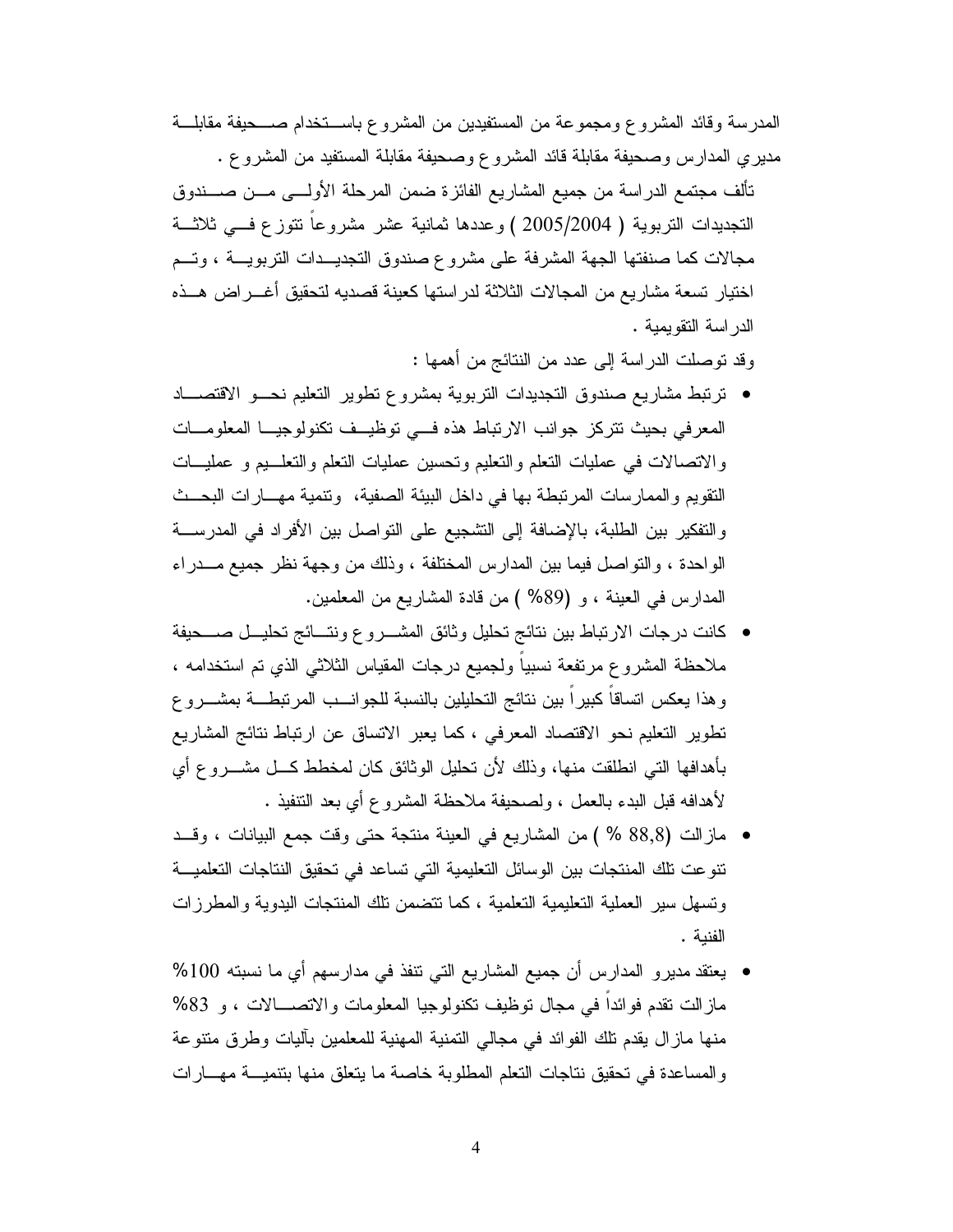الطلبة الحياتية ، أمّا فيما يتعلق بالمهارات التي قد نلزم الطلبة والتـــي تباينـــت بـــين مهارات النواصل والاستماع والمهارات الفنية فقد كانت نمثل حوالي 67%.

• رأى (67%) من قادة نلك المشاريع والذين هم على الأغلب من المعلمين أن المشاريع المنفذة في مدار سهم قد نجحت في تحقيق الأهداف التي انطلقت منها .

وقد خلصت الدراسة إلى مجموعة من التوصيات أهمها :

- نبني نموذج لدعم فكرة النطوير المعتمد على المدرسة ليس على صعيد المشاريع فقط ، وإنما بكل ما من شأنه أن يؤدي إلى نحسين العملية التعليمية التعلمية.
- مساعدة المدارس على نحسين مهارات النواصل بينها لنسهيل نبادل الخبرات ، وهــذا من شأنه اختصار الزمن والجهد والنكاليف وإثراء الخبرات الفردية.
- مساعدة المدارس على التخطيط لمشاريع نتعلق بمجال الإدارة التربوية حيث انعدمت المشاريع في ذلك المجال، وهذا يعكس عدم وضوح الصورة فسي أذهـــان المـــديرين و المعلمين حول أهمية ذلك المجال.
- التأكيد على أهمية المشاريع التي نتعلق بالنتمية المهنية المستدامة ، حيث يفتـــرض أن تتوافر مثل هذه المشاريع في كل مدرسة وذلك لأهمية مفهوم التتمية المهنية المستدامة في دعم مسيرة النطور في المدرسة .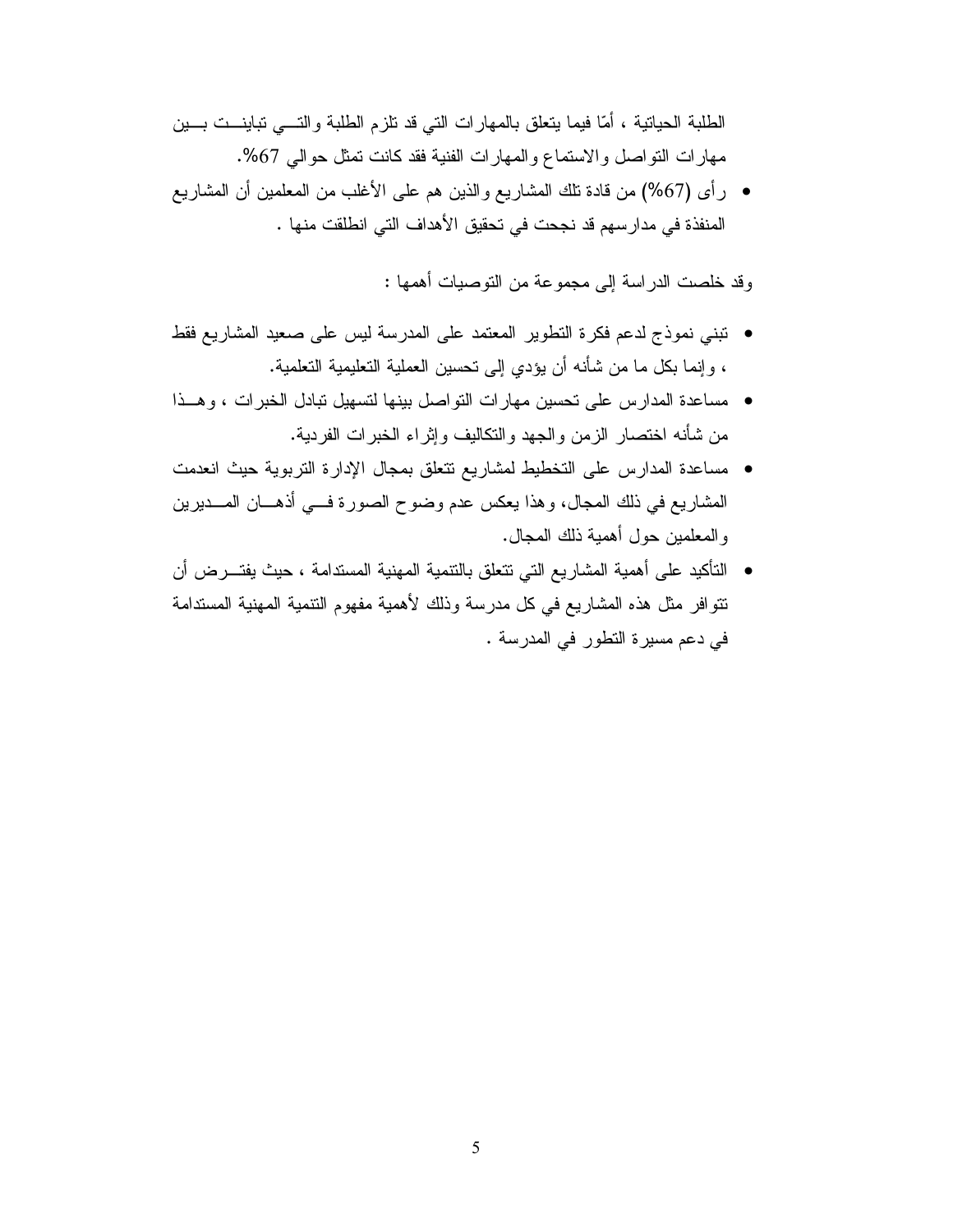# خلفية الدراسة :

كان التعليم وما زال في طليعة الاستثمارات في الأردن ، وقد سعت المملكـــة فـــي الســـنوات القليلة الأخيرة إلى إحداث تغييرات نوعية في النظام التربوي الأردني، وذلك بتطبيق عدد من المشاريع والبرامج كمشروع النطوير النربوي (1989–2001) ومشروع نطوير النعليم نحو الاقتصاد المعرفي (ERfKE 1) (2008-2003) .

وقد كانت آلية التخطيط والتنفيذ في برامج الإصلاح التربوي تســــير دائمــــاً ضــــمن أهـــداف و أولويات نشمل جميع مجالات التربية والتعليم ابتداءً من مر حلة الطفولـــة و انتهـــاءً بـــالتعليم العالي، وذلك لوضع الأردن على طريق الدول المنقدمة بتخريجهــا وتصـــديرها للكفـــاءات البشر بة المتميزة إقليميا وعالميا .

كانت الرغبة في التحديث الاقتصادي والاجتماعي الشامل هي الدافع لتبني ملامح التغيير في النظام التربوي، والتبي تبنتها وإنطلقت منها وزارة التربية بحيث يكون عماد تطـوير نظامنـــا النزبوي تميزه واعتماده على الموارد البشرية الأردنية بالاستناد إلى معـــابير عالميـــة وقـــيم اجتماعية وروح نتافسية عالية.

جاء تتفيذ مشروع نظوير التعليم نحو الاقتصاد المعرفي انعكاساً لمهذه الرسالة والرؤيسا فسي النحول نحو النميز والإنقان وتعزيز القدرة على البحث والإبداع والنطوير، ونلبيــة حاجـــات مجتمع الاقتصاد المعرفي من الأفراد القابلين للتعلم مدى الحيـــاة والقـــادرين علـــي توظيــف المعرفة ونطويرها ، واستغلال المصادر المحيطة بشكل أمثل .

وقد كان لعملية دمج نكنولوجيا المعلومات والاتصالات ICT في الكثير من برامج وأنشـــطة وزارة النربية والتعليم دوراً واضحاً في إكساب المعلمين والطلبة للمهارات التي نساعدهم في تحسين القدرة على النعلم واستخدامها كأدوات للنعليم بالطريقة نفسها التي عمل بها المعلمون ، و فور تعلم المعلمين أساسيات استخدام الحواسيب والشبكات سيكونوا على استعداد لاستخدام -( Kleiman, 2001 ). التقنية بفاعلية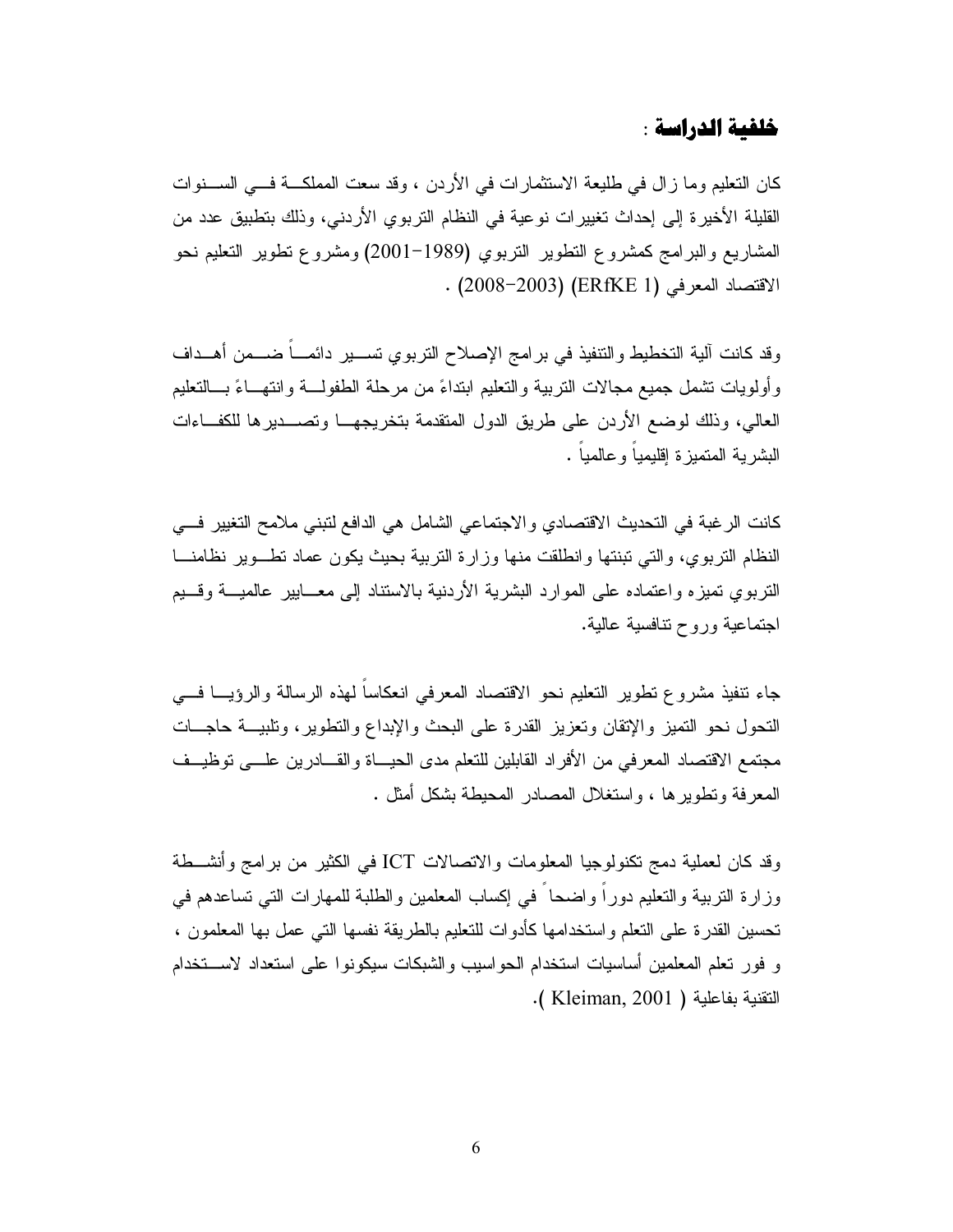ولمشروع نطوير التعليم نحو الاقتصاد المعرفي أربعة مكونات رئيسة يمكن من خلالها نطوير جميع أطراف وعناصر العملية التعليمية التعليمة للحصول على مخرجات من الطلبة الأردنيين الذين يمتلكون المهارات والكفايات التي تجعلهم قادرين على المشاركة والمنافسة في مجتمــع الاقتصاد المعرفي بما يضمن لهم القدرة على خدمة أنفسهم ووطنهم .

ويمكن إيجاز المكونات الأربعة الرئيسة لمشروع تطوير التعليم نحو الاقتصاد المعرفي وأبرز مجالات اهتمام كل منها كما يلي :

- 1– إعادة نوجيه أهداف السياسة التربوية والاسترانتيجية التربوية مـــن خــــلال الحاكميـــة والنطوير الإداري . تتركز المكونات الفرعية لهذا المكون على مساعدة الإدارة الفعالة للنظــام التربـــوي، وإعادة نوجيهها لخدمة حاجات الفرد والمجتمع من خلال نطوير الحاكميـــة والإدارة وألية صنع القرار .
- 2– نغيير البرامج والممارسات التعليمية لتحقيق مخرجـــات تعلميــــه تناســـب الاقتصــــاد المعرفي . ويتناول هذا المكون مع مكوناته الفرعية فضية مركزية من فضايا التطوير التربوي ، يتم التعامل من خلالها مع طبيعة النعلم والندريس والنوفعات المستقبلية ضمن ســـياق المنهاج الجديد الذي صمم لأعداد الطلبة بطريقة تجعلهم قادرين على الحياة والعمـــل في مجتمع اقتصاد المعرفة . ويمكن تحقيق ذلك من خلال نطوير المناهج وتقييم النعليم ونوفير مصادر لدعم النعلم الفاعل والعمل على النتمية المهنية والندريب .
- 3– تقديم دعم نوعي لتوفير بيئات تعلميه مناسبة في الأبنية المدرسية . ويتضمن هذا المكون أولويات حل مشاكل المدارس المكنظة واستبدال الأبنيـــة غيـــر الأمنة وتوفير التسهيلات لدعم مبادرات الإصلاح النربوي للانتقــال بـــالتعلم نحـــو الاقتصاد المعرفي .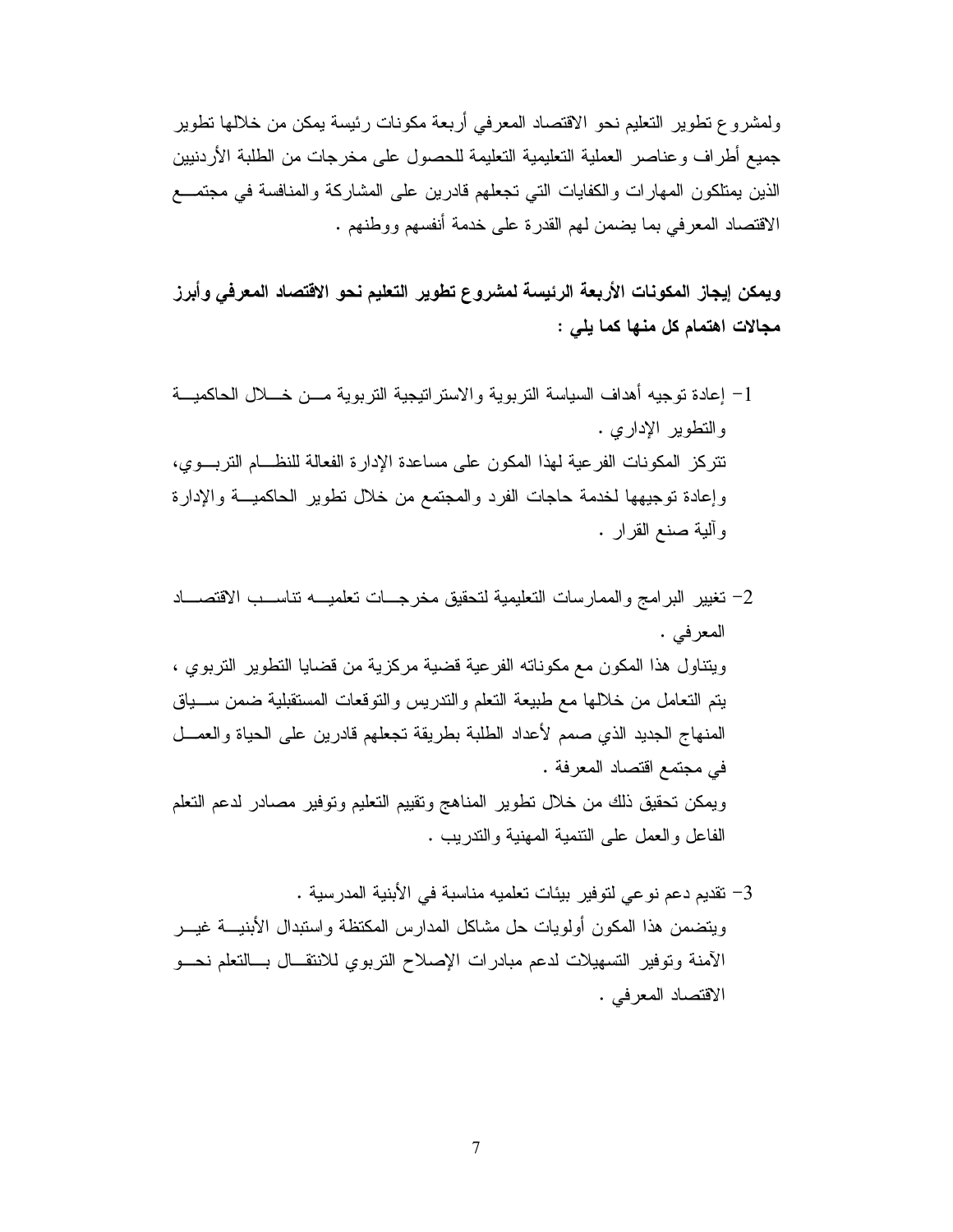4– تعزيز جاهزية التعلم من خلال التعليم في مرحلة الطفولة المبكرة . وذلك ضمن مجموعة من المكونات الفرعية وسلسلة من الإجراءات لتغييــــر نظــــرة مقدمي الرعاية وأولياء الأمور والمؤسسة للمناهج من مجرد برامج تعلسيم الأطفــال مجموعة معلومات ومهارات وسلوكات إلى مناهج ندعم وعى الطفل المنزايد لنمـوه الذاتي والفكري والجسدي والعاطفي بالإضافة إلى دعمها للنعلم مدى الحياة .

وفي هذا السياق وتحت مظلة مشروع تطوير التعليم نحو الاقتصاد المعرفي، تبنت وزارة التربية والتعليم ونفذت مجموعة متنوعة من المشاريع ضمن المكونات الأربعة التجديدية لمشروع تطوير النعليم نحو الاقتصاد المعرفى وعلسى مستوى السوزارة ومسديرياتها ومدارسها وبشراكة وتعاون في بعض الحالات مع المجتمع المحلي، وذلك بهدف تكامـــل وتكاثف جهود جميع الأطراف في العملية التعليمية التعلمية لتحقيق رؤيا هذا المشروع في النحول نحو النركيز على نوعية مخرجات الوزارة من الطلبة الأردنبين، والحرص على امتلاكهم للمهارات والكفايات التي نتسجم مع مجتمع الاقتصاد المعرفي .

ويعتبر مشروع صندوق التجديدات النزبوية أحد المشاريع المنفذة نحت مظلـــة نطـــوير التعليم نحو الاقتصاد المعرفي .

# مشروع صندوق التجديدات التربوية:

صندوق التجديدات النربوية هو برنامج منح نربوية أنشأته وزارة النربية والتعليم ابتــداءً من العام الدراسي 2005/2004 ولمدة أربع سنوات لدعم النجديد الذي يعتبـــر المدرســــة وحدة النطوير النربوية الأولىي ، واللبنة الأهم في بناء مجتمع الاقتصاد المعرفي الأردني.

والتجديد النزبوي مصطلح يقصد به العمل المنظم الذي نقوم به مؤسسة نزبويـــة بهـــدف إحداث تغيير ايجابي في عملية النعلم والنعليم وفق خطة منهجية للبحث العلمي نقوم على التخطيط والتنفيذ والنقويم. ( www. Gaserc.edu.kw )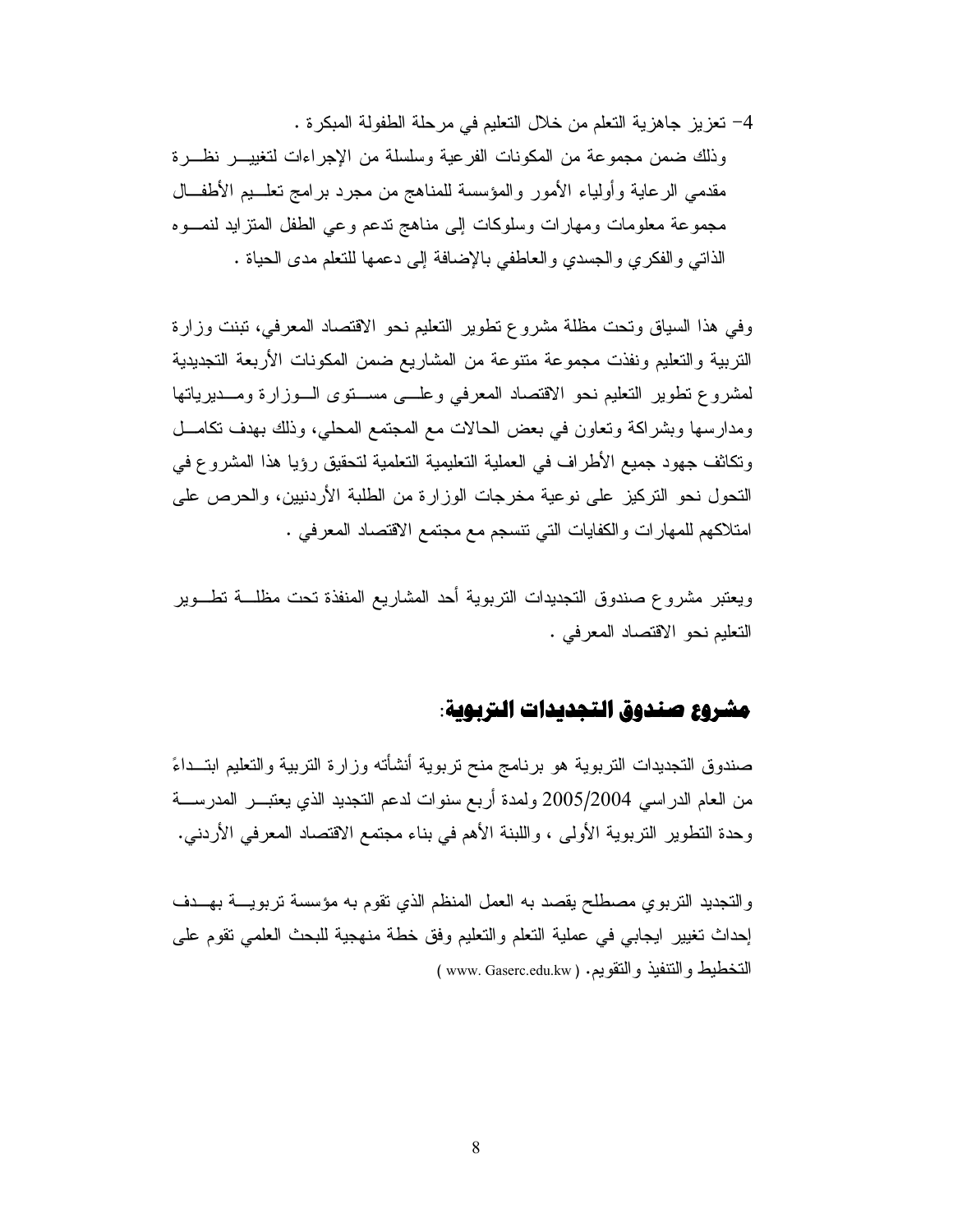ونقدم المنح من الصندوق اعتماداً على أسس نتافسية للمشاريع ذات النوعية الأفضل مـــن بين المشاريع المقدمة على مستوى مديريات التربية في مختلف أنحاء المملكـــة وجميــــع المدارس الحكومية منها والخاصة.

يبلغ التمويل الكلي للمنح التي يقدمها الصندوق 240 ألف دولاراً أمريكياً ، تتوزع ضمن أربعة مجالات رئيسة هي: الإدارة المبنية على المدرسة ، تطوير المناهج ، تطوير مواد النعلم الالكترونـي والنطوير المـهنـي ، أي بمعدل 60 ألف دولاراً أمريكياً سنوياً .

وفيما بلي وصف لهذه المجالات الأربعة :

• محال الإدار ة التربوية

ويمكن من خلاله دعم الجهود المبذولة من قبل الوزارة في نطوير الحاكميـــة وآليـــات الإدارة واتخاذ القرار، بحيث نتيح المشاريع المقدمة الفرصة للنجريب في التخط يط النتظيمي والإدارة المبنية على المدرسة، ونطوير الروابط والنكامل مع مشاريع للوزارة ضمن مشروع نطوير النعليم نحو الاقتصاد المعرفي .

• مجال التجديديات لتطوير المنهاج ويدعم عملية نطوير مواد ونطبيقات المناهج النجديدية استكمالا للمناهج المحورية\* النبي تم تطوير ها في السنة الأولى لتتفيذ مشروع (ERfKE) .

• مجال التجديدات لتطوير مواد التعلم الالكتروني ويتم من خلال المنح في هذا المجال دعم مبادرات وإبداعات المعلم تطــوير مصــــادر خاصة قد تساهم في إثراء المنهاج، والتي قد تكون مكملة للنعلم الالكتروني في المباحث المختلفة .

• مجال التنمية المهنية والشخصية المستدامة لدعم الجهود التجديدية المبذولة لتدريب المعلمين في الميدان من خلال نطـوير نمـــاذج تجريبية لتنمية المعلمين مهنيا، مثل التعلم عن بعد والتعلم عبر الانترنت .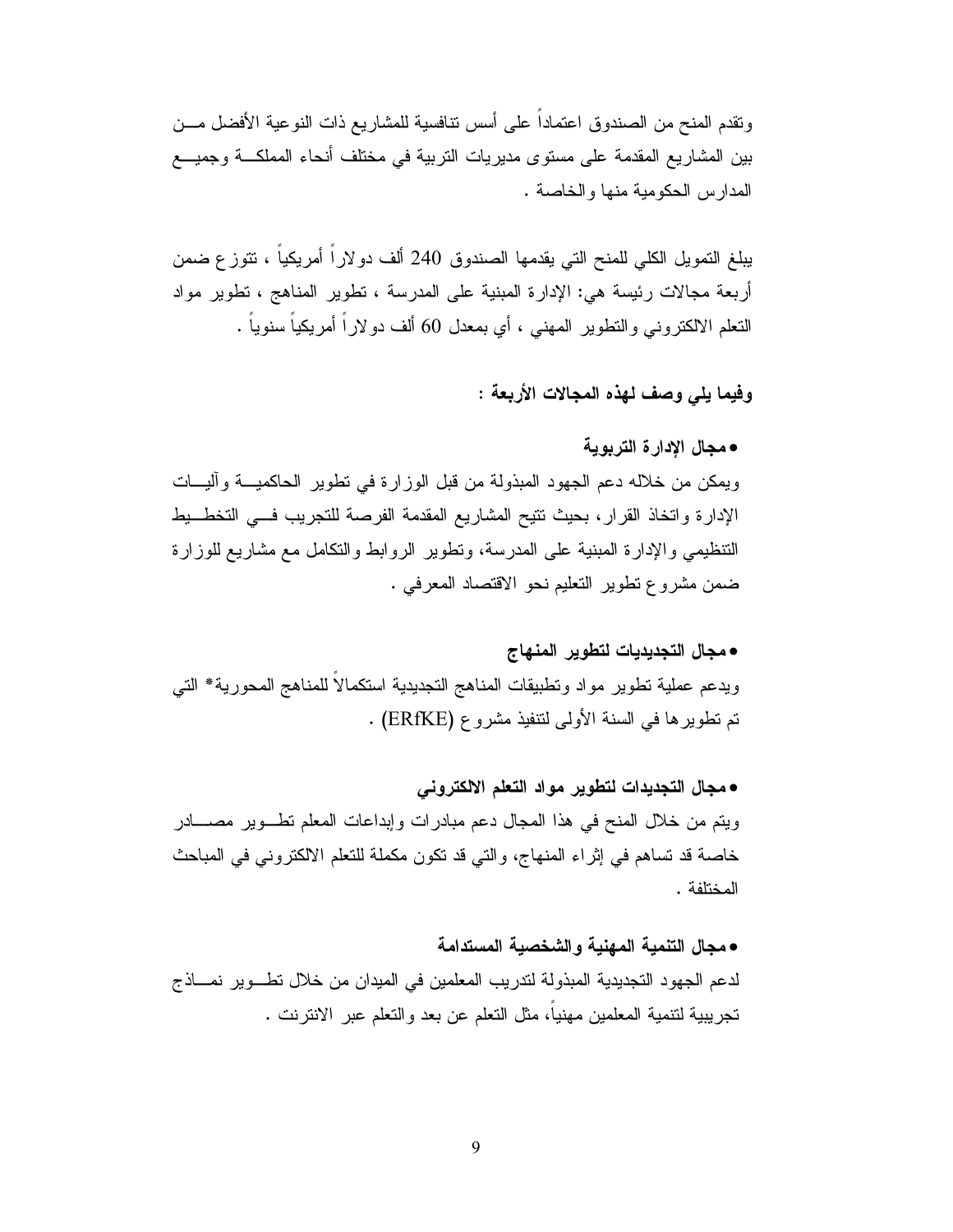أما عملية اختيار المشاريع الفائزة فتتم بناءاً على قرار لجنة فنية خاصة، تتعامـــل مـــع جميع المشاريع المنقدمة على أساس المساواة والنوعية والنميز، لضمان نحقيق الهــدف الذي أنشئ مشروع صندوق التجديدات التربوية لأجله .

ونقدر هذه اللجنة مقدار النمويل المناسب لكل مشروع ضمن ثلاثة مستويات تبدأ مـــن منح صغيرة بقيمة (1000 دينار) ونقدم للمشاريع ذات الأهداف البسيطة التي يمكن أن تخدم مدرسة وإحدة ، إلى منح كبير ة بقيمة (10000 دينار) تقدم للمشاريع التي يمكن أن تحقق عدة أهداف وتخدم مديرية التربية أو مجموعة من المدارس ضـــمن المديريـــة، وبينها طبعاً المنح ذات المستوى المتوسط والتبي هي بقيمة (5000 دينار) .

تستخدم لجنة صندوق التجديدات التربوية في عملية تقييمها للمشاريع التي تردهـــا مـــن المدارس والمديريات سلم نقدير خماسي الندريج، نم نصميمه لهذا الغرض بحيث يحتوي على ثمانية معايير يتم من خلالها الحكم على جودة ونوعية المشاريع لاختيار أفضــــلها مع جهة، وللتحقق من أنها نحقق الأهداف التي أنشا الصندوق لأجلها من جهةٍ أخــــرى، وأهمها النحول بالنعليم نحو الاقتصاد المعرفي .

ويشترط في المشاريع الفائزة أن نكون جيدة النصميم وتجديدية ودائمة وقابلـــة للنعمـــيم والتحقيق ، ومجدية اقتصادياً وقادرة على تحقيق فائدة عملية حقيقية للمتعلمين ، وأخيرا وبشكل شمولي يجب أن نكون داعمة لمشروع نطوير النعليم نحو الاقتصاد المعرفي.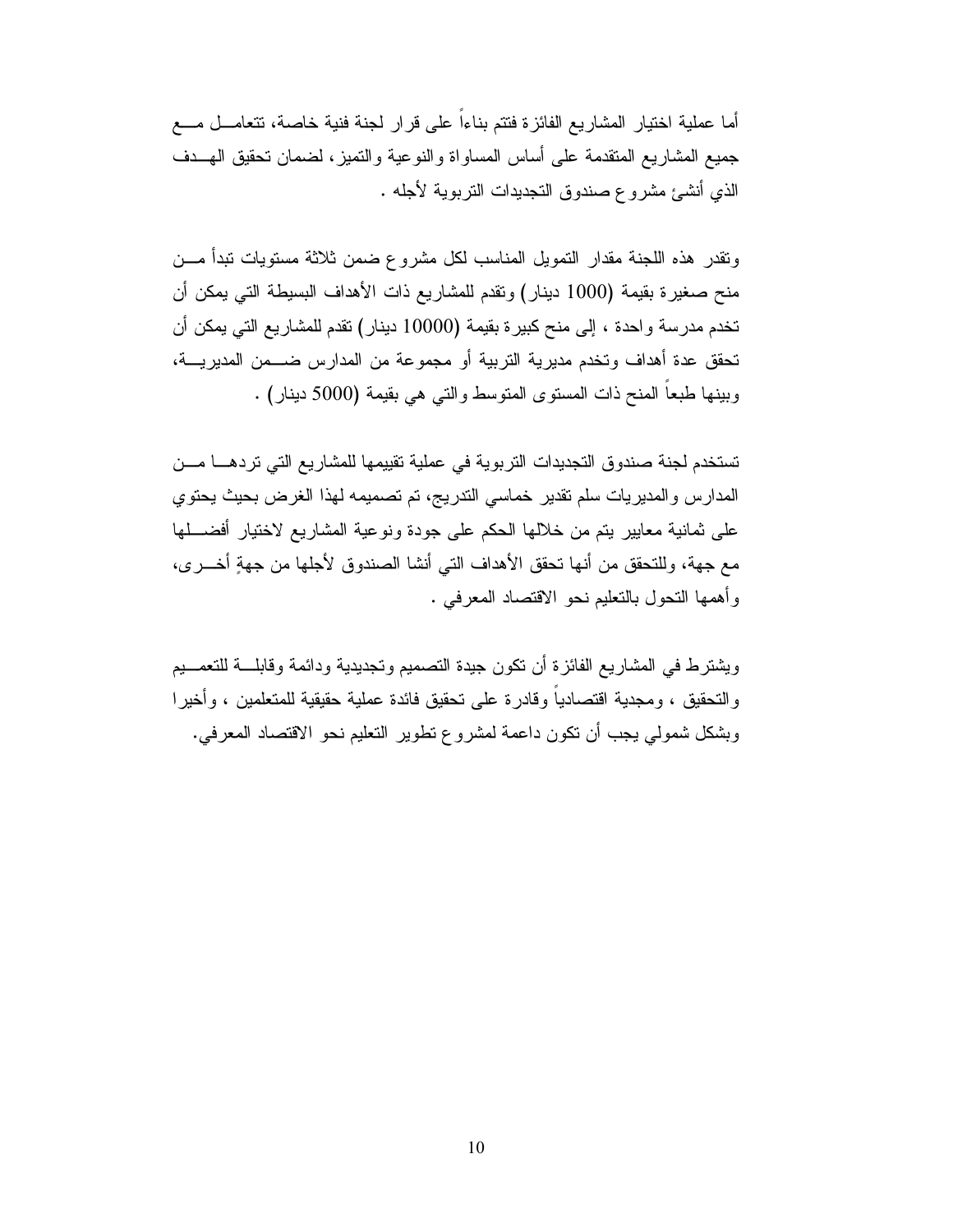# أهداف صندوق التجديدات التربوية :

أنشئ صندوق التجديدات النزبوية ضمن المشاريع التي كان الهدف منها دعم مشـــروع تحول التعليم في الأردن نحو الاقتصاد المعرفي، لذلك فإن الأهداف الخاصة لصـــندوق النجديدات النربوية نتسجم مع أهداف ومكونات مشروع (ERfKE 1).

ونتجلى أهداف صندوق التجديدات التربوية في تعزيز ودعم الإبداع ومبادرات التطوير المنطلقة من فاعدتها الأساسية وهي المدرسة، بحيث تنعكس نتائج مبادرات المعلمــين والطلبة وإبداعاتهم على المناخ في المدرسة بشكل عام والغرفة الصفية بشكل خـــاص، وبالتحديد فيما يتعلق بالتواصل بين الأفراد في داخل المدرسة الواحدة وبين المــدارس والمجتمع على المستوى المحلي والدولمي إن أمكن .

و لا شك في أن القدرة على نوظيف وربط ما يتعلمه الطالب في الغرفة الصفية بالحيــاة العملية يعتبر أهم الغايات التي يسعى صندوق التجديدات التربويسة لتحقيقهسا، وذلسك استجابة لأهم القواعد التي انطلق منها مشروع تطوير التعليم نحو الاقتصاد المعرفي وهي إعداد أفراد بمتلكون الخبرات التعليمية والمهارات والكفايات التي تجعلهم قادرين على الاستجابة للتطور العلمي والتكنولوجي والاقتصادي والتفاعل مع هذه التطـورات و النغير ات بطر يقة ايجابية ومنميز ة .

وحيث أن رؤية مشروع صندوق التجديدات التربوية هي دعم التطوير المنطلـــق مـــن المدرسة، فإنّ مبدأ التشارك احد أهم أهدافه لزيادة فاعلية العملية التعليميـــة التعلميـــة، سواء أكان تحقيق هذا النشارك يأتي عن طريق النعاون والعمل كفريق واحد في داخل المدرسة، أو عن طريق النشارك بين المدرسة الواحدة ومـــا نجاورهـــا مـــن مـــدارس ومؤسسات المجتمع المحلي، وفي كل الأحوال فإننا سنخلق جوا من المنافسة الإيجابيـــة البناءة والمطلوبة للنهوض بالنظام التعليمي الأردنبي وتحقيق الطموح فبي الوصول السي مشاريع ذات مستوى يليق بمدرستنا ومعلمنا وطالبنا ونعود بفوائد اجتماعية وإقتصادية على الفرد والمجتمع .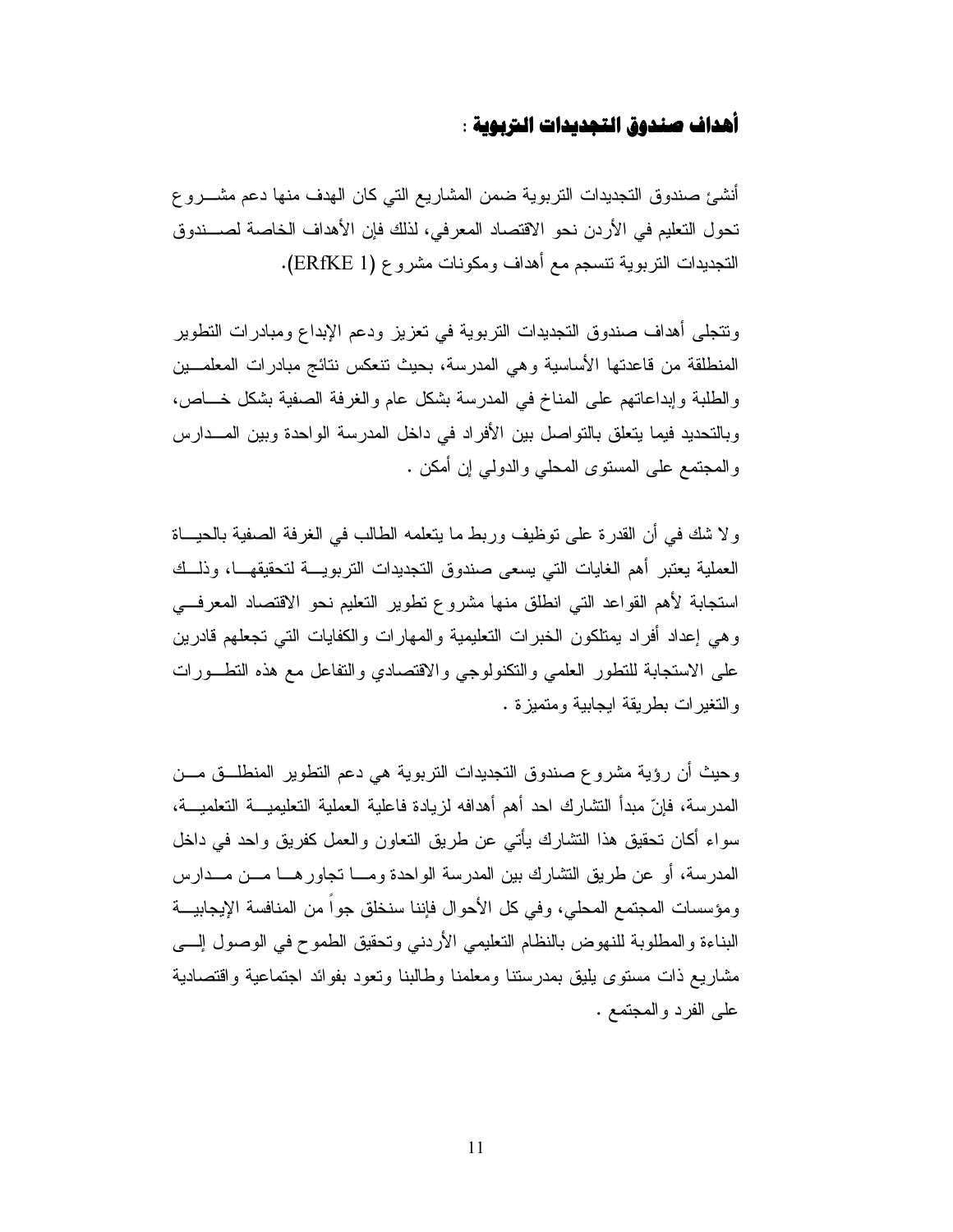#### **School Development Unit (SDU)** وحدة التطوير المعتمد على المدرسة

أفرزت ثورة الاتصالات والمعلومات في عصر العولمة انفتاحاً وتنافساً اقتصـــادياً بـــين دول العالم، وإنعكس ذلك على خصائص الأفراد المطلوبين للمنافسة والعمل في مثل هذه الأسواق، مما دفع معظم دول العالم إلى البحث عن نظام تعليمي متميز وحديث قادر على استيعاب هذه الثور ات والتغير ات بإعداد أفر اد بمتلكون مهار ات وكفايات خاصة ومناسبة لمثل هذه الثور ات.

يعمل مشروع صندوق التجديدات التربوية تحت مظلة مشروع نطوير التعليم نحو الاقتصـــاد المعرفي، في التركيز على نوعية التعليم وكفاءة المخرجـــات ، ولكـــن مشــــروع صــــندوق التجديدات التربوية يدعم التطوير الذي يبدأ من المدرسة، منطلقا بذلك من القاعدة التربوية التي تعتبر المدرسة الوحدة الأساسبة للتطوير .

وقد نبنت وزارة التربيسة والتعلسيم فكسرة الاعتمساد علسى المدرسسة كوحسدة للتطسوير (School Development Unit) في مشاريع إصلاح ونطوير النظام التربــوي الأردنـــي المختلفة، فمثلاً في إطار المؤتمر الوطني للتطوير التربوي نشأت فكرة "المدرسة الرياديـــة"، وشرعت وزارة النربية في عام 1989/1988 بتنفيذ مشروع المدارس الريادية ووضع إطار مفهومي لوصف الملامح العامة للمدرسة الريادية ومهامها والوسائل التي يمكن بهــا تحقيــق الأهداف المرجوة منها. (ياسمين حداد ،1992)

ويمكن نلخيص أهداف المدرسة في محاولة استخدام الإمكانات المادية والفنية والبشرية المتاحة لدى المدرسة ومجتمعها المحلَّى من أجل مساعدة الطلبة في تحقيـــق التفـــوق والتميـــز فــــي التحصيل ، ونتمية الإبداع لدى الطلبة المتفوفين والموهوبين بإيجاد البرامج والفعاليات المناسبة لذلك، بمعنى أنها كانت تسعى إلى تحسين عمليات النعلم والنعليم والبيئة الصفية والنعلمية أملأً في تحسين نو عبة المخر جات من الطلبة .

واستمرت فكرة إصلاح النعليم و بذلت المحاولات من أجل ذلك الإصلاح في مشروع نطوير النعليم نحو الاقتصاد المعرفي (ERfKE) وخاصة ضمن المكــون الأول والخـــاص بإعـــادة توجيه أهداف السياسة التر بوية والاستر اتيجية من خلال الحاكمية والتطوير الإدار ي، ويتضمن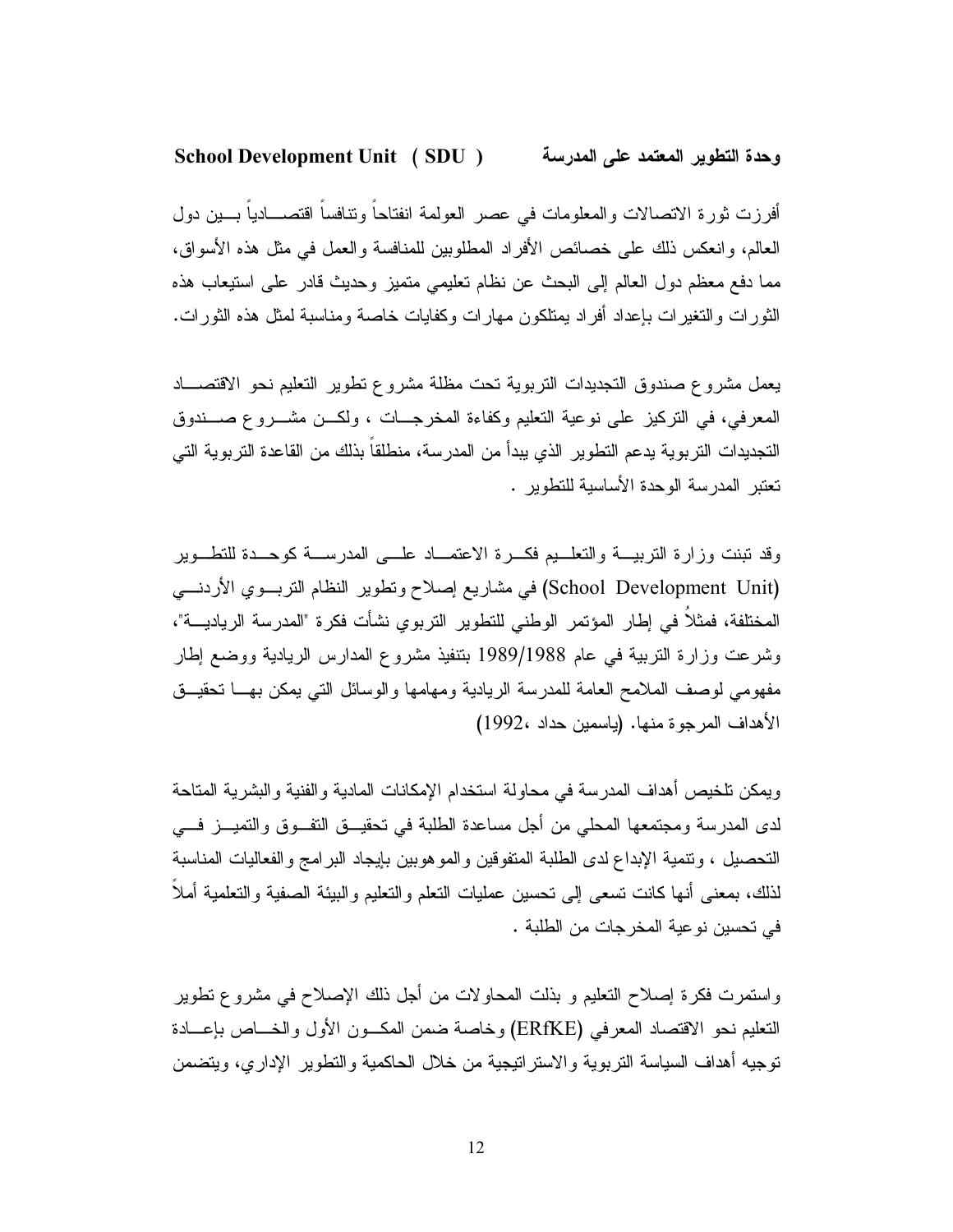ذلك نشكيل رؤية واضحة وصياغة استراتيجية وطنية شاملة ومتكاملة وتفويض فعال للسلطة . والمسؤولية للسلطات النربوية المحلية بما فيها المدارس . (www.moe.gov.jo) .

ويعتبر مشروع صندوق التجديدات التربوية إحدى المحاولات لدعم التطــوير المنطلــق مـــن المدرسة ، هذا بالإضافة إلى العديد من المشاريع والبرامج الأخرى والتي تقع تحــت مظلـــة تحويل التعليم نحو الاقتصاد المعرفي بدءً من المدرسة .

أما بالنسبة للتجار ب العر بية الحديثة في هذا المجال فنذكر ٍ هنا المبادر ة القطر ية بإنشاء المجلس الأعلى للتعليم، والذي نقع ضمن صلاحياته دعم وإنشاء المدارس المستقلة والإشــراف علـــى أدائها. و المدار س المستقلة هي مدار س ممولة حكومياً و لها الحرية في القيام بر سالتها و أهدافها النَّزبوية الخاصة بها مع الالتزام بالبنود المنصوص عليها في العقد المبرم بينها وبسين هيئة (www.education.gov.jo) التعليم.

وقد انطلقت فكرة المدارس المستقلة من أن نشغيل المدرسة المنتجة لا يقتصر علـــي تـــوفير مقاعد للدر اسة وأدوات مكتبية بل يحتاج إلى وجود قيادة متمكنة وإدارة مالية سليمة ومعـــابير تعليمية قوية .

ويرى البعض أن فكرة تطوير وتحسين المدرسة يمكن أن نتجح عندما يكون التركيـــز علــــى النطوير العملي والواضح منزامناً مع العمل على الظروف الداخلية للمدرسة، وبالرغم من أن نتائج الأبحاث كشفت على أهمية التركيز على تعزيز قدرة المدرسة على الإبــداع والتجديـــد ورسم ملامح النغيير، إلا أن الفكرة ما زالت بحاجة إلى فهم أعمق وأشمل ، والمعنى هنا هو النأكيد على أهمية العلاقة بين التغيير الخارجي وظروف المدرسة الداخلية، وأثرهما معاً على فدرة المدرسة على التحسين . (Hopkins & Levin, 2000)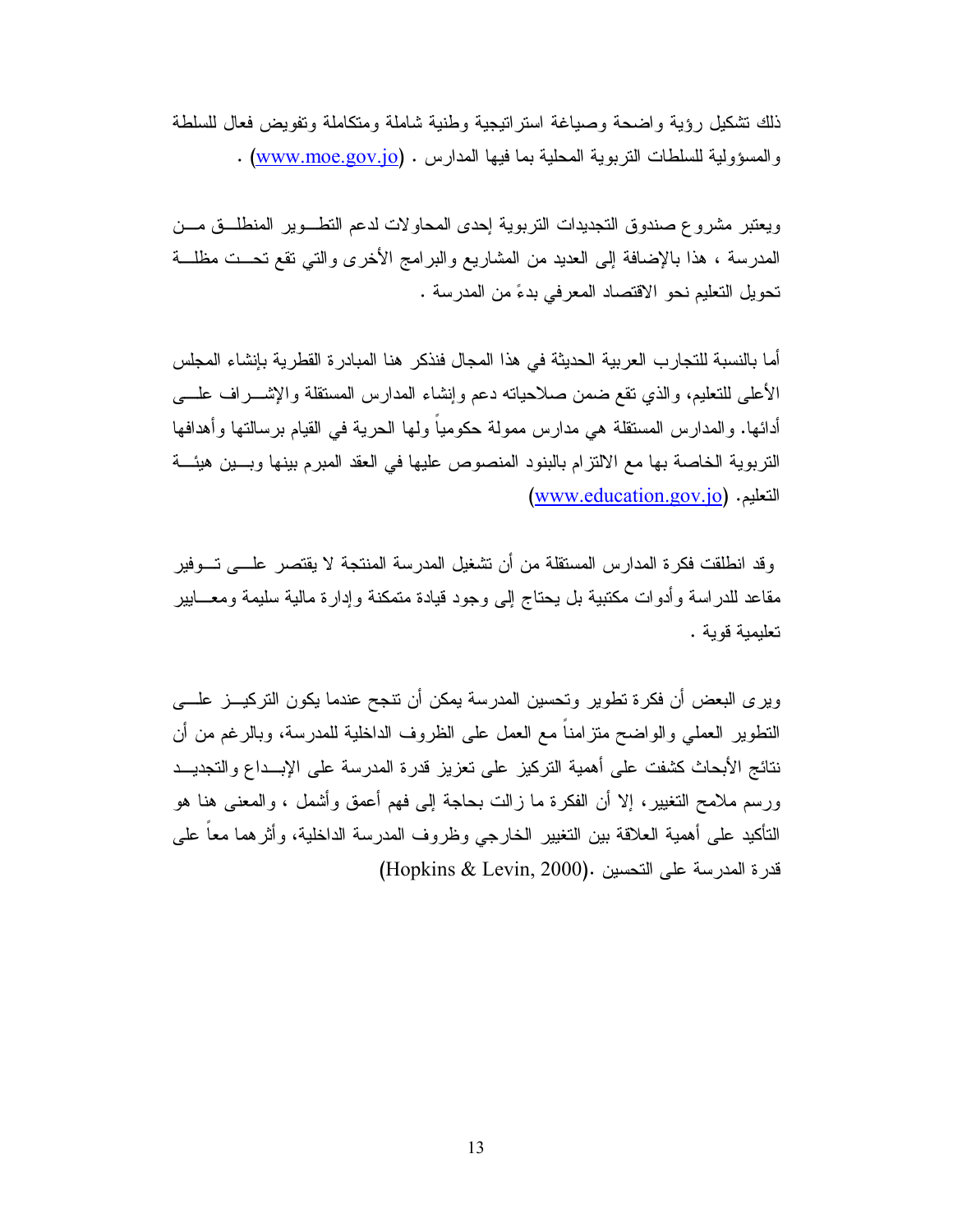# هدف الدراسة وأسئلتها :

كان نركيز برامج وأنظمة الإصلاح النربوي في السنوات الأخيرة منصباً على المدرسة على اعتبار أنها وحدة التطوير الأولى، وأصبح مفهوم نطوير المدرسة يتعــدى مفهــوم تحســين تحصيل (أداء) الطلبة أو رفع نسبة النجاح في اختبار ما سواء كان على المستوى المحلـــى أو الدولمي ، بل نعداه ليشمل العمل على نمو المدرسة من خلال عملية مستمرة ومنتظمة ، تتكون من مجموعة من العمليات الفر عية المتر ابطة والتي تبدأ بالتخطيط السليم بناءً علـــى حاجـــات المدر سة والعاملين فيها ، تليها عملية التتفيذ لخطة العمل التي تم الاتفاق عليها ، وير افق ذلك عملية نقييم مستمر ة لضبط المستجدات أثناء عملية التنفيذ ومتابعة أداء الأفر اد وذلك في النهاية لتحسين نوعية التعليم في المدرسة وربط التعلم بالحياة اليومية .

استجابت وزارة النربية والتعليم للتطور النكنولوجي والانفجار المعرفي في العالم، وما لازمه من تحول في التركيز على نوعية التعليم وطبيعة المهارات والكفايات التي يجب أن يمتلكهـــا الطلبة، بإنشاء مشروع صندوق الجديدات التربوية نحت مظلة مشروع تطوير التعلسيم نحسو الاقتصاد المعرفي، وذلك للتأكيد على أهمية التجديــد والإبــداع وتنميـــة مهـــارات التفكيــر والمهارات الحيانية بين الطلبة، ودعم جميع الجهود الهادفة إلى نطوير مفاهيم وأبعاد النتميـــة المهنية المستدامة والعمل الجماعي .

ترغب وزارة التربية والتعليم بتقييم الجولة الأولى من مشروع صندوق التجديدات التربوية من حيث دورها في دعم مبادرات التطوير والتجديد التربوية وخاصة ما يتعلق منها بدور المدرسة في الإصلاح "School-Based reform" والتحول نحو مجتمع الاقتصاد المعرفي ، ولتحقيق هذا الغرض طلبت الوزارة من وحدة المتابعة والتقييم (Monitoring& Evaluation Unit) في المركز الوطني الموارد البشرية (NCHRD) تصميم وتنفيذ دراســـة تقويميـــة لمشـــاريـع صندو ق التجديدات التربوية .

وستتناول الدراسة المشاريع الفائزة ضمن الجولة الأولى والتي يفترض أن يتم إنجازها حسب المخطط (نموذج الطلب) الذي قامت المدرسة أو المديرية بتعبئته وتسليمه للجنة المكلفة بمتابعة نقديم الطلبات ونقييمها في وزارة النربية والنعليم .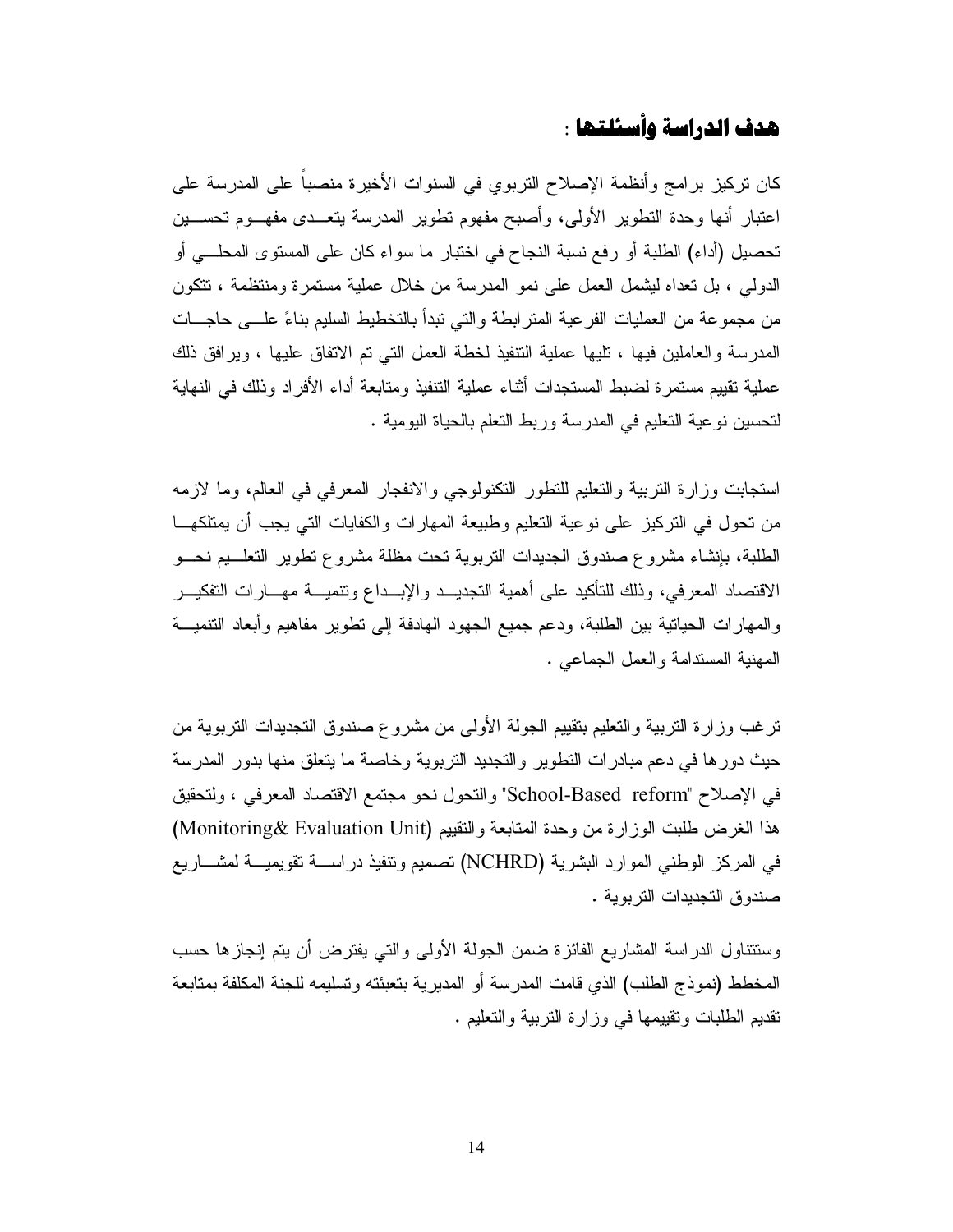### محددات الدراسة :

تتمثِّل محددات هذه الدراسة في العينة التي درستها ، فقط اقتصرت الدراسة على عينــــة مـــن المشاريع التي استفادت من دعم صندوق التجديدات التربوية ، وبذلك لا يمكن تعمـــيم نتـــائج الدراسة على جميع المشاريع .

كما أن دقة نتائج الدراسة تتحقق بأدواتها وبقدر ما تتمتع به تلك الأدوات من خصائص الصدق و الثبات .

وتعتبر زيارة المشاريع لمرة واحدة فقط وفي نهاية الفصل الدراسي (وقت نطبيق الدراسة )، سببا في عدم تمكين الباحثين من مشاهدة تلك المشاريع وهي نؤدي عملها ونشـــاطها بشـــكل طبيعي في أثناء اليوم المدرسي.

# طريقة الدراسة وإجراءاتها :

# أ– نموذج التقويم

تعتبر هذه الدراسة تقويمية موجهــة نحــو الأهــداف ( Goal-Oriented Evaluation Study) وسيتم من خلالها نقويم فاعلية المشاريع بفحص المدى الذي استطاعت فيه هــذه المشاريع تحقيق الأهداف التي انطلقت منها، ومدى انسجام وتوافق المخرجـــات الفعليـــة للمشاريع مع المخرجات التي خطط لها ، وبذلك يمكن القول أنّ هذه الدراســـة اعتمـــدت منهج دراسة الحالات المتعددة ( Multi-Case Study ) والتي تتمثَّــل فــي مجموعـــة المشاريع التي تمت عملية تقويمها ، حيث حاولت هذه الدراسة التقويمية تقديم وصفا لنلك المشاريع من تحليل الوثائق الخاصة بتلك المشاريع وتطبيق أدوات الدراسة على كل منها.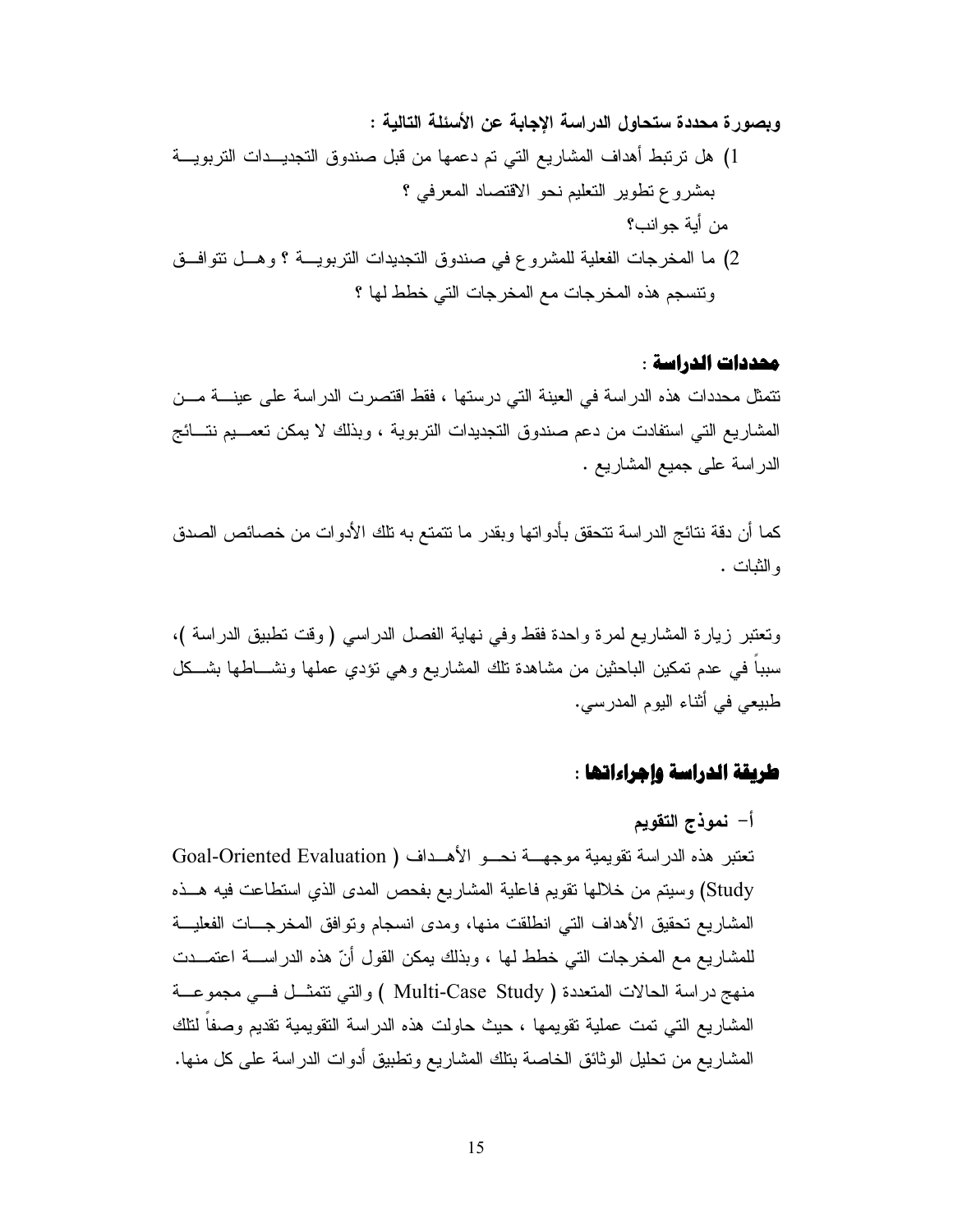ومن المؤمل أن نقدم هذه الدراسة نغذية راجعة كافية لوزارة النربية حول مــدى ارتبـــاط أهداف المشاريع التي دعمت من قبل الصندوق بمشروع نطوير النعليم نحـــو الاقتصــــاد المعرفي، وقدرة المدارس على فهم هذا النحول في نوعية النعليم و محاولة نرجمة رؤيته إلى مشاريع عملية بتم فيها توظيف النعلم في الحياة اليومية، بحيث تتمكن الوزارة مـــن اتخاذ القرار المناسب لتحسين مستوى أداء وكفاءة ونتائج مثل هذه المشاريع في الجولات المستقللية .

ب-مجتمع وعينة الدراسة

تألف مجتمع الدراسة من جميع المشاريع الفائزة ضمن المرحلة الأولـــي مـــن صــــندوق التجديدات النربوية 2005/2004، وعددها ثمانية عشر مشروعاً، تتسوزع فسي ثلاثـــة مستويات من التمويل، هي :

1- مجال نطوير المناهج ونفذت فيه سنة مشاريع بنمويل قدره (15500) دينار . 2– مجال نطوير مواد النعليم الالكتروني ونفذت فيسه تســعة مشـــاريع بتمويـــل قـــدره (16600) دينار . 3- مجال النتمية المهنية المستدامة ونفذت فيه ثلاثة مشاريع بتمويل قدره (6600) دينار .

أما لأغراض اختيار عينة الدراسة والتي كانت عينة قصديه ، فقد تم حصر المشاريع الفــائزة في كل مجال لاختيار عدد من هذه المشاريع بحيث تمثل المشاريع المختارة المجــال الــذي نتتمي له ، وقد تم اختيار ثلاثة مشاريع من مجال نطوير المناهج ، وخمسة مشاريع من مجال نطوير مواد النعلم الالكترونبي ، ومشروع واحد من مجال النتمية المهنية المستدامة.

وبذلك يكون عدد المشاريع التي تم اختيارها لأغراض تقويم مشـــاريع صـــندوق التجديـــدات التزيوية تسعة مشاريع من ثلاثة مجالات.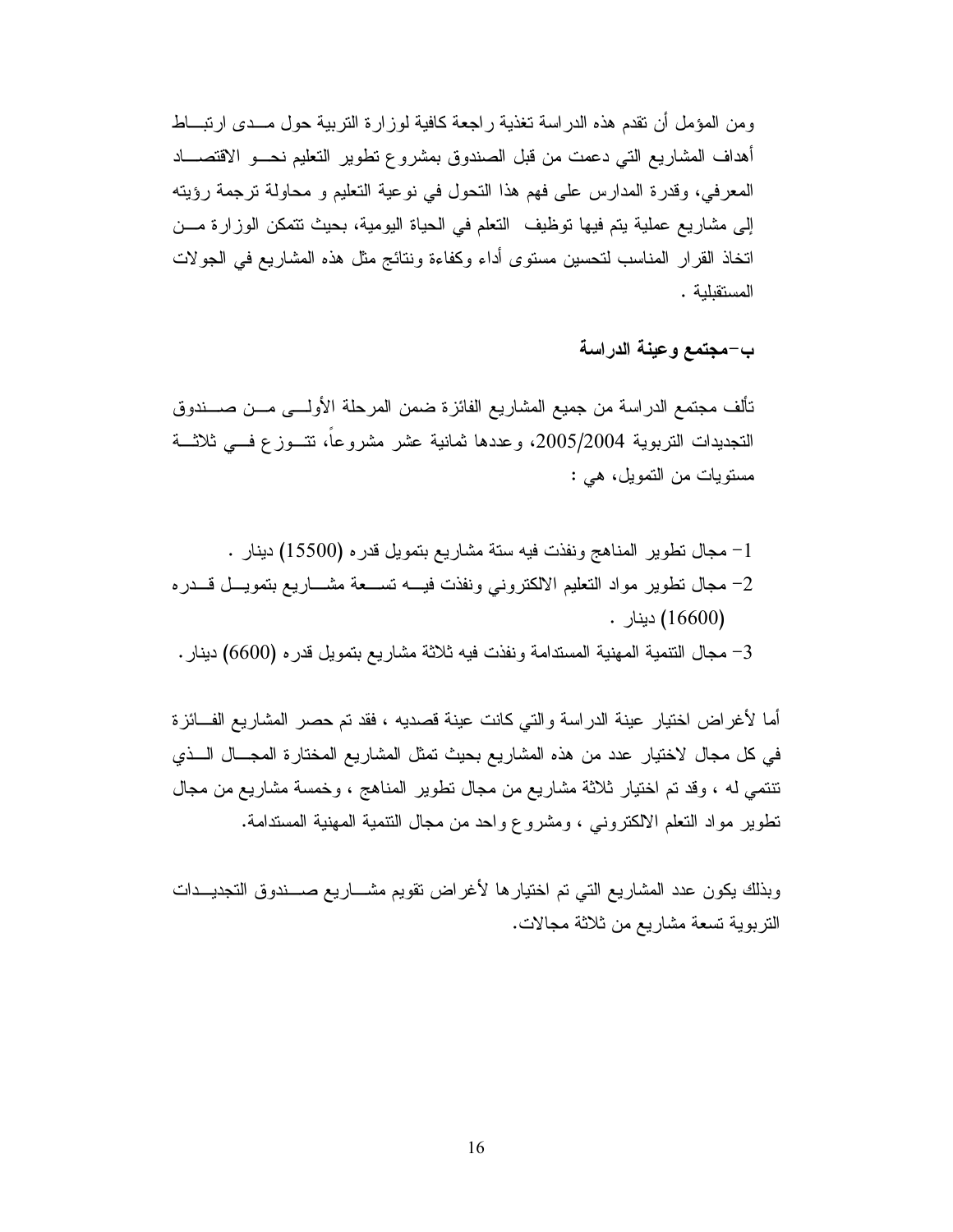# أدوات الدراسة :

لتحقيق أغراض هذه الدراسة ومحاولة الإجابة عن أسئلتها، تم إعداد أدوات مختلفة اشـــتملت على صحيفة ملاحظة المشروع للكشف عن المشروع ونحديد وضعه، ونَّمت مقابلـــة مـــدير المدرسة وقائد المشروع ومجموعة من المستفيدين من المشروع باســـنخدام صــــحيفة مقابلـــة مديري المدارس وصحيفة مقابلة قائد المشروع وصحيفة مقابلة المستفيد من المشروع .

وفيما يلي وصفاً لهذه الأدوات :-

1- صحيفة ملاحظة المشروع : نكونت أداة ملاحظة المشروع من أربعة أجزاء يجيب عنها الباحــث بالاســتعانة بقائــد المشروع، وقد صممت لنقيبم المشروع وتحديد وضعه عند جمـــع البيانــــات، وبالتحديـــد اشتملت الصحيفة على الجوانب التالية :

في ا**لجزء الأول** كان التركيز على جانب المعلومات العامة الخاصة بالمدرسة ومديريـــة النربية والمشروع من حيث المجال الذي يتبعه ومستوى النمويل المقدم له وقائده . أما في ا**لجزء الثاني ف**قد تم التركيز على فكرة المشروع من حيث حاجة المدرســــة لهــــا وخصائصها ونوعية المهارات التي يمكن أن تتحقق بعد تتفيذها، وجاء الجسزء الثالسث ليتحقق من كفاءة عمليات النتفيذ ومعيقات عدم التنفيذ، أما ا**لجزء الرابع** فقد ركـــز علــــ<sub>ي</sub> النتائج والمخرجات والجوانب التبي نتسجم فيه نتائج المشروع مع رؤية مشروع نطــوير النعليم نحو الاقتصاد المعرفي، بالإضافة إلى الصعوبات والمعيقات أثناء عملية تنفيذ ذلك المشروع . (انظر الملحق).

# 2– صحيفة مقابلة مدير يالمدارس :

تكونت صحيفة مقابلة مديرى المدارس من عشرة أجزاء صممت للتعرف إلى موقف مدير المدرسة من مشروع صندوق التجديدات التربوية المنفذ في مدرسته، وذلك في محاولـــة للكشف عن مدى الاتساق بين المخرجات الحقيقية للمشروع والمخرجات المخطط لها قبل البدء بنتفيذ المشروع، هذا بالإضافة إلى محاولة التعرف إلى الجوانب التي تسرتبط فيها مشاريع صندوق التجديدات النربوية مع مشروع تطوير التعليم نحو الاقتصاد المعرفي .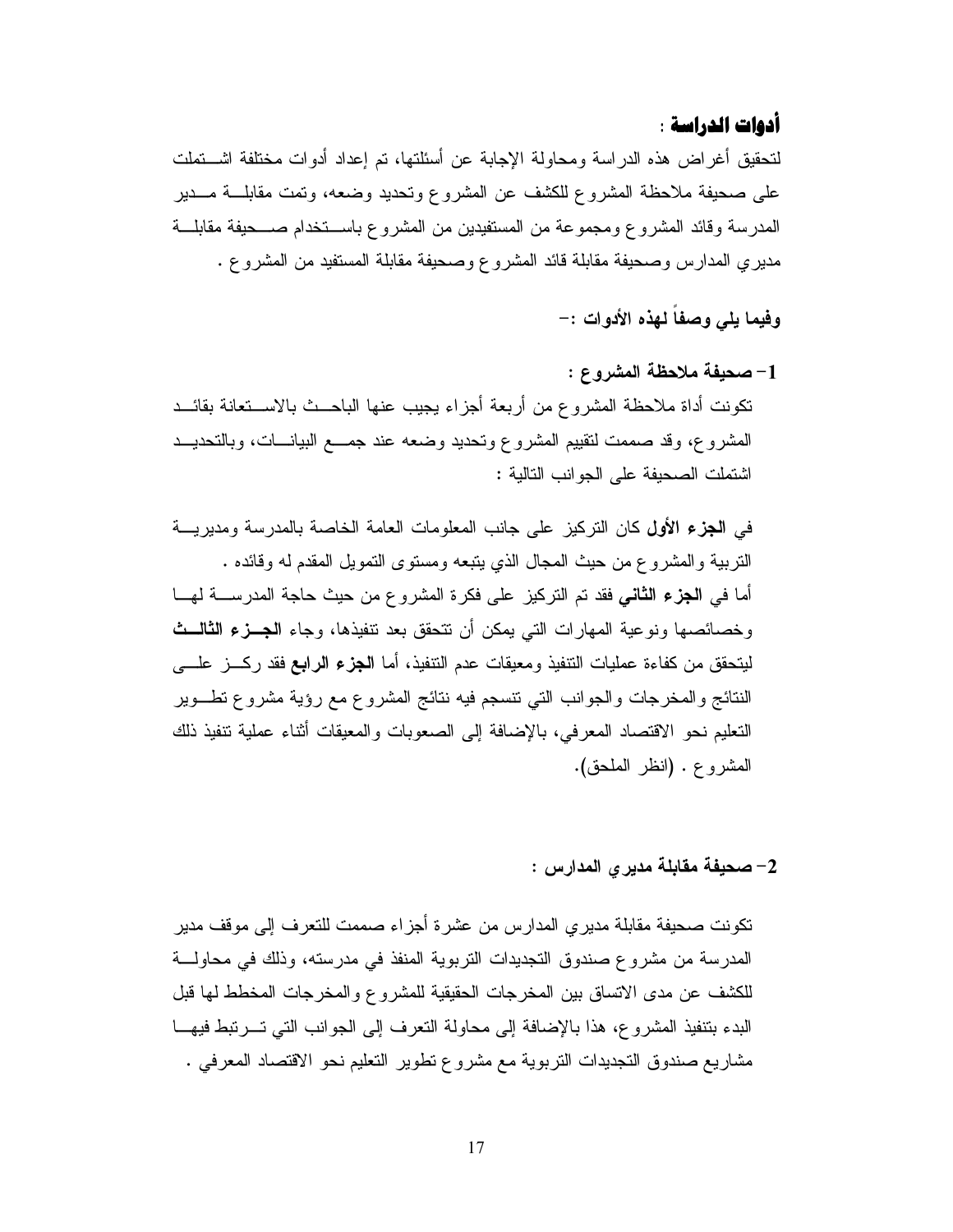كان ا**لجزء الأول** من الأداة مخصصاً للمعلومات العامة المتعلقة بالمدرسة من حيث اسمها وجنسها ومستواها والمديرية التي نتبعها، والمشروع المطبق في المدرســة مـــن حيـــث المجال الذي يتبعه وحجم النمويل المقدم له .

و أما ا**لجزء الثاني** فقد كان عبارة عن سؤال مقيد بليه سؤال مفتوح حول الحاجـــة التــــى دفعت المدر سة لاختيار ٍ هذه الفكر ة للمشر و ع المنفذ فيها .و أما ا**لجزء الثالث** فهـــو ســـؤ ال مقيد الإجابة حول الفئات التي يمكن أن تستفيد من تطبيق المشروع المنفذ في المدرسة . وكان ا**لجزء الرابع** حول نوع ومستوى الدعم الذي قدمته إدارة المدرسة للمشروع، وهو عبارة عن خمس فقرات نمثل نوع الدعم وتقع الإجابة عنها على مقياس ثلاثني ، تــــراوح بين الدعم الكبير (3 درجات) والدعم الصغير (درجة واحدة)، وبذلك نبلغ أعلـــي درجـــة على هذا المقياس 15 وأدنى درجة 5 .

نكون ا**لجزء الخامس** من سؤال مقيد منبوع بسؤال مفتوح حول فيما إذا كان المشروع في تلك المدر سة قد نجح في تحقيق أهدافه كما خطط لها من البداية، وفيما يتعلق بمعر فة مـــا إذا كان المشروع مستمراً في تقديم خدماته وفوائده للمنتفعين منه، ومدى رغبة المدرســـة لتوسعته فقد ظهر ذلك في الجزء السلاس والسابع .

حاول ا**لـجزء الثامن** الذي نكون من سؤال مقيد حول فيما إذا كان المشــــروع فــــي نلـــك المدرسة برنبط بمشروع نطوير النعليم نحو الاقتصـــاد المعرفـــي، ومســـنوى الارنبـــاط وجوانبه والذي تم التعرف عليه من خلال مقياس ثلاثي ذي ثماني فقرات، حيث تسراوح المقياس بين الارتباط الكبير (3 درجات) والارتباط المنخفض (درجة واحدة)، وبذلك تبلغ أعلى درجة على هذا المقياس 24 وأدنى درجة 8 . وأخيراً عالج ا**لجزء التاسع والعاشر** مدى رضبي المدير في نلك المدرسة عن نتائج المشروع ومخرجاتـــه ، بالإضـــافة إلــــي مقترحاته لتحسين كفاءة أداء المشروع في مدرسته .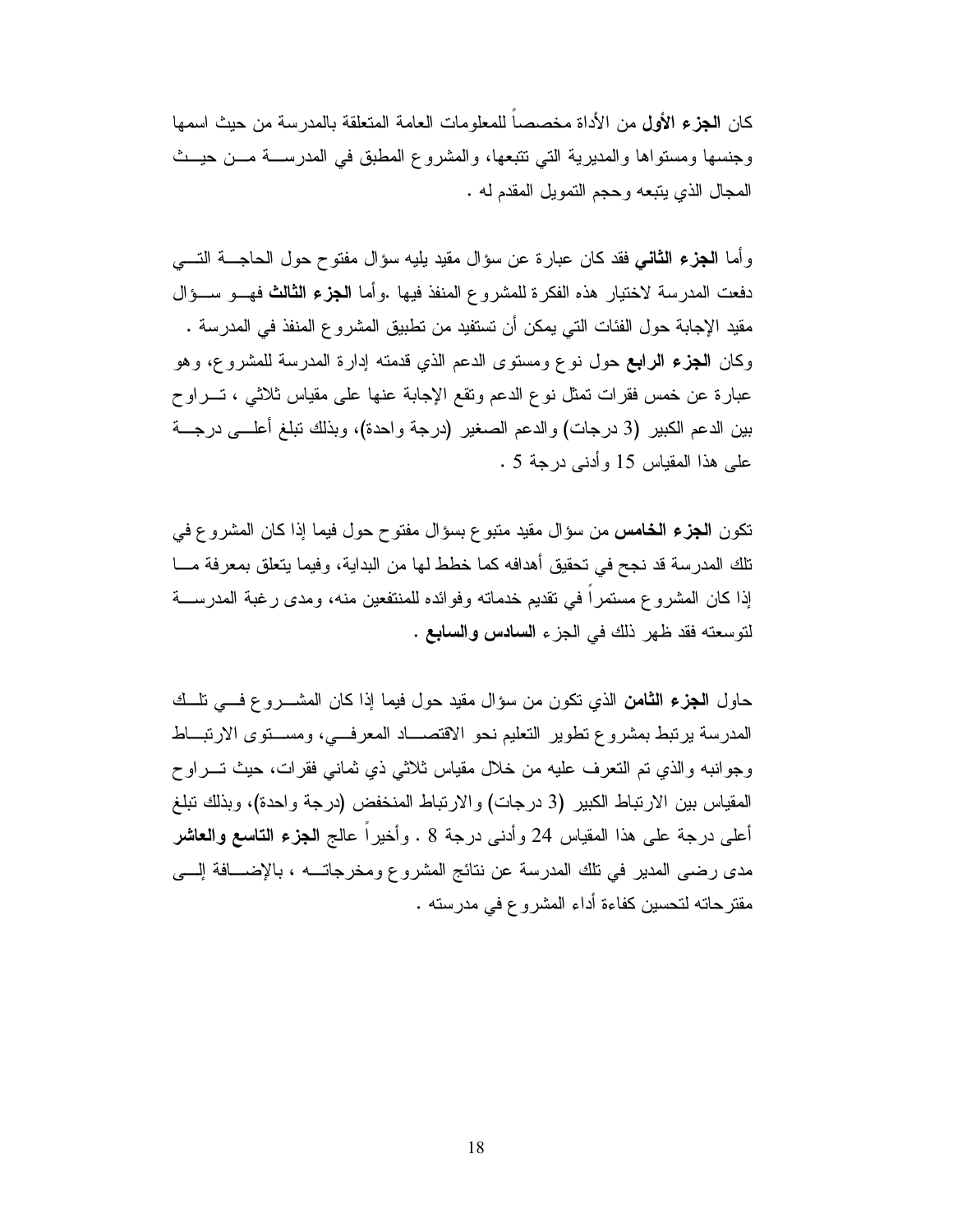3– صحيفة مقابلة قائد المشروع في المدرسة :

قائد المشروع (قائد فريق العمل) هو الشخص المسؤول عن عملية التتسيق لتتفيذ المشروع والارتباط مع منسق الصندوق الذي يقوم بدوره بتوفير الدعم الإداري للمشاريع . يلتزم عادة قائد المشروع بالبقاء مع المشروع الخاص بفريقه حتى نهايته، ويقوم بالنعاون مع الأعضاء بتحضير ميزانية المشروع والنقارير المرحلية النصفية والنهائية .

صممت صحيفة مقابلة قائد المشروع بعد النعرف على دوره من بداية المشـــروع حتــــى نـهابنـه، وذلك فـي مـحاولـة لـلإجابـة عن أسئلـة الدراسـة بشكل عام والنـعــــرف علــــي وضـــــع المشروع في تلك المدرسة بشكل خاص، وقد تشابهت صحيفتا مقابلة مدير المدرسة وقائد المشروع في الأجزاء المتعلقة بالمعلومات العامة الخاصة بالمدرسة وبالمشـــروع، كمـــا اشتركت الصحيفتان في السؤال عن الفكرة التي انطلق منها المشروع ونسوع ومستوى الدعم الذي قدمته إدارة المدرسة لذلك المشروع ، والفئات المستفيدة مـــن نتفيـــذه ومـــدى نجاحه في تحقيق أهدافه كما خطط لها، بالإضافة إلى مقتر حـــات لتحســـين كفـــاءة أداء المشروع .

ولا شك أن الرغبة في معرفة مدى ارتباط مشروع صندوق التجديدات التربوية بمشروع تطوير التعليم نحو الاقتصاد المعرفي، تستلزم وجود جزء يستطلع رأى مـــدير المدرســـة وقائد المشروع حول وجود ذلك الارتباط ودرجته .

وقد نكونت صحيفة مقابلة قائد المشروع من أحد عشر جزءاً نتاولـــت جميــــع العناصـــــر المذكور ة أعلاه .

4– صحيفة مقابلة مستفيد من صندوق التجديدات التربوية :

استخدمت هذه الأداة للتعرف إلى درجة رضيي المستفيدين من مشروع صندوق التجديدات عن أداء وكفاءة ذلك المشروع في الإنتاج وتقديم الخدمات كل حسب مجال عمله . تكونت الأداة الخاصة بمقابلة شخص مستفيد من المشروع من سبعة أجـــزاء ، خصـــص **الـجزء الأول ل**معلومات عامة خاصـة بالمدرسة و بذلك الشخص المستفيد من المشروع من حيث عمره ومؤهله العلمي وعلاقته بالمدرسة، وأما ا**لجزء الثاني** فقد خصص لمعرفة الجهة النبي أعلمت المستفيد عن وجود ذلك المشروع .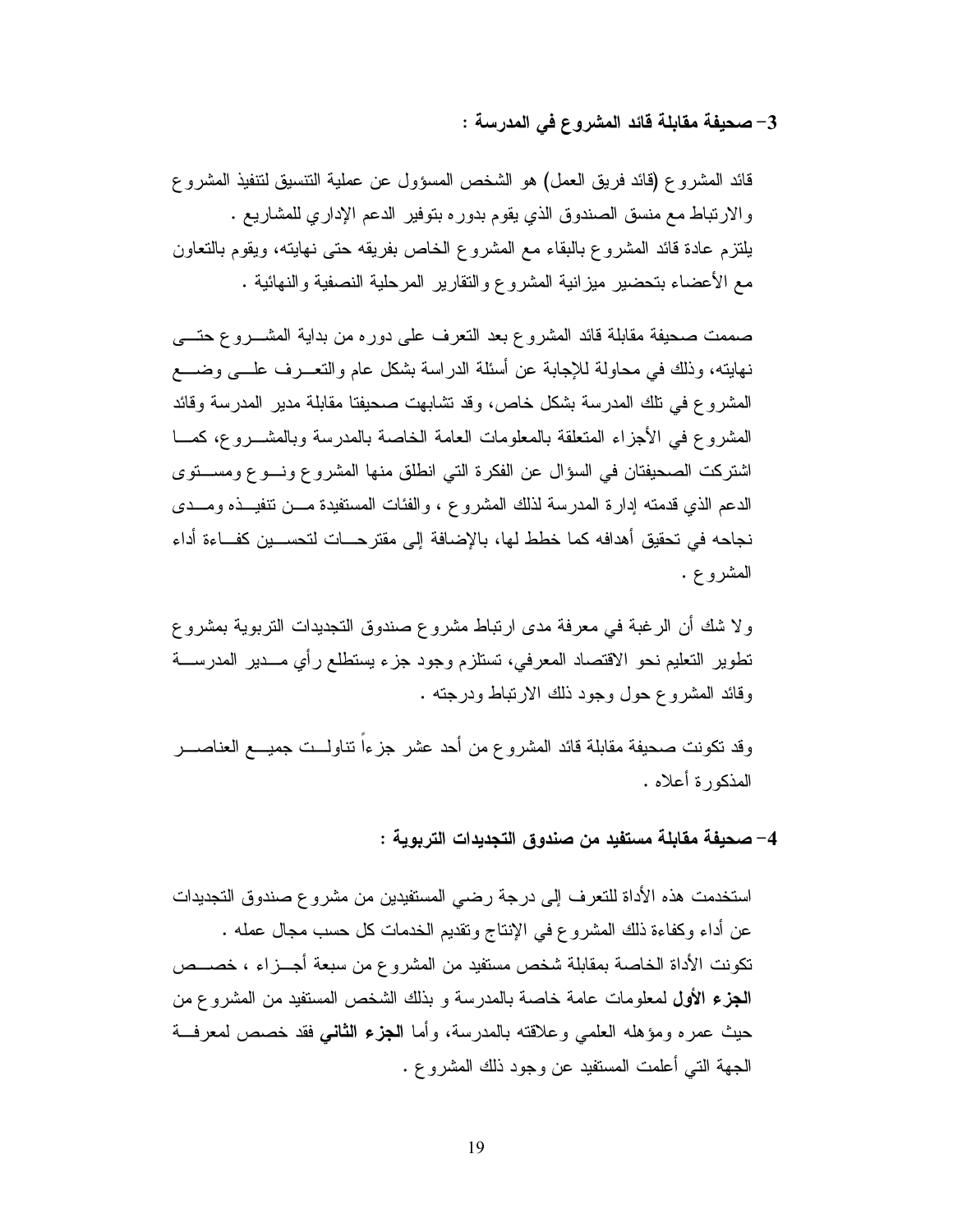جاءت الأ**جزاء من الثالث** وحتى **السادس** لتعكس درجة رضـي المستفيد من المشروع عن ذلك المشروع من خلال سؤاله عما قدمه هذا المشروع من خـــدمات أو منتجـــات لـــذلك المستفيد، وما إذا كان ينوي الإفادة من المشروع في مرات قادمة ويشجع مثل هذا النسوع من المشاريع .أما في ا**لجزء السابع** وهو الأخير فقد طلب منه تقديم بعض المقترحـــات التي يمكن أن تؤدي إلى تحسين أداء ذلك المشروع وكفاءته . والجدير بالذكر أنه تمت مقابلة ما يقارب من ستة مستفيدين من كل مشروع في العينة .

# طريقة جمع البيانات :

# أ– ميدانيا :

استعان الباحثون في وحدة المتابعة والتقييم في المركز الوطني لتتمية المسوارد البشـــرية باثنين من المشرفين النربويين بالإضافة إلى فريق الوحدة، للمساعدة فسى عمليـــة جمـــع البيانات الخاصة بالمشاريع التي تم اختيار ها كعينة للدراسة .

وقد تم تدريب المشرفين النربويين على أدوات الدراسة، والاتفاق معهم على الآلية التي يتم بها مقابلة مدير المدرسة وقائد المشروع ومجموعة من الأشخاص المستفيدين فسي كل مشروع، حيث سيقوم كل مشرف في كل بوم بزيارة المشروع فسي المدرســـة وإجـــراء المقابلات المطلوبة مع مدير المدرسة وقائد المشروع، بالإضــــافة إلــــى ســـنة أشـــخاص استفادوا من ذلك المشروع مع مراعاة التتويع في الفئات المستفيدة مـــن المشـــروع قـــدر الإمكان، وقام الباحث بمعاينة المشروع وفحصــــه باســـتخدام الأداة المخصصـــة لـــذلك، ومستعيناً بقائد المشروع في عملية الملاحظة المطلوبة .

وقد كانت عملية النواصل مستمرة بين المشرفين النربويين والباحثين في المركز الوطني لننمية الموارد البشرية ، لمتابعة عملية جمع البيانات ومعالجة القضايا الطارئة النسى قــد نو اجه الباحثين في الميدان .

ب—تحليل الوثائق : تحتاج الإجابة عن أسئلة هذه الدر اسة وخاصة الجز ء المتعلق بار تباط أهداف المشـــار يع مع مشروع نطوير النعليم نحو الاقتصاد المعرفي إلى عملية نحليــل لوثـــائق المشـــاريـع الخاصة بمشر و ع صندوق التجديدات التر بوية. وتتضمن عملية تحليل الوثائق هذه مر اجعة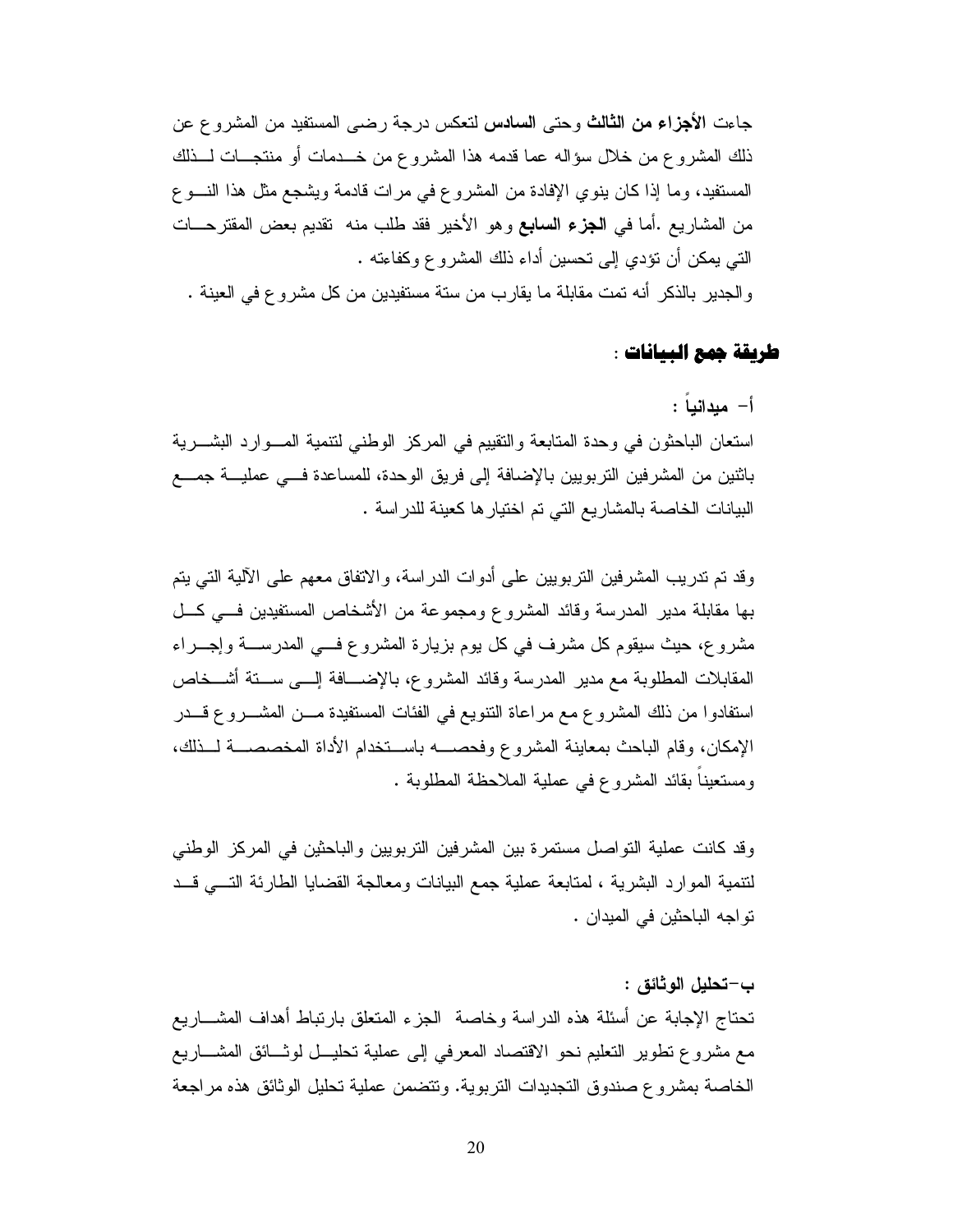نموذج طلب الالتحاق الذي نقدمت به المدرسة لوزارة التربية والتعليم من خلال المديرية التي نتبع لها نلك المدرسة للاشتراك في هذا الصندوق . كما شملت عملية النحليل أيضاً الصحيفة الخاصــــة بملاحظـــة المشــــروع ( أحـــد أدوات الدراسة) ، من حيث تحقق مجموعة العناصر المذكورة أدناه في الصـــحيفة التـــي تمثـــل المشروع . انفق الباحثون في وحدة المتابعة والنقيبم في المركز الوطني لنتمية الموارد البشرية بعــد

دراسة المكونات الرئيسة والفرعية لمشروع نطوير النعليم نحو الاقتصاد المعرفة علسى مجموعة من العناصر تمثل الجوانب التي يمكن أن يرتبط بها مشروع صندوق التجديدات مع مشروع نطوير النعليم نحو الاقتصاد المعرفي، وهذه العناصر هي :

1- نفعيل الإدارة المدرسية . 2- دعم العمل الجماعي . 3– تحسين الكفايات التكنولوجية . 4- تحسين نوعية التعليم (مخرجات التعليم) . 5- حل مشكلات . - دمج نكنولوجيا المعلومات والاتصالات في التعليم  $-6$ 7– نتمية القدرة على التفكير . 8– النتمية المهنية (معلمين، إداريين .....) . 9- توفير المصادر لدعم التعلم الفعال . 10 رفع الكفاءة المؤسسية . 11– نحسين ظروف ومناخ عمليتي النعلم والنعليم . 12– ربط النعلم والنعليم بالحياة . 13– النعاون مع المجتمع المحلي (شراكة) . 14- مهارات اتصال وتواصل (تبادل خبرات). 15- توفير مصدر مادي إضافي . ومن الجدير بالذكر أن عملية فحص الوثائق الخاصة بكل مشروع قد تمت من قبل باحث واحد استناداً إلى العناصر المذكورة أعلاه .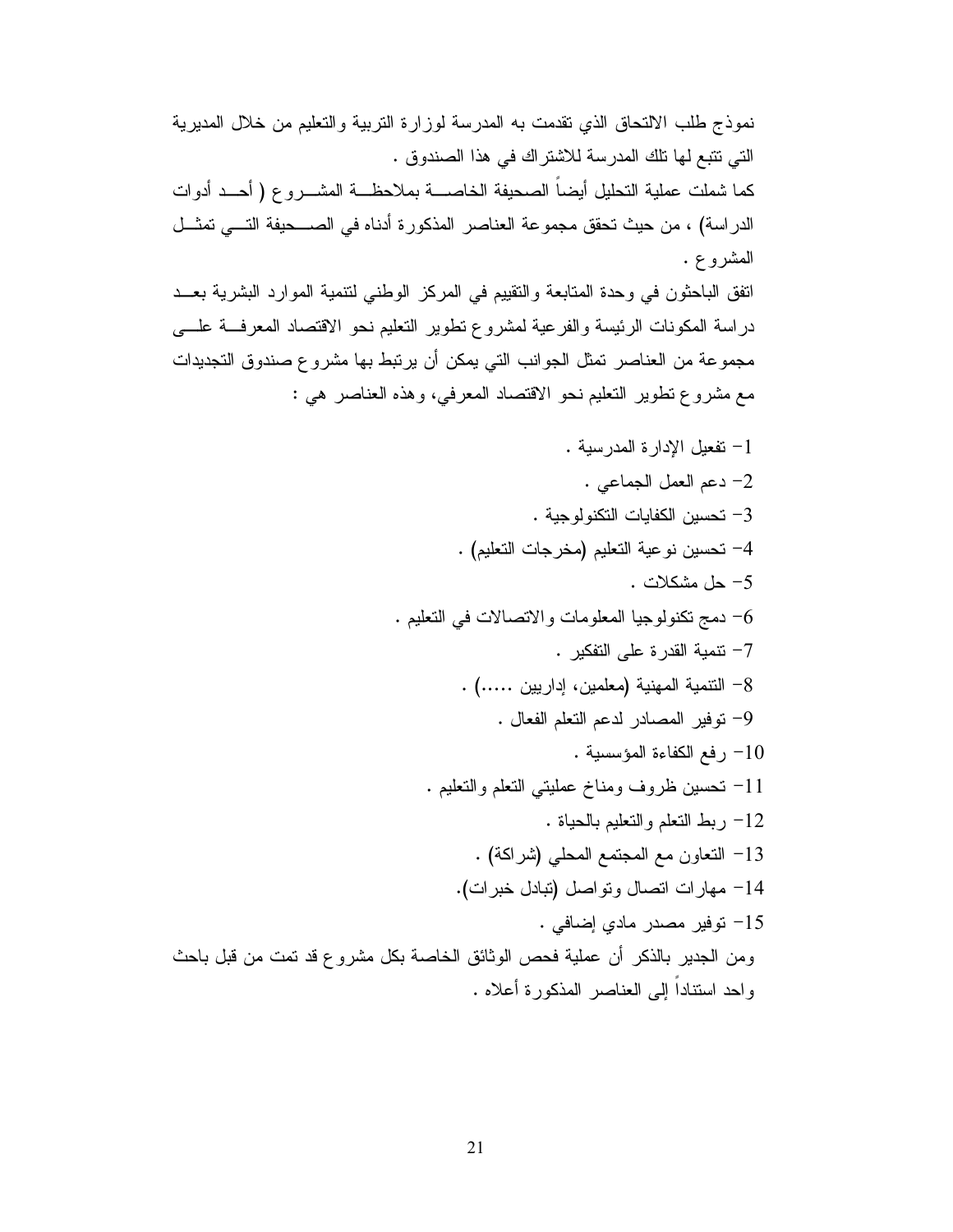# نتسائج الدراسسة

سيتم استعراض نتائج الدراسة مرتبة حسب تسلسل أسئلتها، استناداً إلى تحليل أدوات الدراسة المختلفة من مقابلات لمدراء المدارس وقادة المشاريع والمستفيدين بالإضـــافة إلـــى تحليــل الوثائق الخاصة بكل مشروع من مشاريع العينة التي تم اختيار ها .

# 1، النتائج المتعلقة بالسؤال الأول :

هل نرتبط أهداف المشاريع التي تم دعمها من قبل صندوق النجديدات التربوية بمشــــرو ع تطوير التعليم نحو الاقتصاد المعرفي ؟ من أية جوانب ؟

للإجابة عن هذا السؤال سيتم استعراض نتائج تحليل الوثائق التي تقدمت بهـــا المدرســـة للمشاركة في المشروع وصحيفة ملاحظة المشروع التي استخدمها الباحث لتقييم المشروع من ناحية ، ونتائج المقابلات التي أجريت مع مدير المدرسة وقائد المشروع والمستفيدين في كل مشروع من ناحية أخرى .

أ– نتائج تحليل وثيقة المشروع وصحيفة تقييمه :

يتضمن هذا الجزء عرض النتائج التبي أسفرت عنها عملية نحليل وثائق كل من المشاريع المنضمنة في عينة الدراسة من ناحية، وتحليل صحيفة الملاحظة لنفس المشروع والتسي قام بها الباحث بالاستعانة بقائد المشروع .

تركزت عملية تحليل وثيقة كل مشروع وصحيفة الملاحظة الخاصة به حول الجوانب التي استخلصها الباحثون في المركز الوطني لتتمية الموارد البشرية من وثائق مشروع تطوير التعليم نحو الاقتصاد المعرفي ، لدراسة درجة ارتباط مشروع صندوق التجديدات التربوية بمشروع نطوير النعليم نحو الاقتصاد المعرفي . والجدول (1) يبين نكرارات جوانب ارتباط مشاريع صندوق التجديدات النربوية مع مشروع نطوير التعليم نحو الاقتصاد المعرفي حسب تحليل وثائق المشاريع وصحيفة ملاحظتها .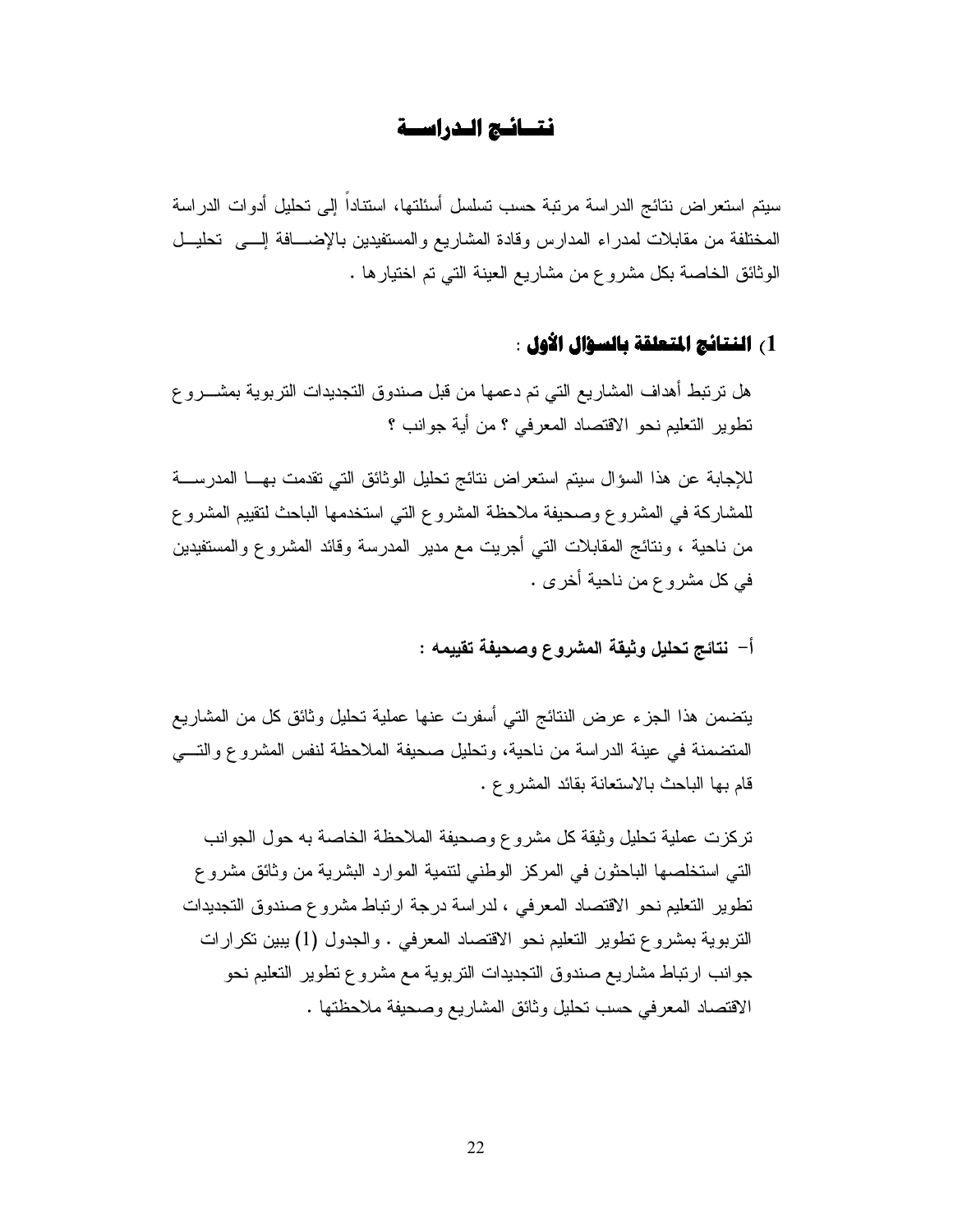|                   | نتائج تحليل صحيفة |             | نتائج تحليل وثائق المشروع |             |             | جوانب ارتباط مشاريع صندوق                          |
|-------------------|-------------------|-------------|---------------------------|-------------|-------------|----------------------------------------------------|
|                   | ملاحظة المشروع    |             |                           |             |             | التجديدات مع مشروع تطوير                           |
| درجة              | درجة              | درجة        | درجة                      | درجة        | درجة        | التعليم نحو الاقتصاد المعرفى                       |
| ضعيفة             | متوسطة            | كبيرة       | ضعيفة                     | متوسطة      | كبير ة      |                                                    |
| 9/3<br>0.33       | 9/3<br>0.33       | 9/2<br>0.22 | 9/5<br>0.56               | 9/3<br>0.33 | 9/1<br>0.11 | 1. تفعيل الإدارة المدرسية                          |
|                   | 9/3<br>0.33       | 9/5<br>0.56 | 9/1<br>0.11               | 9/3<br>0.33 | 9/4<br>0.44 | 2. دعم العمل الجماعي                               |
| 9/1<br>0.11       | 9/2               | 9/6         | 9/1                       | 9/2         | 9/6         |                                                    |
|                   | 0.22              | 0.67        | 0.11                      | 0.22        | 0.67        | التكنولوجية                                        |
|                   | 9/2               | 9/6         | $\overline{\phantom{0}}$  | 9/2         | 9/6         | 4. نحســـــين نوعيـــــة النعلـــــيم              |
|                   | 0.22              | 0.67        |                           | 0.22        | 0.67        | (مخرجات التعليم)                                   |
|                   | 9/2<br>0.22       | 9/5<br>0.56 | $\qquad \qquad -$         | 9/2<br>0.22 | 9/5<br>0.56 | 5. حل المشكلات                                     |
| 9/1               | 9/2               | 9/5         | 9/3                       | 9/1         | 9/6         | 6. دمج نكنولوجيا المعلومـــات                      |
| 0.11              | 0.22              | 0.56        | 0.33                      | 0.11        | 0.67        | والاتصــــالات فـــــي التعلـــــيم<br>(توظيفها)   |
| $\qquad \qquad -$ | 9/3<br>0.33       | 9/4         | 9/1<br>0.11               | 9/2<br>0.22 | 9/4<br>0.44 | 7. نتمية القدرة على التفكير                        |
|                   | 9/5<br>0.56       | 9/3<br>0.33 | $\qquad \qquad -$         | 9/3<br>0.33 | 9/3<br>0.33 | 8. النتمية المهنية (معلمين،<br>إداريين ،)          |
| 9/1<br>0.11       | 9/1<br>0.11       | 9/6<br>0.67 | 9/2<br>0.22               | $\equiv$    | 9/7<br>0.78 | 9. نوفير المصادر لدعم الستعلم<br>الفعال            |
|                   | 9/5<br>0.56       | 9/3<br>0.33 | 9/3<br>0.33               | 9/3<br>0.33 | 9/2<br>0.22 | 10. رفع الكفاءة المؤسسية                           |
|                   | 9/1<br>0.11       | 9/7<br>0.78 |                           | 9/2<br>0.22 | 9/6<br>0.67 | 11. تحسين ظــروف ومنــاخ<br>عمليتي التعلم والتعليم |
|                   | 9/2<br>0.22       | 9/6<br>0.67 |                           | 9/3<br>0.33 | 9/5<br>0.56 | 12. ربط النعلم والنعليم بالحياة                    |

جدول (1) تكرارات جوانب ارتباط مشاريع صندوق التجديدات التربوية مع مشروع تطوير التعليم نحو الاقتصاد المعرفي حسب تحليل وثائق المشاريع وصحيفة ملاحظتها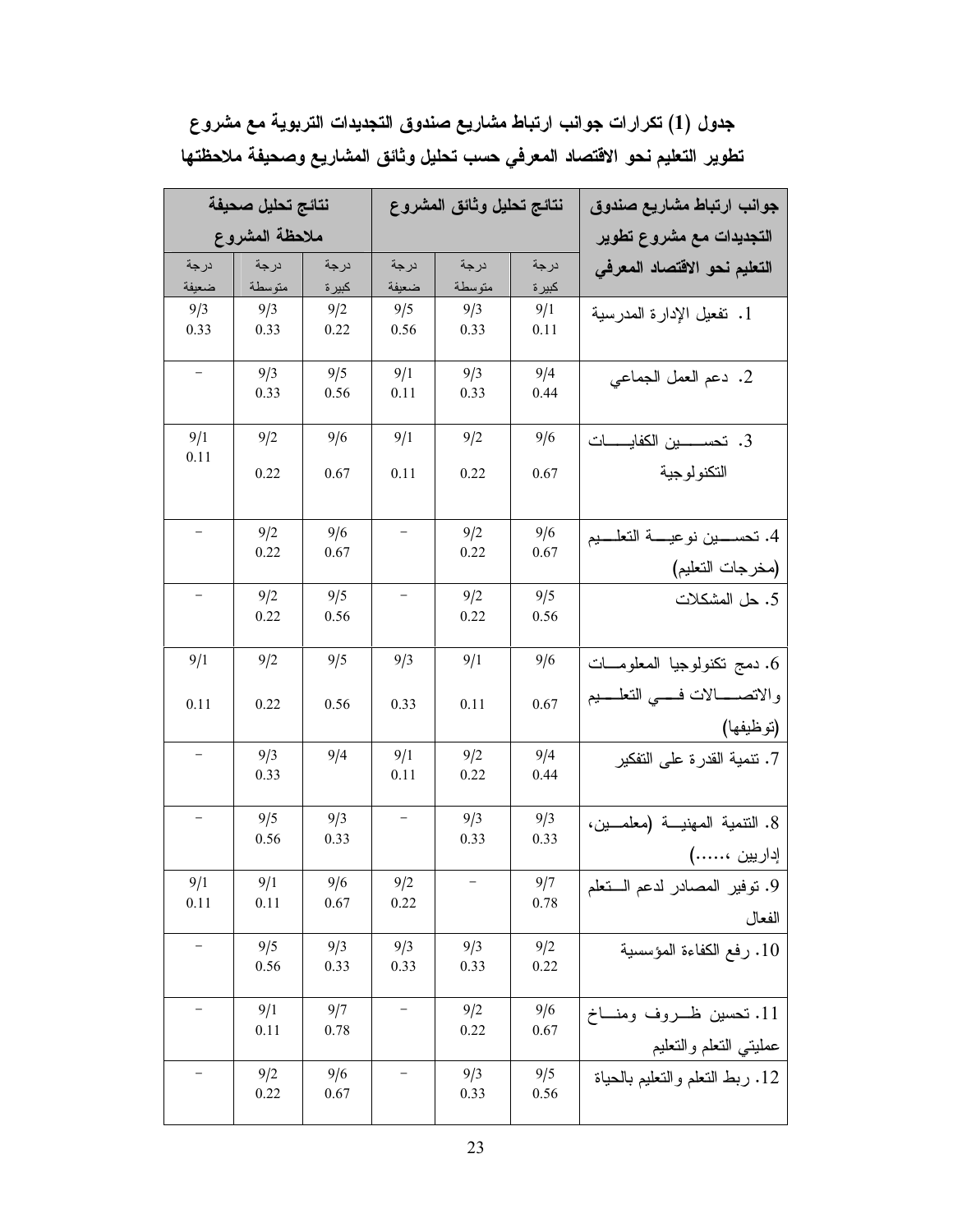| 9/1  | 9/3  | 9/4  | 9/1  | 9/1  | 9/7  |                              |
|------|------|------|------|------|------|------------------------------|
| 0.11 | 0.33 | 0.44 | 0.11 | 0.11 | 0.78 |                              |
|      |      |      |      |      |      | المحلي (شراكة)               |
| 9/1  | 9/2  | 9/5  |      | 9/1  | 9/8  | 14. مهارات اتصال وتواصل      |
| 0.11 | 0.22 | 0.56 |      | 0.11 | 0.89 |                              |
|      |      |      |      |      |      |                              |
| 9/5  | 9/3  |      | 9/2  | 9/2  | 9/4  | 15. تــوفير مصـــدر<br>ــادى |
| 0.56 | 0.33 |      | 0.22 | 0.22 | 0.44 |                              |
|      |      |      |      |      |      | إضافي                        |

تم حساب معاملات الارتباط بين نتائج تحليل وثائق المشروع ونتسائج تحليـل صـــحيفة ملاحظة المشروع من حيث جوانب ارتباطها جميعاً بمشروع نطوير النعليم نحو الاقتصاد المعرفي وذلك لمعرفة درجة الاتساق بين التحليلين .بلغت قيمة الارتباط بين التحليلين في حالة الدرجة الكبيرة ( 0.92) ، في حين كانت حــوالى ( 0.65) فــى حالـــة الدرجـــة المنوسطة وارتفعت قيمة الارتباط في حالة الدرجة الضعيفة إلى ( 0.81). ومن ناحية أخرى فإن نموذج الطلب الذي نتقدم به المدرســـة للالتحـــاق فـــي صــــندوق التجديدات التربوية، لتحصل من الوزارة عن طريق مشروع صندوق التجديدات التربوية على المنحة التي تتناسب مع المشروع في تلك المدرسة ، يحتوي علـــي مجموعـــة مـــن الأسئلة من ضمنها أسئلة المعلومات العامة المتعلقة بالمدرسة والمشروع، ومن ضـــمنها سؤالاً بِتعلِّق بكيفية مساهمة مشروع تلك المدرسة في التطوير التربوي في الأردن . وقد دُرست جميع نماذج الطلبات الخاصّة بعينة الدراسة لتحديــد الآراء حــول كيفيــة مساهمة تلك المشاريع في التطوير التربوي في الأردن من وجهة نظر تلك الفئة. والجدول (2) يبين الأراء والنكرارات لكيفية مساهمة مشاريع صندوق التجديدات النزبوية في التطوير التربوي في الأردن.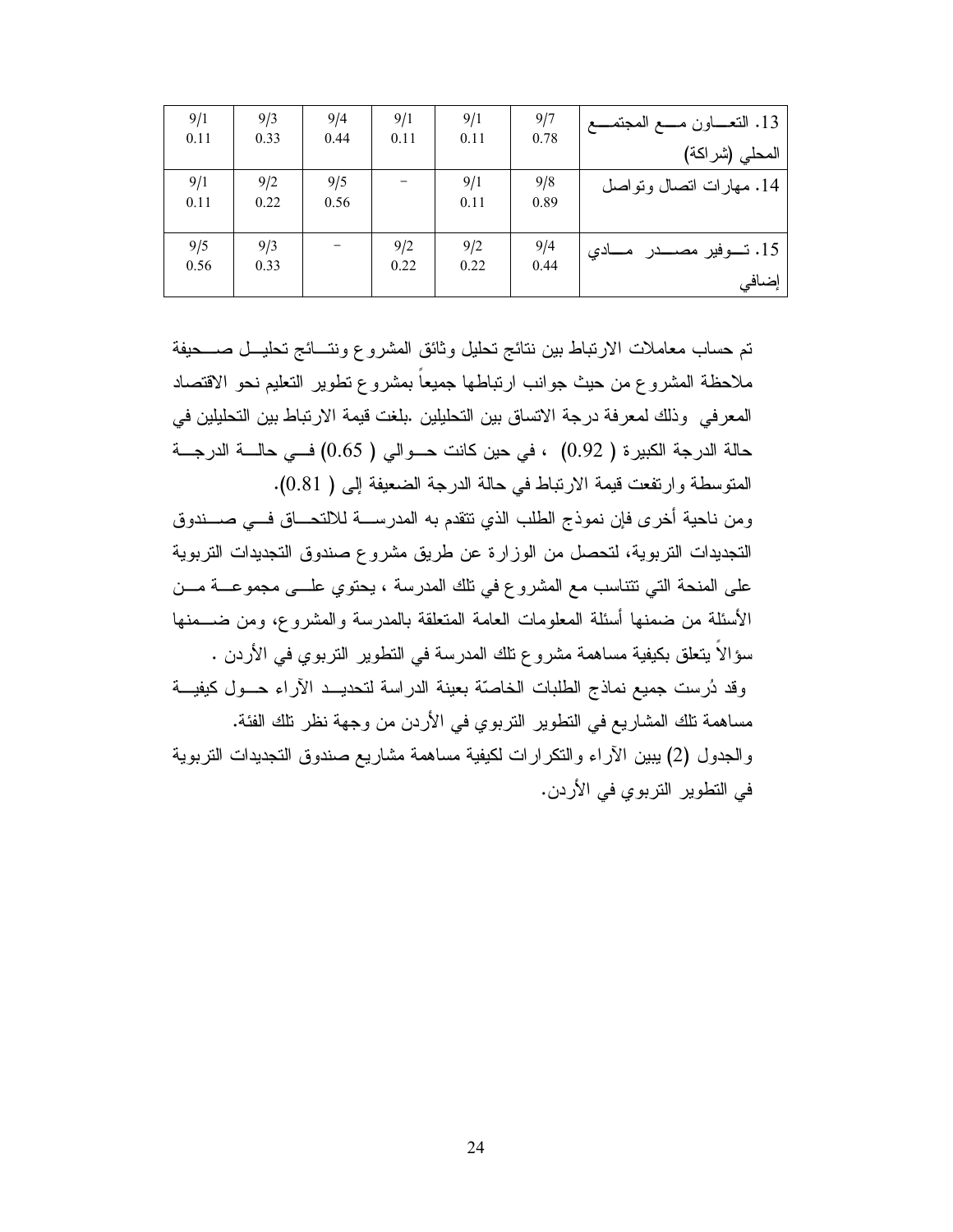| التكرارات | كيف سيساهم المشروع في التطوير التربوي في الأردن ؟             |
|-----------|---------------------------------------------------------------|
| 9/5       | • نطوير المناهج ومعالجتها وإثرائها بالأنشطة                   |
| 0.56      |                                                               |
| 9/5       | •    توظيف ICT في عمليات النعلم والنعليم (النعلم الالكتروني ، |
| 0.56      |                                                               |
|           | فكرة المدرسة الالكترونية،  الخ)                               |
| 9/5       | •   تبني مبدأ النجديد والنطوير في النظام النربوي              |
| 0.56      |                                                               |
| 9/6       | •    المساعدة في نتمية الطالب اجتماعياً وأكاديمياً ونفسياً    |
| 0.67      |                                                               |
| 9/3       | <b>•</b> مساهمات أخرى                                         |
| 0.33      |                                                               |

جدول (2) آراء والتكرارات لكيفية مساهمة مشاريع صندوق التجديدات التربوية في التطوير التربوي في الأردن

ب—نتائج تحليل المقابلات مع مدراء المدارس وقادة المشاريع :

يعتبر مشروع صندوق التجديدات التربوية من ضمن المشاريع التي تعمل تحــت مظلـــة مشروع نطوير النعليم نحو الاقتصاد المعرفي، لذا فلا بد أن يكون هناك قدر من التــــرابط والانسجام بين المشروعين، خاصة فيما يتعلق بممارسات المعلمين التعليميــة والمهنيــة وانعكاساتها على المعارف والمهارات والانجاهات التي يكتسبها الطلبة، هذا بالإضافة إلى خلق جو من النواصل والنفاعل بين الأفراد في المدرسة الواحدة وبين المدرسة والمجتمع المحلي، لذا كان لابد من التعرف إلى رأى مدير المدرسة وقائد المشروع فيها في مــدى انسجام ومجالات ذلك الانسجام بين مشروع صندوق التجديدات النزبوية ومشروع نطوير النعليم نحو الاقتصاد المعرفي، وذلك إما من خلال المقابلة المباشرة معهما أو من خـــلال الصحيفة الخاصة بملاحظة المشروع.

لقد أظهر ت النتائج أن 100% من المدير بن الذين تمت مقابلتهم برون أن المشروع المنفذ في مدارسهم بنسجم مع مشروع تطوير التعليم نحو الاقتصاد المعرفي، وان مـــا نســـبته 88.9% من قادة المشاريع الذين هم في الأغلب معلمين برون أنّ هناك نوعا من الانسجام بين المشروع المنفذ في مدرستهم ومشروع تطوير التعليم نحو الاقتصاد المعرفي .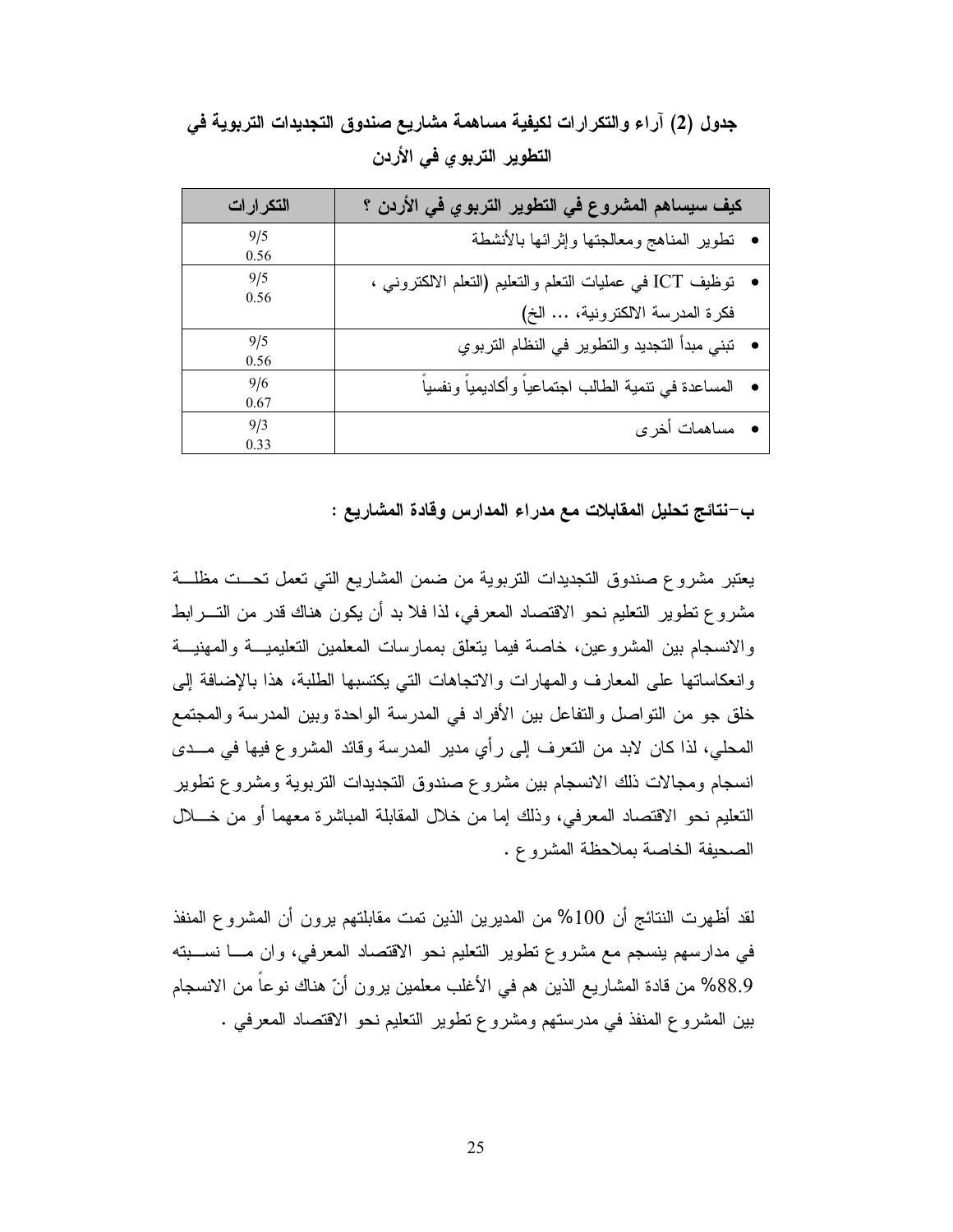وجدول (3) يبين الجوانب التي ترتبط فيها مشاريع صندوق التجديــدات التربويـــة مـــع مشروع نطوير النعليم نحو الاقتصاد المعرفي من وجهة نظر مــدراء المــدارس وقـــادة المشاريع .

# جدول (3) جوانب ارتباط مشروع صندوق التجديدات التربوية مع مشروع تطوير التعليم نحو الاقتصاد المعرفي من وجهة نظر مدير ي المدارس وقادة المشاريع

| قسادة    |                          | مديرو المدارس |              | الجسوانسب                            |
|----------|--------------------------|---------------|--------------|--------------------------------------|
| المشاريع | L                        | M             | H            |                                      |
| 9/9      |                          | 9/3           | 9/6          | 1. تحسين عمليات النعلم والتعلـــيم   |
| 1        |                          | 0.33          | 0.67         | في البيئة الصفية                     |
| 9/7      |                          | 9/2           | 9/7          | 2. تحســــين مهـــــارات البحــــث   |
| 0.78     |                          | 0.22          | 0.78         | والتفكير                             |
| 9/8      |                          | 9/1           | 9/8          | 3. نتمية مهارات التواصل              |
| 0.89     |                          | 0.11          | 0.89         |                                      |
| 9/6      |                          | 9/3           | 9/6          | 4. تحســـين القـــدر ۃ علــــی حـــل |
| 0.67     |                          | 0.33          | 0.67         | المشكلات                             |
|          |                          |               |              |                                      |
| 9/7      |                          | 9/1           | 9/8          | 5. نوظيف الـتعلم فــي مواقــف        |
| 0.78     |                          | 0.11          | 0.89         | حياتية                               |
|          |                          |               |              |                                      |
| 9/9      |                          |               | 9/9          | 6. استخدام تكنولوجيا المعلومــات     |
| 1        |                          |               | $\mathbf{1}$ | والاتصالات في النعلم                 |
| 9/8      | $\overline{\phantom{0}}$ | 9/1           | 9/8          | 7. نتمية المهارات الإدارية لـدى      |
| 0.89     |                          | 0.11          | 0.89         | الأفسراد (التخطسيط، التنفيـــذ،      |
|          |                          |               |              | التقويم، المتابعة)                   |
| 9/8      | 9/1                      | 9/1           | 9/7          | 8. تشجيع المعلمين والطلبة على        |
| 0.89     | 0.11                     | 0.11          | 0.78         | الابداع                              |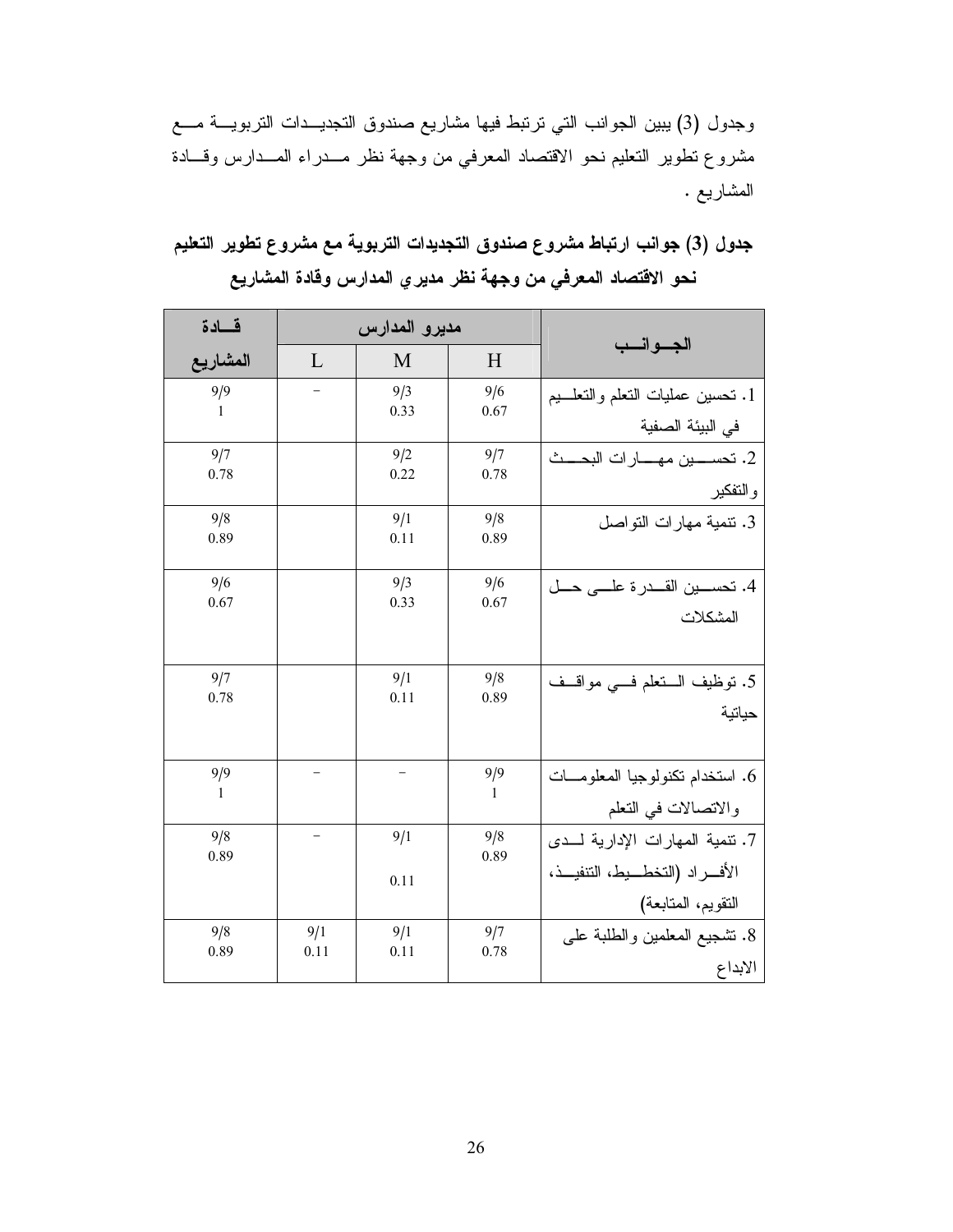ج–نتائج تحليل المقابلات مع المستفيدين من مشروع صندوق التجديدات التربوية : تعتبر فئة المستفيدين من تنفيذ مشاريع صندوق التجديدات التربوية وغيرها من المشاريع فئة بالغة الأهمية كما أنّ للنغذية الراجعة حول نلك المشاريع ۖ والنَّبي نقدمها هذه الفئة دورًا لا يمكن تجاهله فيما يتعلق بمستقبل تلك المشاريع ، وذلك لأنها تلمس مباشرة مخرجـــات ذلك المشروع ونتائجه على أرض الواقع، مما يجعل أحكامها نزود القائمين على المشروع وأصبحاب القرار بالتغذية الراجعة التي قد نلز مهم لتحسين مدخلات المشروع والعمليــات التي تجر ي عليها مما يضمن قدر اً من التحسن في مستو ي و نو عية مخر جات المشر و ع . نتوع المستفيدون من المشاريع بين طلبة ومعلمين ومجتمع محلي، حيث تراوحت نســبة المستفيدين من المشاريع في العينة من الطلبة حوالي 50% ومن المعلمين 46.3% في حين أنّ نسبة المستفيدين من المجتمع المحلي لم نتجاوز 3.7% في العينة . والجدول (4) يبين أعداد ونسب وتوزيع فئات المستفيدين من مشاريع صندوق التجديدات النربوية حسب العمر والعلاقة بالمشروع والمؤهل .

| جدول (4) أعداد وتوزيع فئة المستفيدين من مشاريع |  |  |  |  |
|------------------------------------------------|--|--|--|--|
|------------------------------------------------|--|--|--|--|

|        | $\sim$ 0.22    | $\ddotsc$      | $\tilde{\phantom{a}}$ |
|--------|----------------|----------------|-----------------------|
| النسبة | العدد          | فئات فرعية     | فئة رئيسة             |
| %22.2  | 12             | $(15-13)$      | عمر المستفيد          |
| %27.8  | 15             | $(18-16)$      | (سنة)                 |
| %50    | 27             | 18 فما فوق     |                       |
|        |                |                |                       |
| %100   | 54             | المجموع        |                       |
| %50    | 27             | طالب           | علاقة المستفيد        |
| %46.3  | 25             | معلم           | بالمشروع              |
| %3.7   | $\overline{2}$ | مجتمع محلي     |                       |
|        |                |                |                       |
|        |                |                |                       |
| %100   | 54             | المجموع        |                       |
| %50    | 27             | ثانوية فما دون | المؤهل العلمي         |
|        |                | دبلوم          |                       |
| %14.8  | 6              | بكالوريوس      |                       |
| %35.2  | 19             | ماجستير        |                       |
|        |                | دكتوراه        |                       |
|        |                |                |                       |
| %100   | 54             | المجموع        |                       |

صندوق التحديدات التريوية حسب العمر والعلاقة بالمشروع والمؤهل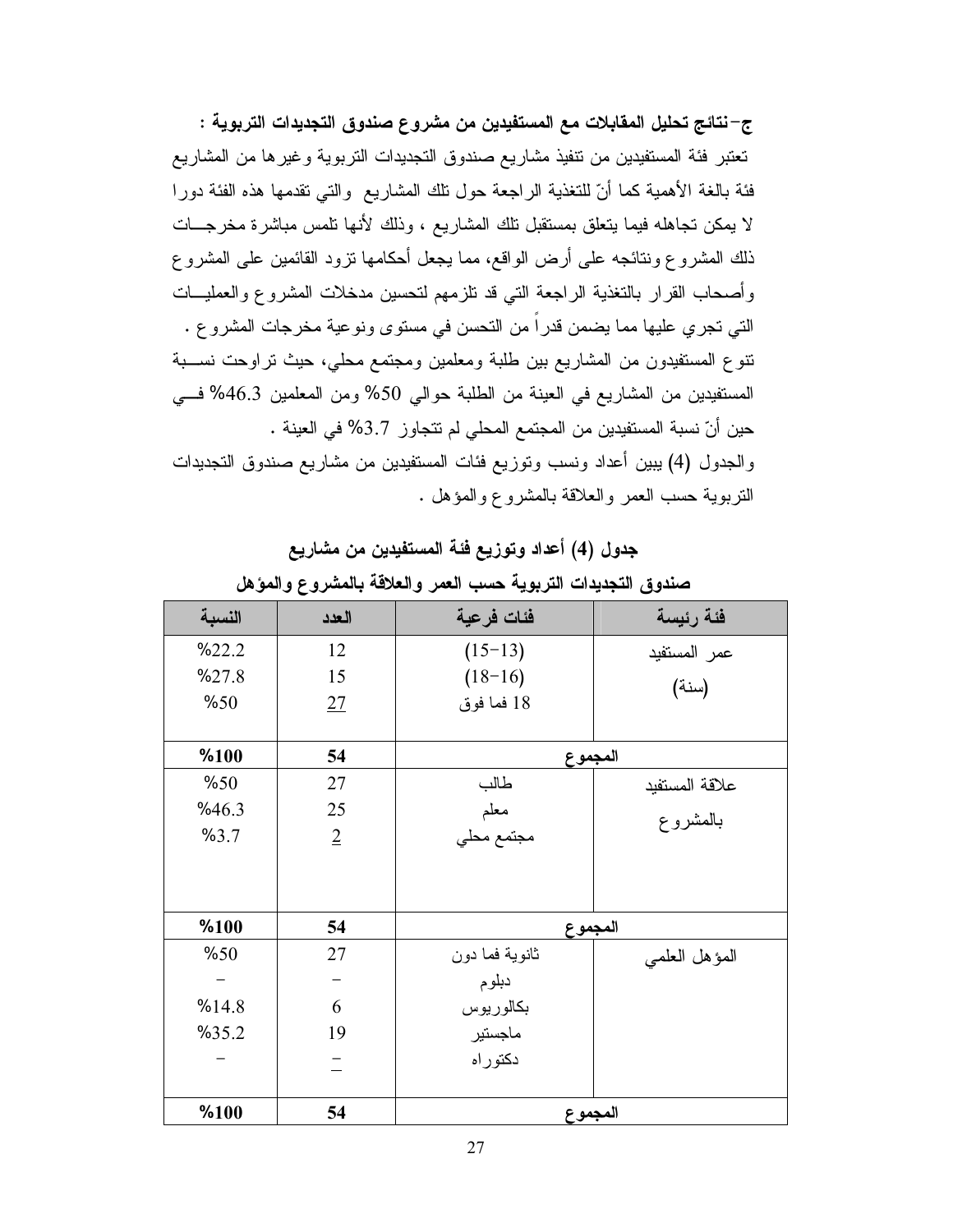خُصص الجز ء الثالث من صحيفة مقابلة المستفيدين من صــــندو ق التجديـــدات التر بو يــــة لسؤال المستفيد عن الخدمات أو المنتجات التي قدمها له المشروع ، وقد كان هذا الســؤال من نوع الأسئلة مفتوحة النهاية بحيث لا يتم توجيه الاستجابة بل يكون للمستجيب الحرية في الإجابة بالطريقة التي نتاسبه وتعكس اتجاهاته وأفكاره نحو المشروع.

وقد أظهرت نتائج تحليل استجابات المستفيدين على هذا الجزء أن الخدمات أو المنتجـــات التي قدمتها مشاريع صندوق التجديدات التربوية تتحصر في فئات رئيسة وفئات فرعية مع مراعاة أن المشاريع نتوزع في مجالات ثلاث هي النجديدات لنطوير المنهاج والنجديدات لنطوير مواد النعلم الالكتروني والنجديدات للنتمية المهنية والشخصية المستدامة .

وفيما يلِّي يبين الجدول (5) أعداد وتوزيع الفئات الرئيسة والفئات الفرعيـــة للخـــدمات أو المنتجات التي تقدمها مشاريع صندوق التجديدات التربوية من وجهة نظر المستفيدين من نلك المشاريع .

# جدول (5) تكرارات وتوزيع الفئات الرئيسة والفئات الفرعية للخدمات أو المنتجات التى تقدمها مشاريع صندوق التجديدات التربوية من وجهة نظر المستفيدين من تلك

| التكرار | الفئات الفرعية                                          | الفئات الرئيسة |
|---------|---------------------------------------------------------|----------------|
| 6       | 1. إنقان عمليــــة النطريـــــز واختيــــار الزخــــارف |                |
| 5       | المناسبة ونتسبق ألو انـها.                              |                |
|         | 2. امتلاك القدرة على نقييم جودة قطعة نطريـــز           |                |
| 5       | معروضة في السوق .                                       |                |
|         | 3. تحسين مهارة اســـتخدام ماكينـــات الخياطـــة         | مهار ات        |
| 8       | وبعض الأدوات ذات العلاقسة بهسا بصسورة                   | فنية           |
|         | صحيحة.                                                  | ويدوية         |
|         | 4.تشجيع الطلبة على النوجه للعمل اليدوي عـــن            |                |
|         | طريق إنتاج قطع فنية ومختلفــة (بوســـنرات،              |                |
|         | مجسمات، ميداليات ) .                                    |                |
|         |                                                         |                |
| 6       | 1. تحسين مهارات النواصـــل المتعلقـــة باللغـــة        | تحسبن          |

المشاريع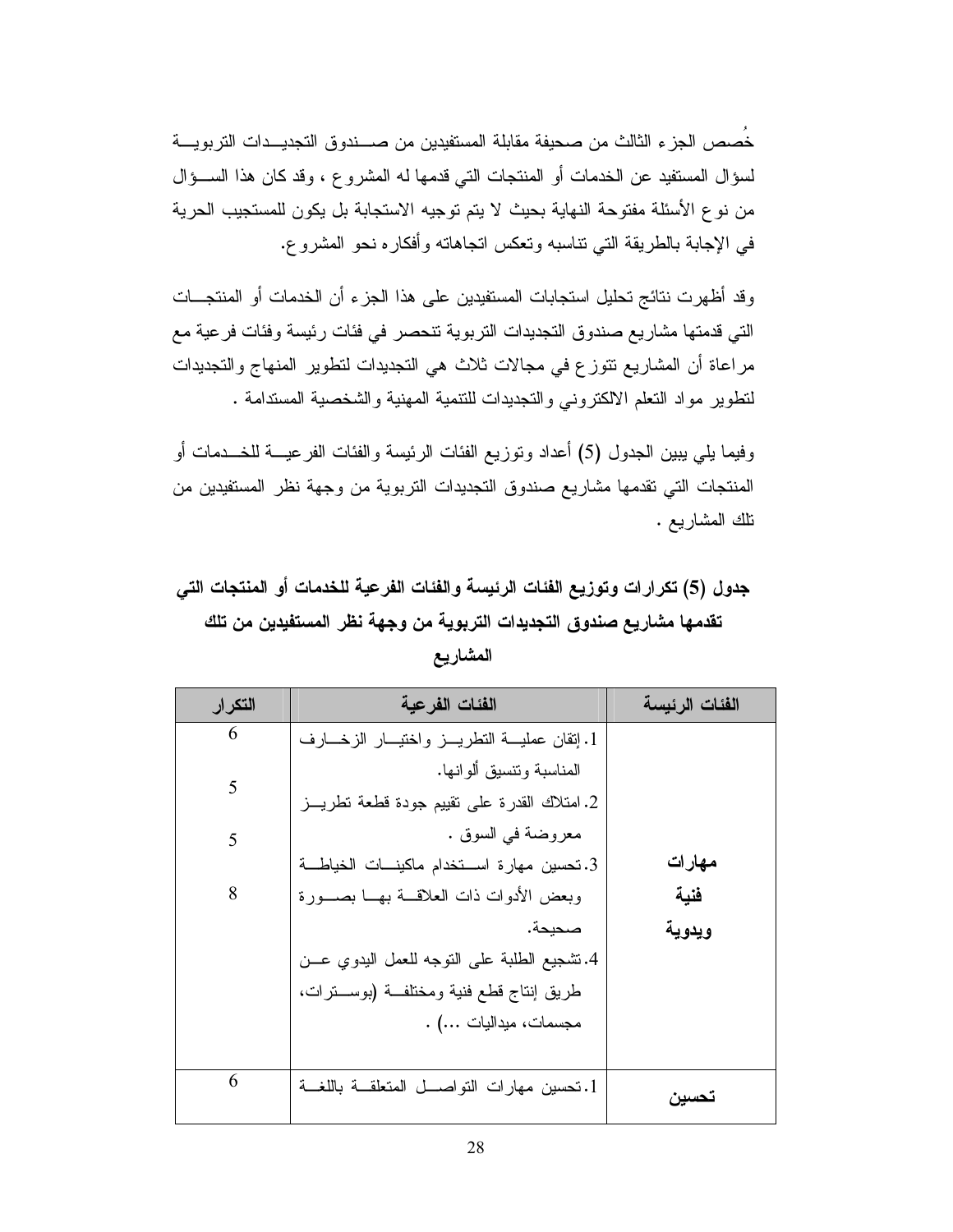| التكرار | الفئات الفرعية                                                           | الفئات الرئيسة       |
|---------|--------------------------------------------------------------------------|----------------------|
| 10      | الانجليزية ونشمل المحادثة والاستماع .                                    | ممارسات              |
|         | 2. تسهيل نعلم الطلبة وذلك باستخدام بيئــــة نعلـــم                      | وعمليات              |
|         | افتر اضية، مثل مختبــــر اللغــــات فــــى اللغــــة                     | التعلم والتعليم      |
| 3       | الانجليزية، وأسلوب محاكـــاة التجـــارب فــــي                           | في                   |
|         | العلوم .                                                                 | الغرفة الصفية        |
| 7       | 3.فهم عمق النراث والنعرف عليه عمليــا ممـــا                             |                      |
|         | يساهم في نتمية الوعي الوطني .                                            |                      |
|         | 4. إعداد الوسائل النعليمية فسي مسواد منتوعسة                             |                      |
|         | (علوم، اجتماعيات، رياضيات) بمـــا ينســــجم                              |                      |
| 3       | وقدرات الطلبة وحاجاتهم ويساعد في تحقيــق                                 |                      |
|         | نتاجات التعلم .                                                          |                      |
|         | 5.معرفة تركيب ومبدأ عمـــل بعــض الأجهـــزة                              |                      |
|         | و الأدوات السمعية و البصر ية .                                           |                      |
| 20      |                                                                          |                      |
|         | 1. تحسين مهارات المعلمـــين والطلبـــة المتعلقـــة                       |                      |
| 26      | باستخدام الحاسوب .<br>2. توظيف الحاســـوب مـــن خـــــلال البر مجيــــات |                      |
|         | والعروض النوضــــبيحية وشــــبكات الانترنـــت                            | توظيف                |
|         | و الانتر انت في تعلم الطلبة وبشكل خاص في                                 | تكنولوجيا            |
| 5       | مادني اللغة الانجليزية والعلوم .                                         | المعلومات والاتصالات |
|         | 3. نواصل المعلمين والطلبة مع بعضهم السبعض                                | في عمليات            |
|         | من خلال شبكة الانترنـــت باســـتخدام البريـــد                           | التعلم               |
| 7       | الالكتروني .                                                             | والتواصل             |
|         | 4. تسهيل عملية التبـــادل الثقـــافي بـــين الطلبـــة                    | بين الأفراد          |
| 6       | الأردنيين وزملاء لـهم فـي دول الـعالم المختلف.                           |                      |
|         | 5.تشجيع الطلبة وتعزيزهم مـــن خــــلل نشــــر                            |                      |
|         | أعمالهم وإبداعاتهم عبر شبكة الانترنت .                                   |                      |
| 5<br>10 | 1. النشجيع على البحث عن المعرفة والحقائق .                               | اكتساب الطلبة        |
|         | 2.دفع الطلبة إلى السنعلم ذانيبا والتحسول عسن                             | لمهارات أخرى تتصل    |
| 12      | الاعتماد الكامل على المعلم .                                             |                      |
| 7       | 3. ربط نعلم الطالب بحيانه اليومية .                                      | بتطوير التعليم نحو   |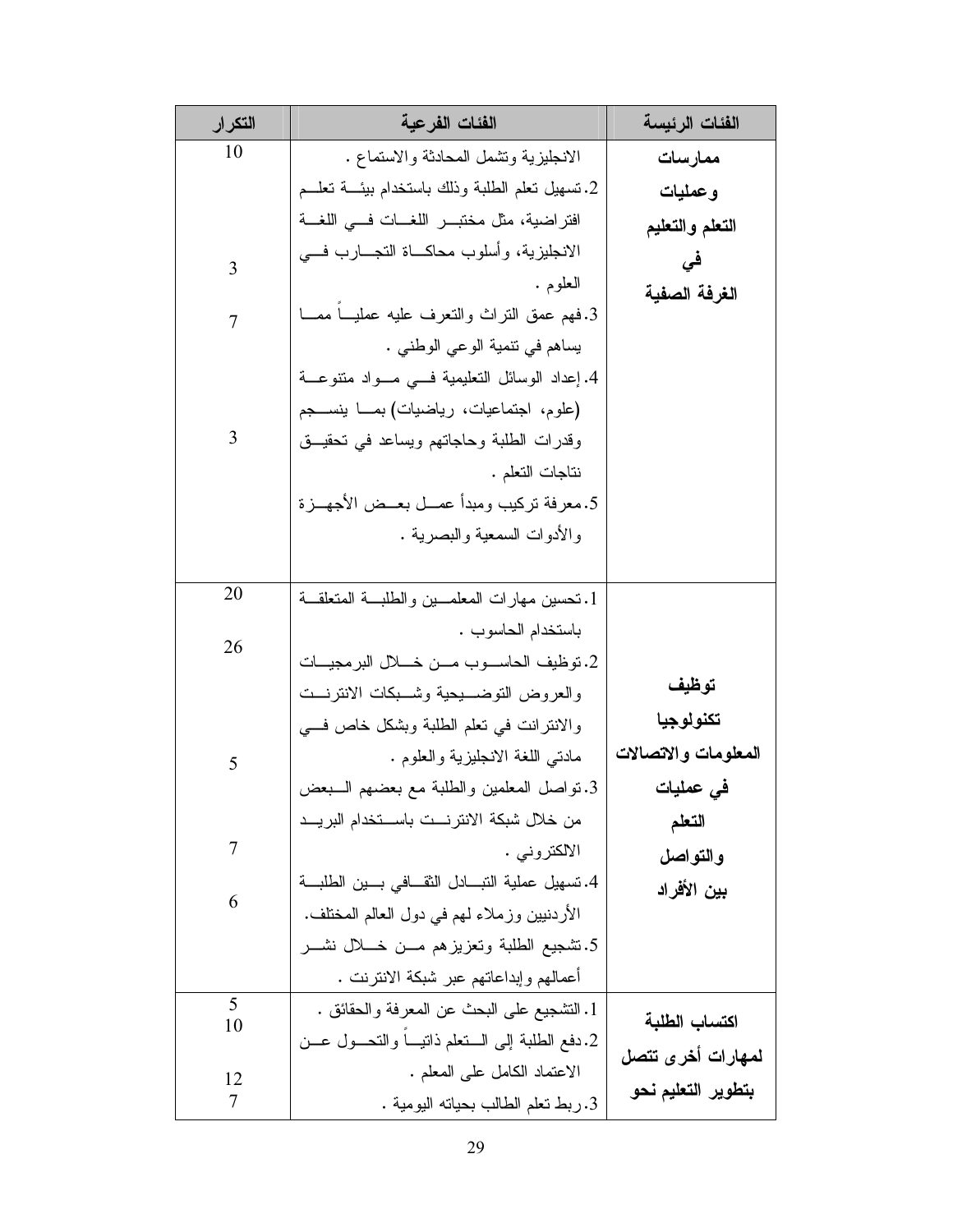| التكرار | الفئات الفرعية                               | الفئات الرئيسة   |
|---------|----------------------------------------------|------------------|
|         | 4.مهارات أخرى مثل الدقة في العمل والإنجاز، ' | الاقتصاد المعرفى |
|         | والنواصل الإيجابي مع الأخرين .               |                  |

# 2) النتائج المتعلقة بالسؤال الثاني

ما المخرجات الفعلية للمشروع في صندوق التجديدات التربوية ؟ وهل نتوافق ونتسجم هذه المخرجات مع المخرجات التي خطط لها ؟

إن علمية نقويم فاعلية مشاريع صندوق النجديدات النربوية ( الجولة الأولى) أحد أهم عناصر الدراسة للتأكد من أنها حققت الأهداف التي انطلقت منها أو على الأقل كانت قريبة جداً مـــن تحقيق تلك الأهداف .

إن درجة الانسجام والتوافق بين المخرجات المخطط لها قبل بداية التتفيــذ مـــع المخرجـــات الفعلية بعد البدء بتنفيذ المشروع نعكس درجة نجاح كل مشروع من هذه المشـــاريع وتـــزود المنفذين لنلك المشاريع في المدارس والإداريين في مــديريات التربيـــة والـــوزارة بالتغذيـــة الراجعة التي تسمح بتشخيص مواطن القوة والضعف لمرحلة التنفيذ كما هـــي علـــي أرض الو اقع.

وللإجابة عن هذا السؤال المرتبط بالانسجام بين الأهداف المخطط لها والمخرجات الحقيقيـــة، كان لابد من وجود معاينة حقيقية لكل مشروع في المدرسة التي نفذ فيها، حيــث تعــد هــذه المعاينة أحد ادوار الباحث في كل مشروع بزوره باستخدام أحد أدوات الدراسة وهي صحيفة ملاحظة المشروع والتي يستعين الباحث أثناء استخدامها بقائد المشروع في تلك المدرسة . ومن ناحية أخرى نتطلب الإجابة عن ذلك السؤال استعراض رأى المدير وقائــد المشـــروع وبعض المستفيدين من ذلك المشروع في نلك المدرسة، وهذا ما رُوعي في أثناء عملية بنـــاء الأدوات وإعدادها، حيث خصص جزء في كل صحيفة لخدمة هذا الغرض .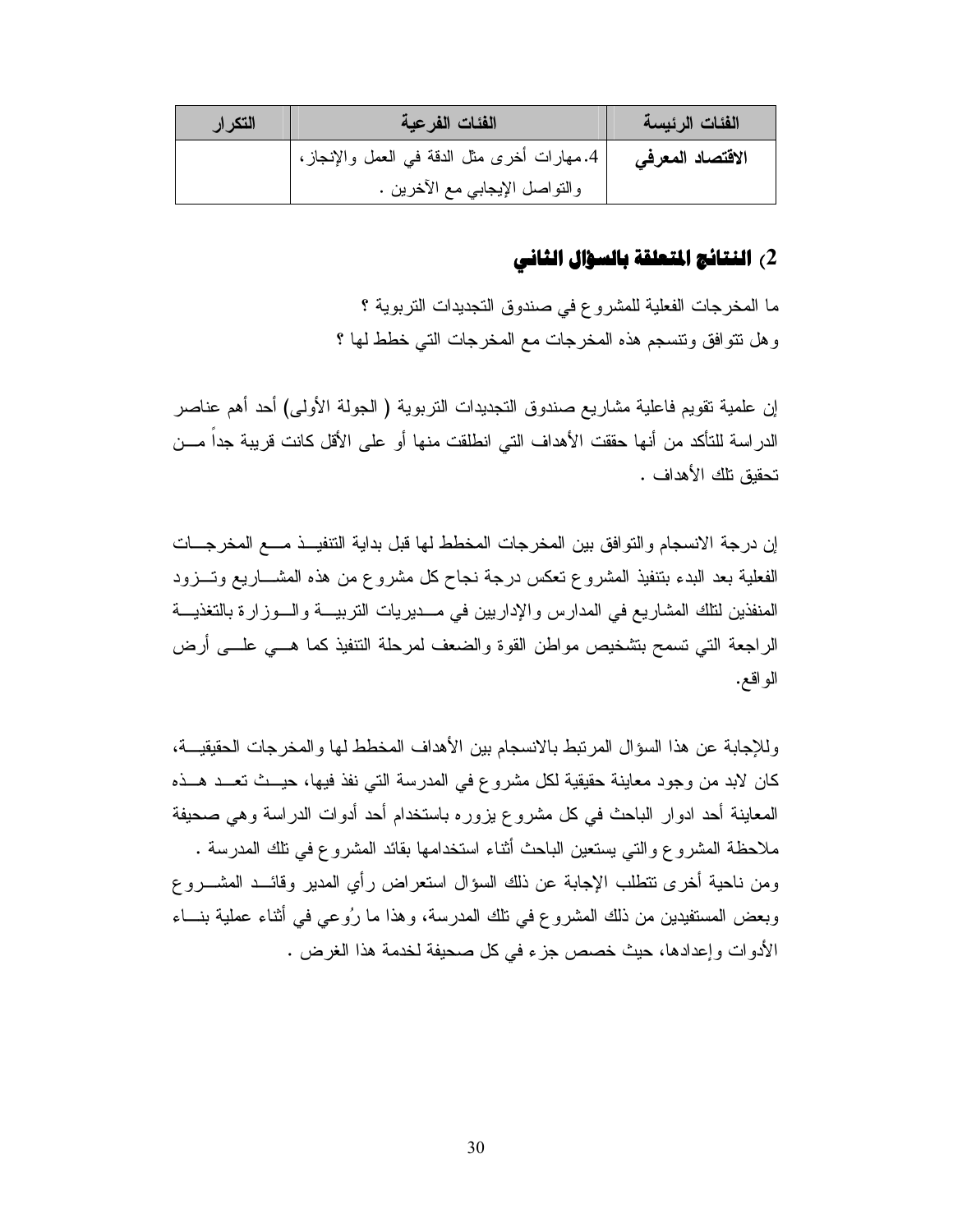وفيما يلي محاولة الإجابة عن هذا السؤال من خلال الأدوات التي ذكرت أعلاه .

أ– نتائج تحليل صحيفة ملاحظة المشروع

استخدمت صحيفة ملاحظة المشروع كما ذكر سابقاً لنقيبم كل مشروع ميدانياً من وجهة نظر الباحث أثناء زيارته لذلك المشروع مع الاستعانة بقائد ذلك المشروع .

ومن النتائج التي استخلصت من استخدام هذه الصحيفة أن ثمانية مشايع من التسعة مشــــاريع الَّتِي تَمثَّلُ العينة، أي ما نسبته 88.8% من العينة هي مشاريع منتجة أو عاملة حتـــي وقــت جمع البيانات .

أما بالنسبة للمنتجات والخدمات التي مازالت المشاريع نقدمها لفئـــة المســتفيدين مـــن نلــك المشاريع، فمن المفروض أن نتنوع لنغطي أربعة مجالات هـــي الإدارة النزبويـــة ونطـــوير المناهج وتطوير مواد النعلم الالكتروني والنتمية المهنية، ولكن فعلياً لم يكــن لمجـــال الإدارة النربوية نصيبا من نلك المشاريع في المرحلة الأولى ، بمعنى أنه لم يتم نرشيح أي مشــــرو ع في مجال الإدار ة النّز بو ية ضمن الجولة الأولى .

وبعد مراجعة صحائف ملاحظة المشاريع التسعة التي نمت زيارتهــا والتـــي تتـــوزع فـــي المجالات الثلاث التي ذكرت سابقا، أمكن حصر ٍ مخرجات هذه المشاريع كما يلي :

- 1– إنتاج مواد نسهل عملية التعلم ونساعد في نحقيق بعض نتاجات النعلم المطلوبة، ومـــن نلك المواد على سبيل المثال :
	- ذراع ألية تعمل بمبدأ عمل الرافعة .
		- مجسات خاصة لرصد الضوء .
	- روبوت يستخدم في السيارة للنقليل من احتمالية وقوع الحوادث .
- 2– إنتاج وسائل تعليمية من مواد خام متنوعة وبأفكار مختلفة لجميع المواد الدراسية تقريباً، مما قد يسهم في توفير النفقات خاصة لبعض الوسائل المكلفـــة نســــبياً وتتميـــة بعـــض المهار ات و الاتجاهات الإيجابية لدى المعلمين و الطلبة. ومن هذه الوسائل التعليمية :
	- مجسمات ليعض أعضاء الجسم كالعين والأذن والقلب .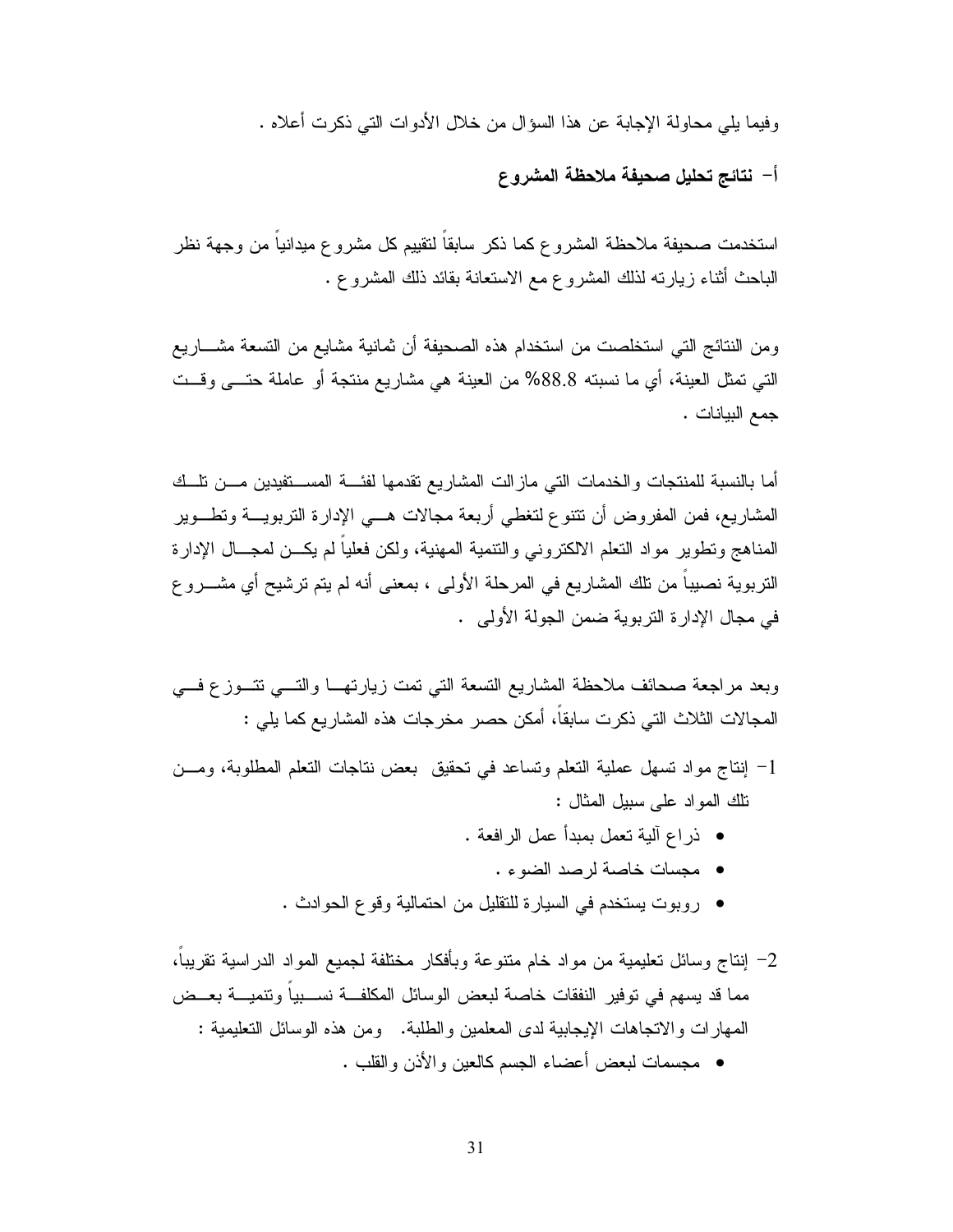- نموذج لمنقلة ومثلث نساعد في نسهيل نعلم الطالب للكثير من النظريات في علــم الهندسة.
	- مجسم لميز ان ذو كفتين لتسهيل فهم الطلبة لمبادئ عملية الجمع وتعلمهم لها .
		- خرائط ومجسمات لنوضيح المفاهيم الجغرافية والمفاهيم الجيولوجية .
- 3– منتجات يدوية ومطرزات تعبر عن مواهب فنية ، و خاصة المرتبطة منها بعراقة تراثنا الأردنبي وبعض النواحي الفنية في ثقافتنا ، كالميــداليات وقواطـــع الكتــب واللوحـــات والبراويز، والحقائب وملابس للصلاة والبشاكير .

أما فيما يتعلق بنتائج هذه المشاريع والأهداف التي حققتها فعلنا نستطيع تلخيصها في النقاط التالية :

- تحسين مهارات المعلمين والطلبة في استخدام الحاسوب من خلال توظيفه فـــي عمليـــة النعلم والنعليم ، بتنفيذ برامج نربوية علاجية و إثرائية مختلفة وطرق متنوعة في العديد من المواد الدر اسبة . كما أنّ مهارات الحاسوب قد نكون ضرورية في بعض الحالات لاستخدامها في نطبيق الاختبار ات.
- تحسين ظروف ومناخ العملية التعليمية التعلمية في الغرفة الصفية وخاصة فسى اللغسة الانجليزية والمواد العلمية ، وهذا من شأنه أن يسهل تحقيق نتاجات النعلم والنركيز على نوعية المخرجات من الطلبة بحيث نكون قادرة على نلبية منطلبات مجتمـــع الاقتصــــاد المعر في.
	- تحسين مهار ات التو اصل ضمن القنو ات التالية : – تو اصل بين الطلبة من المر احل العمر ية المختلفة داخل المدر سة الو احدة . – تواصل بين الطلبة والمعلمين في المدرسة . – تواصل بين المعلمين في المدرسة . – نو اصل بين المدارس و المجتمع المحلي .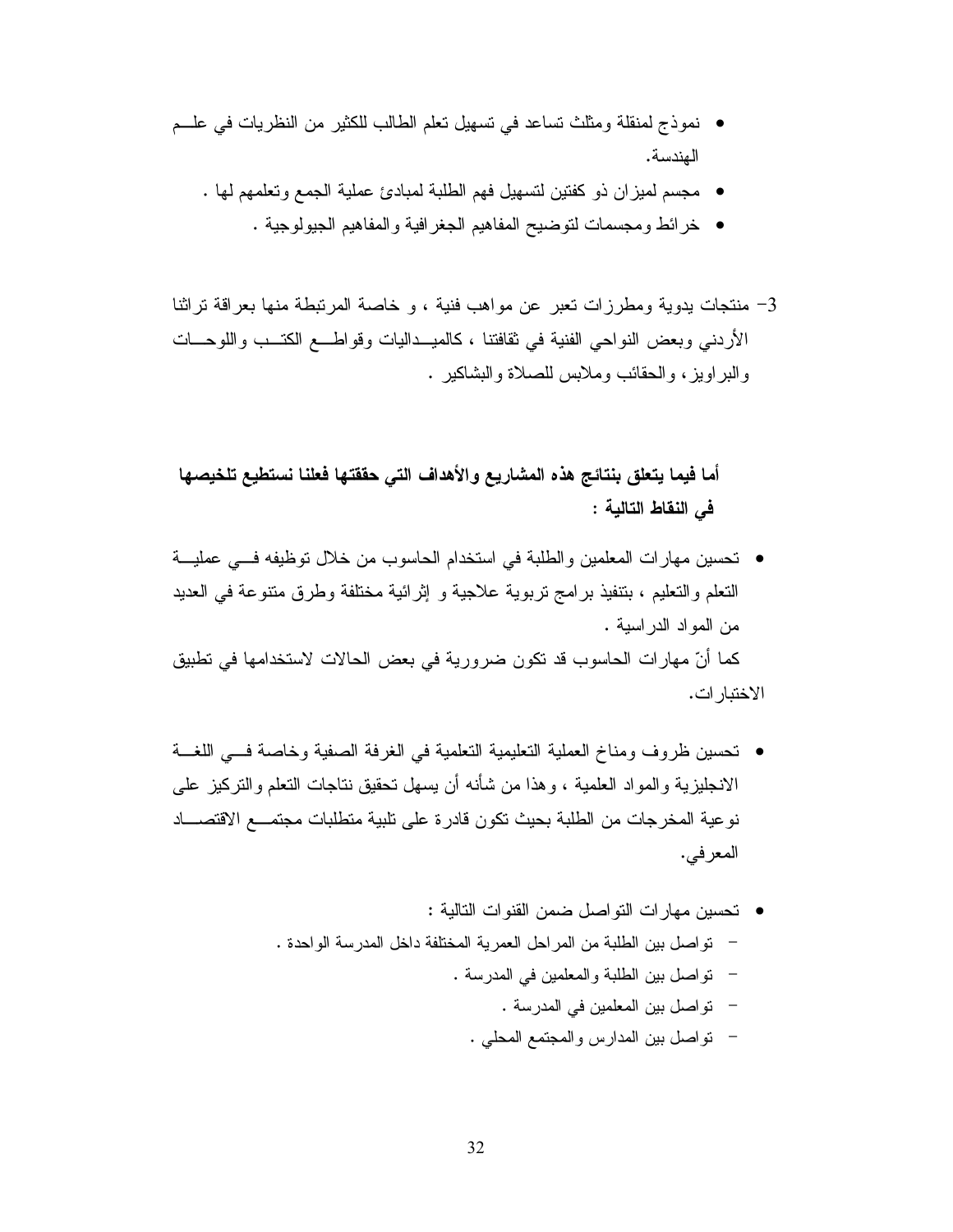# ب– نتائج تحليل صحيفة مقابلة مديرى المدارس

وُجهت هذه الصحيفة – كما ذكر سابقاً – لاستطلاع آراء مديري المـــدارس فـــي المشــــاريع المنفذة في مدارسهم، ويمكن استخدام استجابات المديرين على بعض فقرات الصحيفة للإجابة عن السؤال الثاني .

إن المقارنة بين استجابات المديرين عن الفقرة الثانية والتي تستطلع آراء المديرين عن الحاجة النَّبي غطَّاها المشروع في نلك المدرسة، والفقرة السادسة والنِّبي نسأل عن الفوائد أو الخدمات التي مازال المشروع يقدمها للمستفيدين منه حتى الآن، يمكن اعتبارها مؤشراً جيداً يدل على مدى الانسجام بين ما خُطط له من قبل بداية المشروع وما أمكن تحقيقه من مخرجات فعلية . والجدول ( 6 ) يوضح أراء ونكرارات مديري المدارس حول الحاجة التي غطَّاها المشروع والفوائد التي ما زال يقدمها في مدارسهم.

# الجدول (6) آراء وتكرارات مديري المدارس حول الحاجة التي غطَّاها المشروع والفوائـــد التي ما زال يقدمها في مدارسهم :

| التكرار | الفوائد النبي ما زل المشروع يقدمها    | التكر ار | الحاجة التبى غطاها المشروع                  |
|---------|---------------------------------------|----------|---------------------------------------------|
| 9       | نوظيف تكنولوجيا المعلومسات            | 9        | 0 نوظيــف نكنولوجيــا المعلومـــات          |
|         | والاتصالات والمهارات المرنبطة بهسا    |          | والاتصالات في التعلم ويتضمن ذلك             |
|         | واللازمة لهما في تطبيق المنهاج .      |          |                                             |
|         |                                       |          | - استخدام الحاسوب في الروبوت التعليمـــي،   |
|         |                                       |          | وتقدير دقة القياس في تجارب المختبر .        |
|         |                                       |          | — تحقيق نتاجات التعلم في اللغسة الانجليزيسة |
|         |                                       |          | خاصة ما يتعلق منها بمهارات الاستمتاع.       |
| 5       | المساعدة فى تحقيق نتاجات الستعلم      | 6        | تحقيق نتاجات التعلم بوقت وجهد               |
|         | المطلوبة خاصة المتعلقة منها بتتمية    |          | أقل مع المحافظة على نوعية جيـــدة           |
|         | مهارات الطلبة الحياتية .              |          | من المخرجات .                               |
| 5       | النتمية المهنية للمعلمين بأليات وطـرق | 6        | ⊙تـــدريب المعلمـــين علـــى تجهيـــز       |
|         | متنوعة مثل :                          |          | الوسائل التعليمية اللازمة لهم من            |
|         | – ندريبهم على إنتاج وسائل تعليميـــة  |          | مواد متوفرة فسي بيئة المعلــم               |
|         | تساعدهم علمى تحقيق النتاجات           |          | والمدرسة .                                  |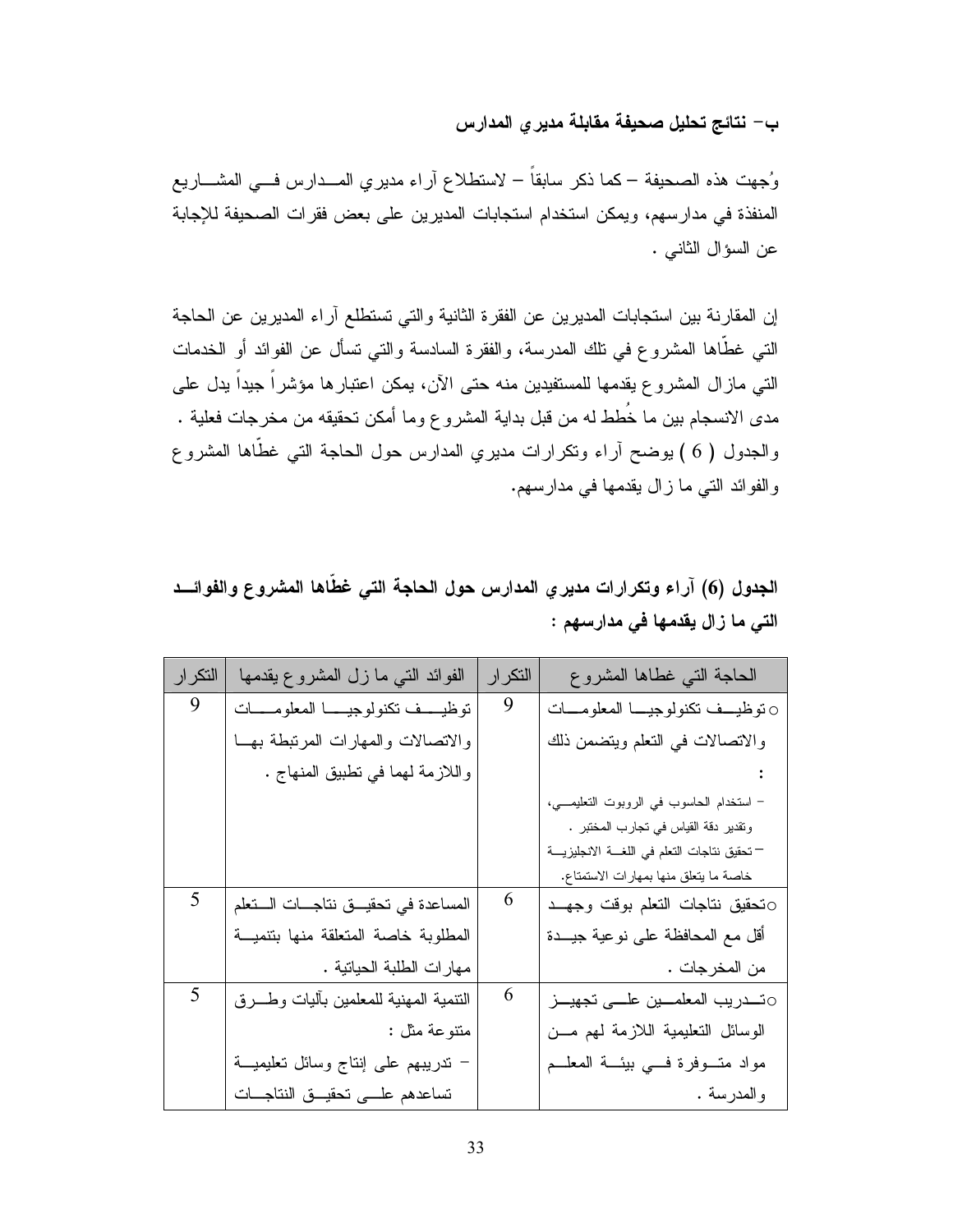| التكرار        | الفوائد النبي ما زل المشروع يقدمها     | التكرار | الحاجة التبى غطاها المشروع         |
|----------------|----------------------------------------|---------|------------------------------------|
|                | التعلمية.                              |         | ⊙تحسين مهارات الطلبة معلميهم فسي   |
|                | تحسين مهـاراتهم فــي اســتخدام         |         | استخدام الحاسوب                    |
|                | الحاسوب .                              |         |                                    |
| $\overline{4}$ | مهارات مختلفة تفيد الطلبة في حيـــاتهم | 6       | 0اكساب الطلبة مهارات معينة نرتبط   |
|                | اليومية مثل :                          |         | بصورة أو بأخرى بحياتهم اليوميـــة  |
|                | التواصل مع الأخرين علـــى اخـــتلاف    |         | مثل مهارات الاستمتاع فسي اللغسة    |
|                | ثقافاتهم ولغاتهم ، ومهارات الاستماع    |         | ومهــارات النواصـــل مـــع لغـــات |
|                | خاصة في اللغة الانجليزية .             |         | وثقافات أخسرى، ومهسارات فنيسة      |
|                | مهارات فنية نتعلق بالننسيق والنطريز    |         | نتعلق بنطريز اللوحسات ونتسسيق      |
|                | وإنتاج القطع الفنية .                  |         | ألو انـها.                         |

ج–نتائج تحليل صحيفة مقابلة قائد المشروع في المدرسة

حاولت هذه الصحيفة استطلاع أراء قادة مشاريع صندوق التجديدات التربوية من المعلمـــين حول المشاريع كلٍّ في مدرسته، وذلك في محالة للإجابة عن أسئلة الدراسة النقويمية .

إن السؤال السادس في الصحيفة والذي كان بستطلع رأي قائد المشروع فيما إذا كان المشروع قد نجح في تحقيق أهدافه كما خُطط لها من البداية أم لا، ولقد أجاب ستة منهم بـــنعم وثلاثـــة بلا، أي أن 67% من قادة مشاريع صندوق التجديدات النربوية يرون أنّ المشاريع المنفذة في مدار سهم قد تمكنت من تحقيق الأهداف التي بدأت منها .

أما فيما ينعلق بالقادة الذين برون أنّ هذه المشاريع لم تستطع تحقيق أهدافها ، والـــذين نبلـــغ نسبتهم حوالى 33% من العينة، فقد أرجعوا ذلك إلى الأسباب والمعيقات النالية :

- أشار اثنان من ثلاثة قادة للمشاريع وهم فعلياً من المعلمين أن طبيعة الدوام المدرســـي وازدحامه بالواجبات اليومية الرونينية التي يجب الالتزام فيها وخاصة الكتابية منهــا ، وما نسببه من فيود نمنعهم من العمل بشكل أكثر فاعلية في نلك المشاريع .
- لقد اجمع القادة الثلاثة على أن ارتفاع نصاب المعلم من الحصص اليوميـــة والأعبـــاء الإضافية التي عليه القيام بها وخاصة الأعمال الكتابية، لها أكبر الأثر في قدرته علــي الإبداع والمنابعة في المشروع في مدرسته .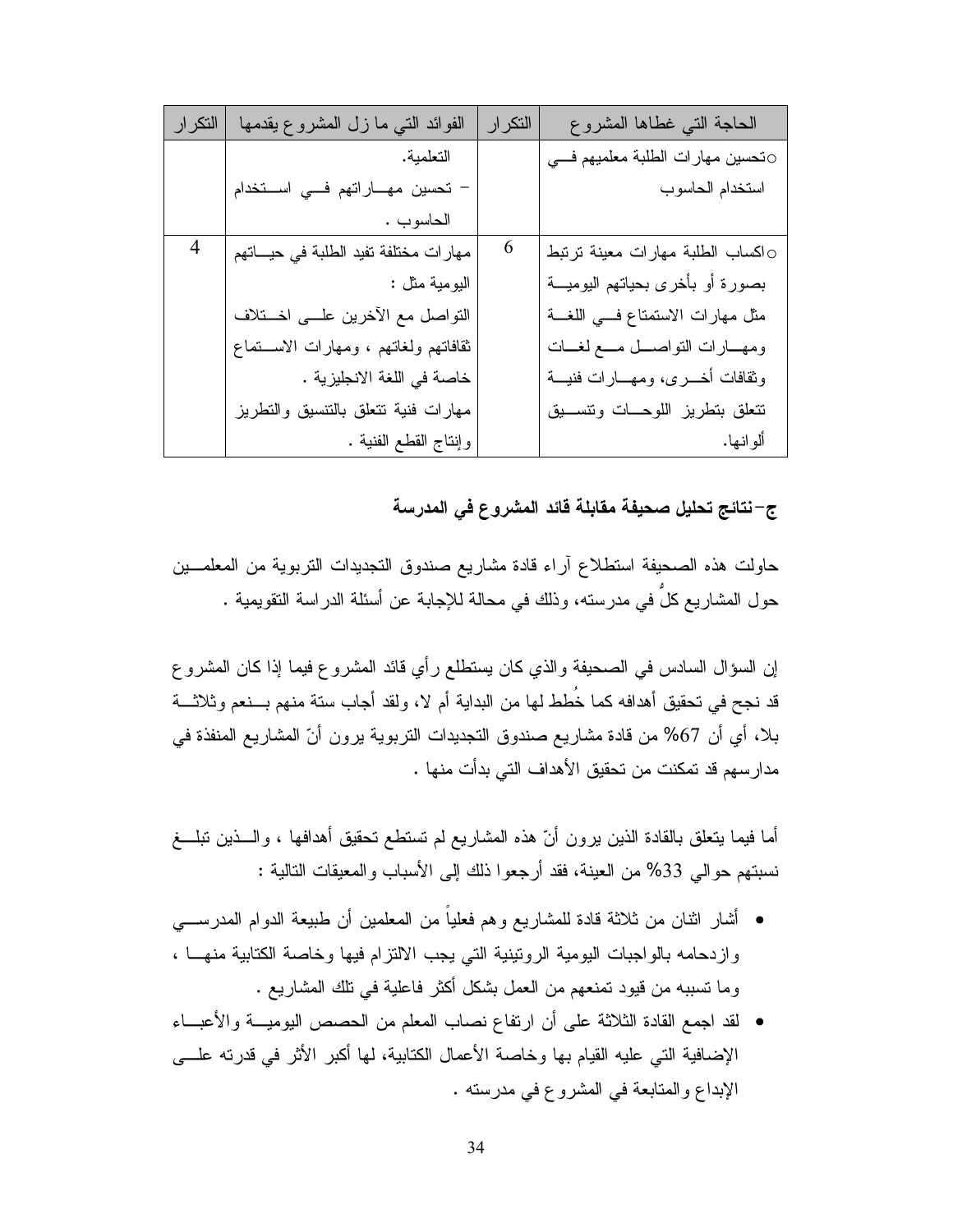• اعتقد اثنان من القادة الثلاث أنّ نقص الوعي عند بعض أولياء الأمور والأهل بمفهـــوم الإبداع والنجديد ، وعدم تشجيعهم لأبنائهم على المشاركة والنفاعل مع نلك المشـــاريع وما شابهها من نشاطات وفعاليات مدرسية.

ولا شك في أن الكثير من الدراسات المحلية والعالمية أكدت على وجــود علاقـــة ارتباطيـــه طردية بين الدعم الذي يقدمه الأهل لأبنائهم والمناخ الذي يعيشه للطالب في منزله ومع أسرته وبين قدرته على الإبداع والتجديد والعمل مع الأخرين .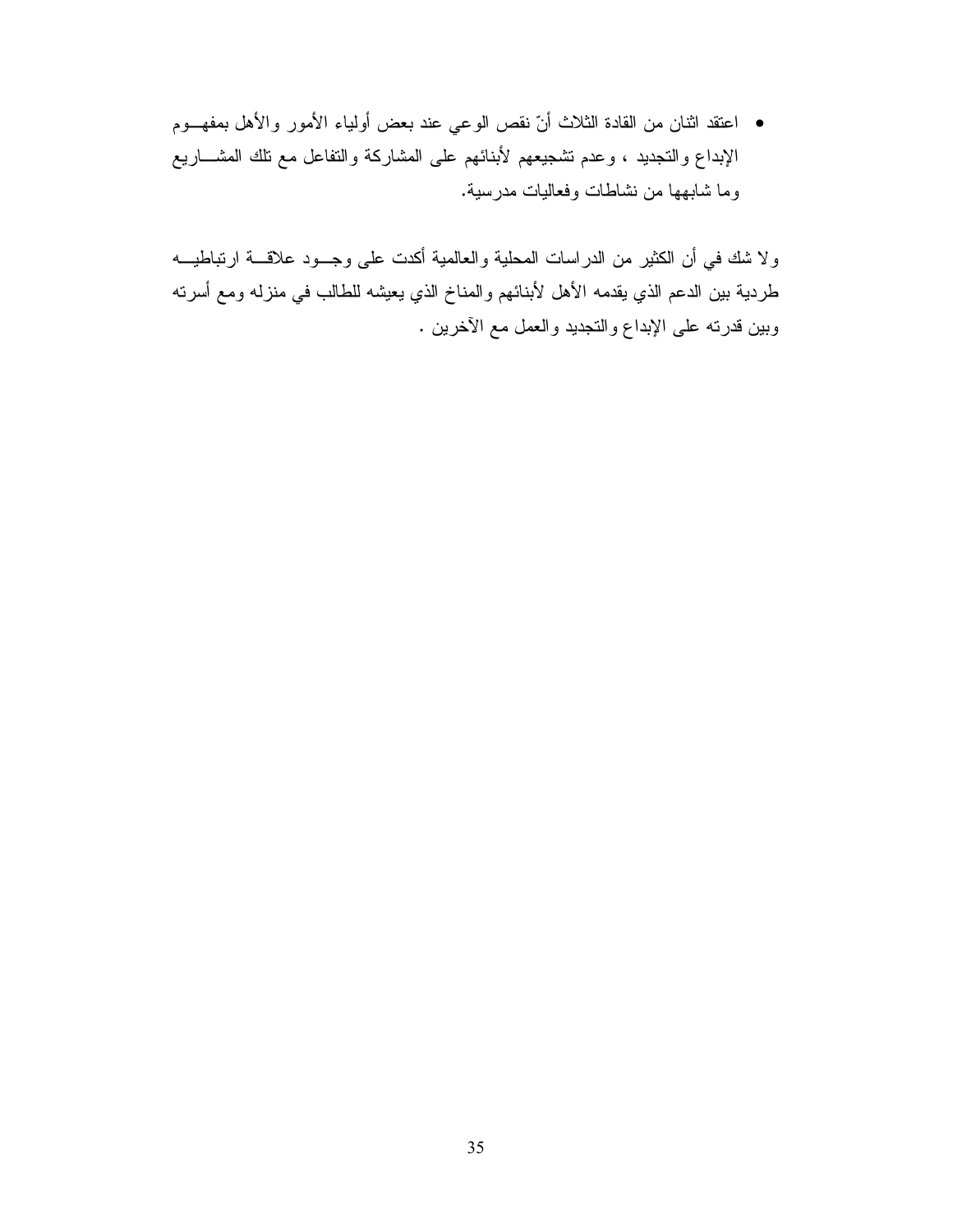# مناقشة النتائج والتوصيات

هدفت هذه الدراسة إلى نقويم مشاريع الجولة الأولى من مشروع صندوق التجديدات التربوية وذلك بمحاولة معرفة دور هذا المشروع – من خلال مجموعة من المشاريع التي قدّم لها منحاً – في دعم مبادرات النطوير والنجديد النربوية والتي نتطلق من المدرسة بما ينسجم مع رؤيا وأهداف مشروع نظوير التعليم نحو الاقتصاد المعرفي .

كما وسعت هذه الدراسة إلى فحص مدى كفاءة هذه المشاريع في تحقيق الأهداف الخاصة التي انطلقت منها.

لقد أظهرت نتائج الدراسة بشكل عام ومن وجهة نظر جميع مدراء المدارس في العينة أن هذه المشاريع نرتبط بمشروع نطوير النعليم نحو الاقتصاد المعرفي، أمـــا قـــادة المشـــاريـع مـــن المعلمين فيرون أن هذه المشاريع نرنبط بمشروع نطوير النعليم نحو الاقتصاد المعرفي بنسبة 89%، ونتركز جوانب الارتباط هذه من وجهة نظرهم في توظيف نكنولوجيــا المعلومـــات والانصالات في عمليات النعلم والنعليم ونحسين عمليات النعلم والنعليم و عمليـــات النقـــويم والممارسات المرتبطة بها في داخل البيئة الصفية، ونتمية مهارات البحــث والتفكيـــر بـــين الطلبة، بالإضافة إلى التشجيع على التواصل بين الأفراد في المدرسة الواحــدة ، والتواصـــل فيما بين المدارس المختلفة .

كما أن درجات الارتباط بين نتائج تحليل وثائق المشروع ونتائج تحليـــل صــــحيفة ملاحظـــة المشروع كانت مرتفعة نسبياً ولجميع درجات المقياس الثلاثي الذي نم استخدامه ، وهذا يعكس اتساقاً كبيراً بين نتائج التحليلين بالنسبة للجوانب المرتبطة بمشـــروع تطـــوير التعلـــيم نحـــو الاقتصاد المعرفي، بمعنى أن هذه المشاريع ترتبط بمشروع تطوير التعلـــيم بدرجـــة تعتبـــر مشرقة إذا ما أخذنا بعين الاعتبار أن هذه المشاريع تمثل الجولة الأولى ، وهذا يبشر بقــدرة المدرسة ممثلة بأسرتها من الإدارة والمعلمين والطلبة على التغيير نحو الإبــداع والنطـــوير وتوظيف النعلم في الحياة اليومية إذا ما توفرت الإمكانات والتسهيلات والدعم لتلك المدرسة.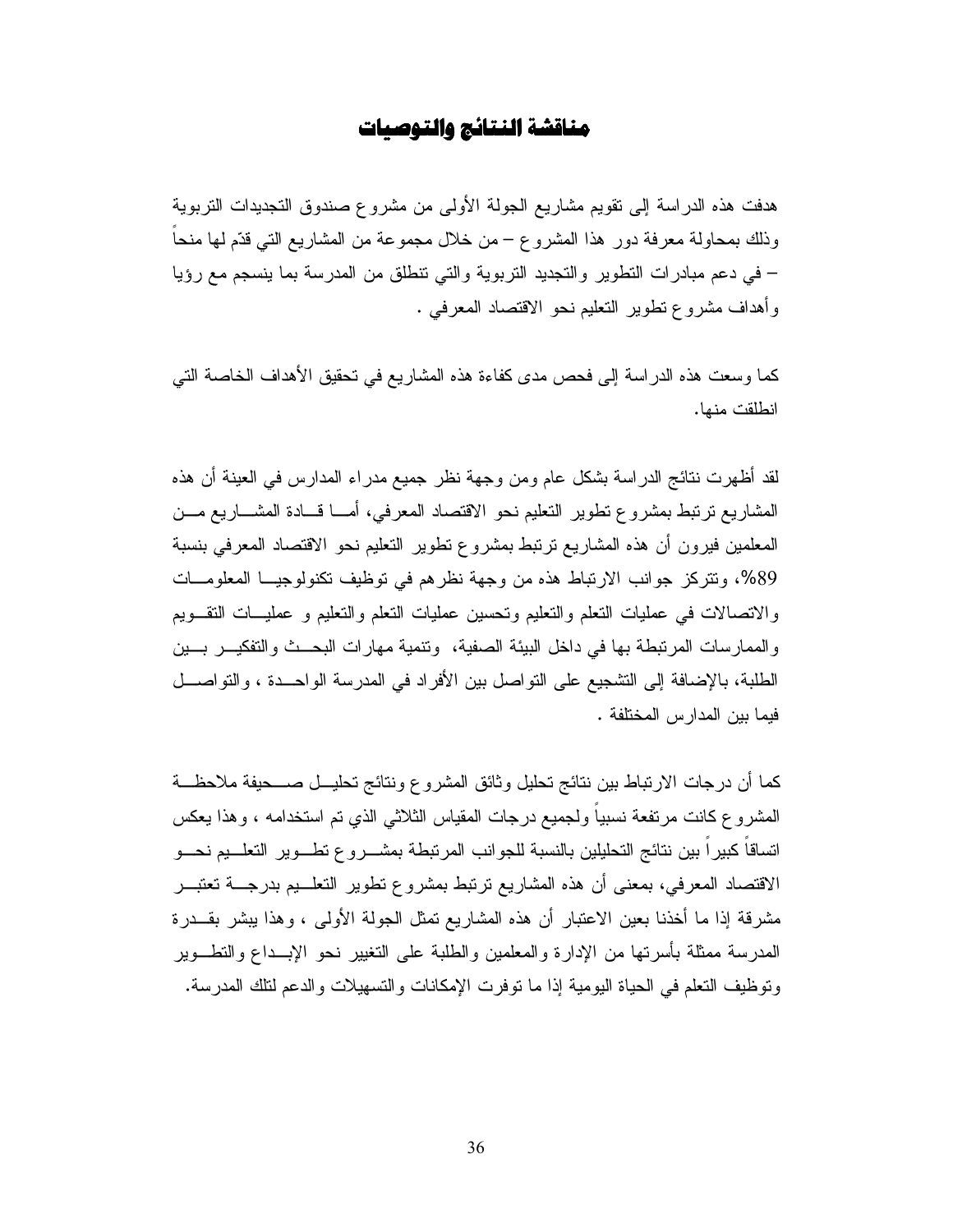كما يعبر الاتساق عن ارتباط نتائج المشاريع بأهدافها التى انطلقت منها، وذلـــك لأن تحليـــل الوثائق كان لمخطط كل مشروع أي لأهدافه قبل البدء بالعمل ، ولصحيفة ملاحظة المشــــروع أي بعد التنفيذ، وهذه بمثابة تغذية راجعة للمشرفين على الصندوق بمكن تفعيلهـــا وتوظيفهـــا للاستفادة منها في المر ات القادمة.

كما وخلصت النتائج إلى أنّ حوالي 88,8 % من المشاريع في العينة مازالت منتجـــة حتـــي وفت جمع البيانات ، وقد نتوعت تلك المنتجات بين الوسائل التعليمية التي تساعد في تحقيــق النتاجات التعلمبة وتسهل سير العملية التعليمية التعلمية ، كمـا تتضـمن تلك المنتجات اليوديـة والمطرزات الفنية التي تعبر عن التراث الأردني وتحاول نقل أصبالته للاخرين وتعمقها في نفوس الجيل من الشباب و الشابات ِ

ويعتقد مديرو المدارس أن جميع المشاريع التي نتفذ في مدارســـهم أي مــــا نســـبته 100% مازالت نقدم فوائداً في مجال توظيف نكنولوجيا المعلومــات والانصـــالات ، و 83% منهــا ماز ال يقدم تلك الفوائد في مجالي النمنية المهنية للمعلمين بآليات وطرق منتوعة و المســـاعدة في تحقيق نتاجات النعلم المطلوبة خاصة ما يتعلق منها بنتمية مهارات الطلبة الحياتية ، أمّـــا فيما يتعلق بالمهارات التي قد نلزم الطلبة والتي نباينت بين مهـــارات النواصــــل والاســــتماع والمهارات الفنية فقد كانت تمثل حوالي 67%.

أما قادة نلك المشاريع والذين هم على الأغلب من المعلمين فقد رأى67% منهم أن المشــــاريع المنفذة في مدارسهم قد نجحت في تحقيق الأهداف التي انطلقت منها .

حاولنا استطلاع أراء مديري المدارس وفادة المشاريع من خـــلال الأدوات المســـتخدمة فــــي المقترحات التي يمكن أن تساهم في تحسين تلك المشـــاريع فـــي المســـتقبل، وقـــد تركـــزت مقترحاتهم كما يلي :

- تحسين الميز انية المقدمة للمشاريع وخاصة لغايات توسعة المشاريع ، ويشـــمل ذلـــك أيضا نوفير البنية التحتية من القاعات والغرف الصفية وما يلزمها من أدوات ومسواد وتجهيزات .
- تقديم الدعم المادي والمعنوي لقائد المشروع بتفريغــه مـــن الحصـــص المدرســـية و الو اجبات الإدارية ، أو على الأقل تخفيف نصابه اليومي .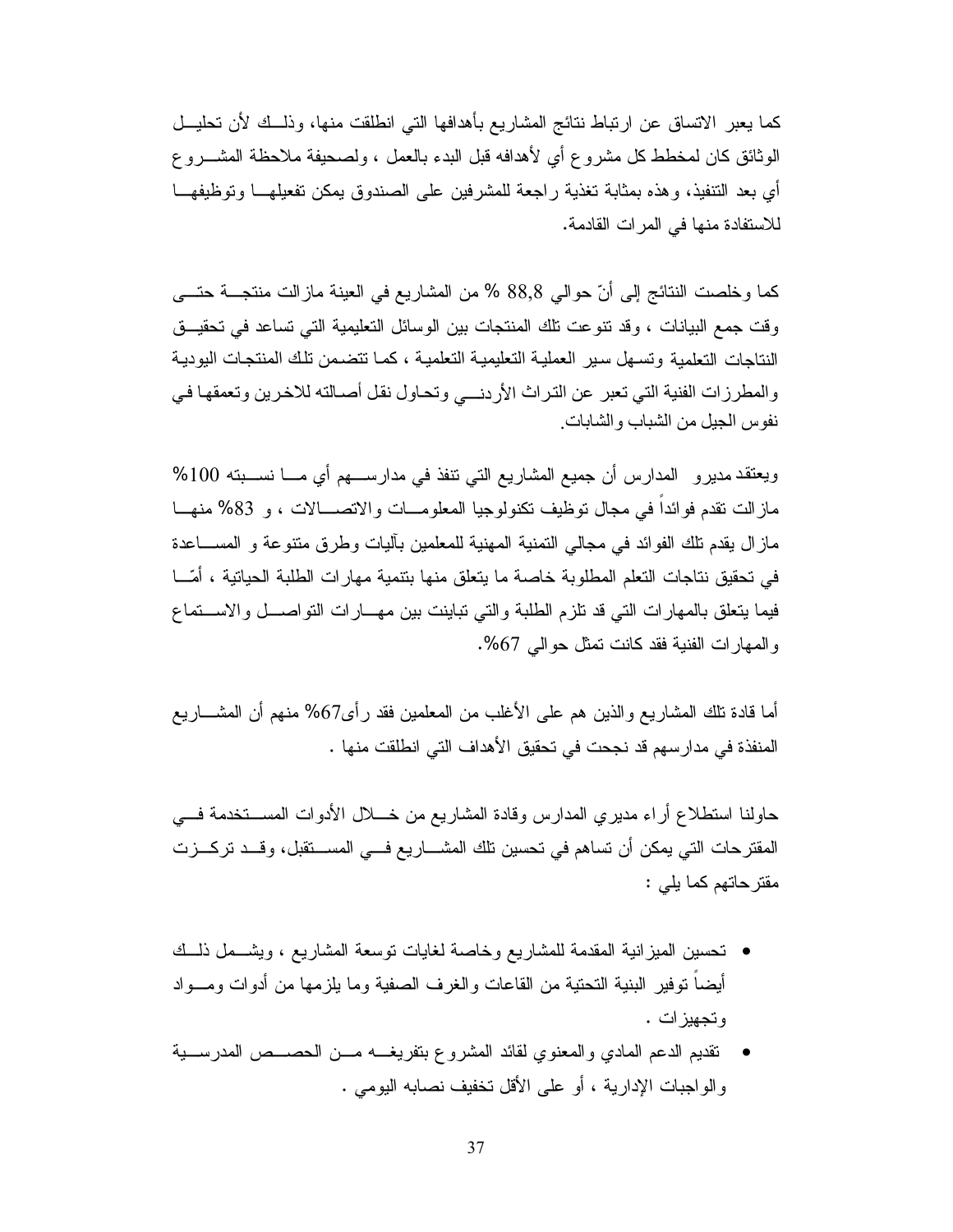كما يتضمن الدعم الفنى ما يلزم هؤلاء القادة من ندريب ونـأهيل وإعداد لإدارة المشــــاريـع بصورة أفضل ورفع كفاءتها .

- مساعدة المدارس في نسويق ما نتنجه عبر النواصـــل مـــع المـــدارس الأخـــرى والمجتمع المحلي .
- تسهيل نبادل الخبرات والزيارات بين المشاريع خاصة تلك التسى تظهــر فيهــا لمسات الإبداع والتميز .
- توعية المجتمع المحلي وأولياء الأمور عبر وسائل الإعـــلام المختلفــة بأهميـــة مشاركة أبنائهم في تلك المشار يع في تتمية المهار ات الحياتية عند الأبنــــاء، ممــــا يسهل نعز بز تعلم الطلبة لأهم بوظفون ما يتعلمونه في الحياة العملية .

ونحن بدورنا نوصبي بما يلي :

- نبني نموذج لدعم فكرة النطوير المعتمد على المدرسة ليس على صعيد المشاريع فقط ، وإنما بكل ما من شأنه أن يؤدي إلى نحسين العملية التعليمية التعلمية.
- مساعدة المدارس على تحسين مهارات التواصل بينها لتسهيل تبادل الخبرات ، وهــذا من شأنه اختصار الزمن والجهد والنكاليف وإثراء الخبرات الفردية.
- مساعدة المدارس على التخطيط لمشاريع نتعلق بمجال الإدارة التربوية حيث انعدمت المشاريع في ذلك المجال، وهذا يعكس عدم وضوح الصورة فسي أذهـــان المـــديرين والمعلمين حول أهمية ذلك المجال.
- التأكيد على أهمية المشار يع التي تتعلق بالتنمية المهنية المستدامة ، حيث يفتـــر ض أن تتوافر مثل هذه المشاريع في كل مدرسة وذلك لأهمية مفهوم التنمية المهنية المستدامة في دعم مسير ة النظور في المدرسة .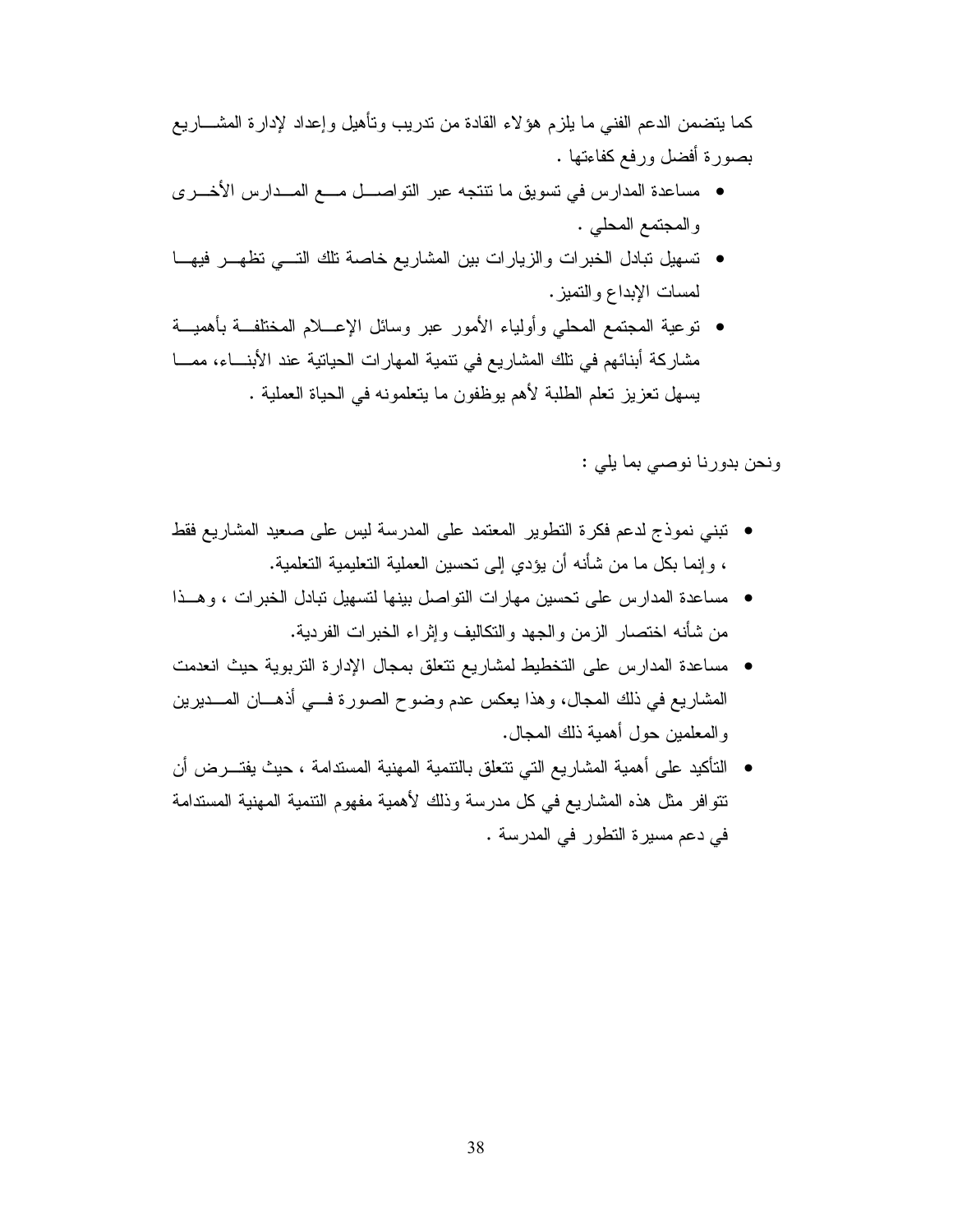# قائمة المراجع

المراجع العربية:

- وحدة التنسيق التتموي (DCU). (2003) . العلخص التنفيذي لمشـــروع التطـــوير التربوي نحو الاقتصاد المعرفي . عمان: الأردن .
	- وزارة التربيسة والتعليب (2004) . صعفوق التجديسة التربويسة. www.moe.gov.jo/box
- المركز العربي للبحوث النربوية لدول الخليج العربي.(2007 ). **برنامج دعم التجديد** التربوي. مقالة منشورة على الانترنت. www.gaserc.edu.kw
- المجلس الأعلى للتعليم في قطر .( 2006) . نماذج من مبادرات تطوير التعلييم في دول الخليج العربي . مقالة منشورة على الانترنت . www.education.gov.qa
- حداد، باسمين. (1992). مشروع المدارس الريادية بين الفكرة والواقـــع : دراســـة  $\sim$   $\sim$ تقويمية .سلسلة منشور ات المركز الوطني لنتمية الموارد البشرية رقـم10. عصـان: الأر دن.

– العمر ي ، عطية. (2005 ) . المدرسة وحدة تطوير: أنموذج لتطوير المدرسة . مقالة منشورة على الانترنت.http://multka.net/vb/showthread.php

ا<u>لمراجع الأجنبية:</u>

- Hopkins, David & Levin, Benjamin. (2000). Educational  $\sim$   $-$ Reform and School Improvement available [on-line] http://www.nira.go.jp/publ/review
- N/A. (1982). Year One: An Evaluation of School-Based **Development Corporations in Five Rural Arkansas Towns.** available.[on-line].http://www.eric.ed.gov/ERICWebPortal/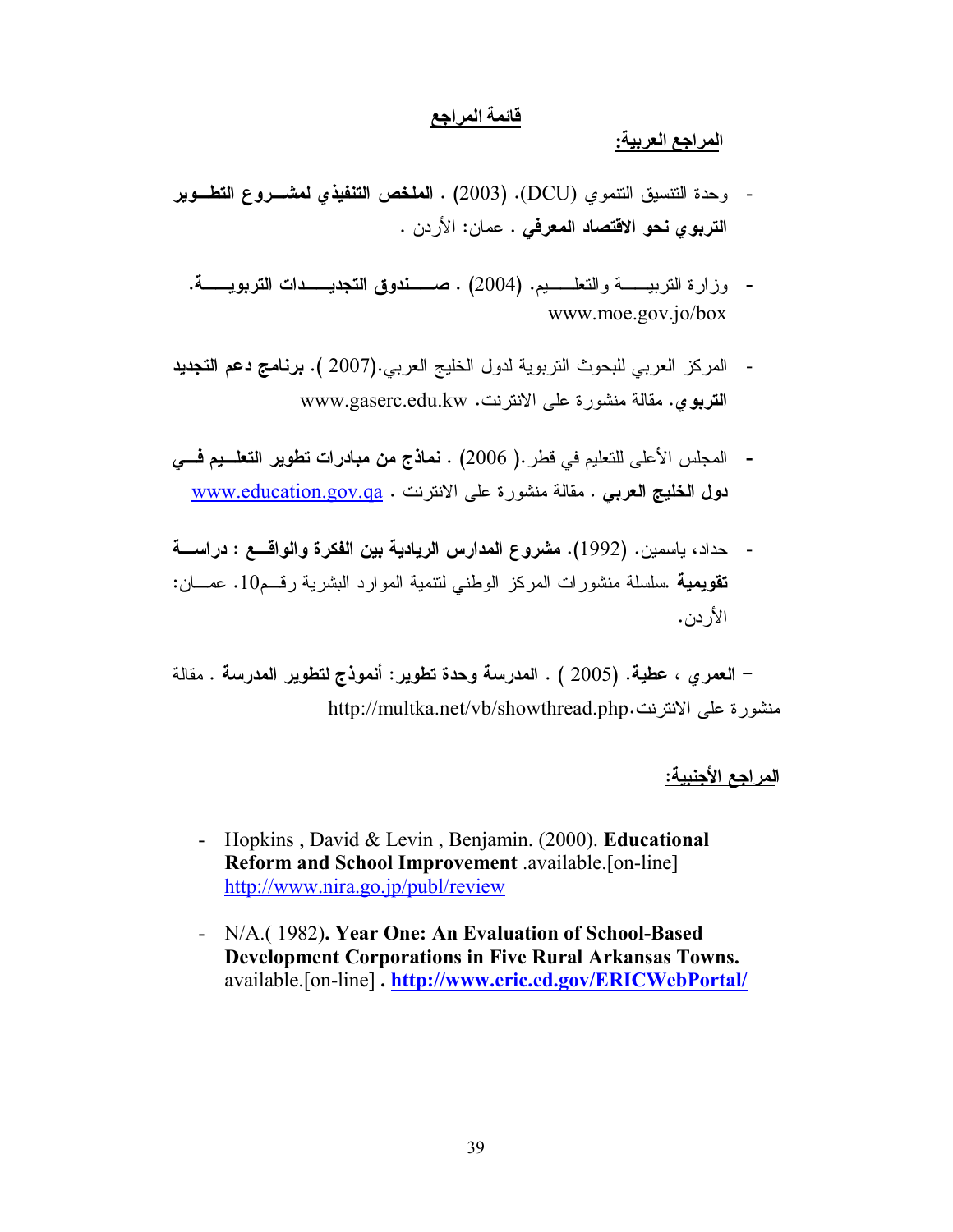# <u>ملحق</u><br>أدوات الدراسة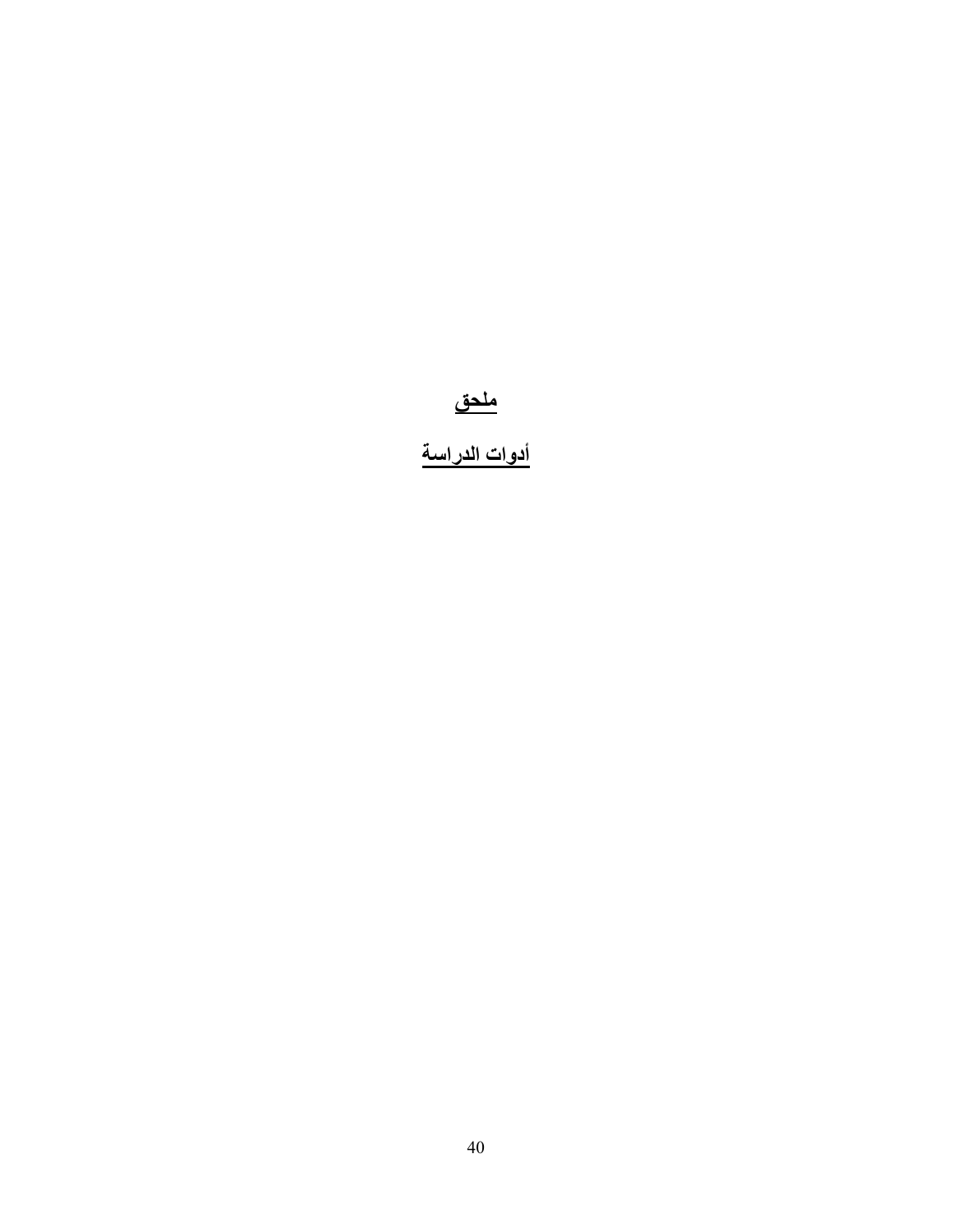# صحيفة ملاحظة

# تقييم مشروع من مشاريع صندوق التجديدات التربوية

(يستعين الباحث بقائد المشروع أثناء عملية الملاحظة )

## 1. معلومات عامة

- -
	- جنس المدرسة :  $\square$  ذكور  $\square$  إناث
	- ■مستوى المدرسة : □ ثانوية □ أساسية
- ■ المجال الرئيس الذي يتبعه المشرو ع : □ الإدار ة النز بوبة □ نطوير المناهج □ النتمبة المهنبة تطوير التعلم الالكتروني  $\square$ متو سط  $\Box$ ■ مستوى النمويل المقدم للمشروع : □صغير □ کبیر ■ اسم قائد المشروع : ..................... وظيفته: ........................

# <u>2.فكرة المشروع</u>

- 2.1 هل انطلقت فكرة المشروع من حاجة حقيقية في المدرسة ؟  $\vee$   $\Box$  نعم  $\Box$   $\vee$ إذا كانت الإجابة "نعم" . فوضح هذه الحاجة .
	- 2.2 أي الخصائص التالية تنطبق على فكرة هذا المشروع ؟
		- □ الأهداف الخاصة بهذه الفكر ة و اضحة ومحددة . نخدم الطلبة بمستويات قدر اتهم المختلفة.  $\Box$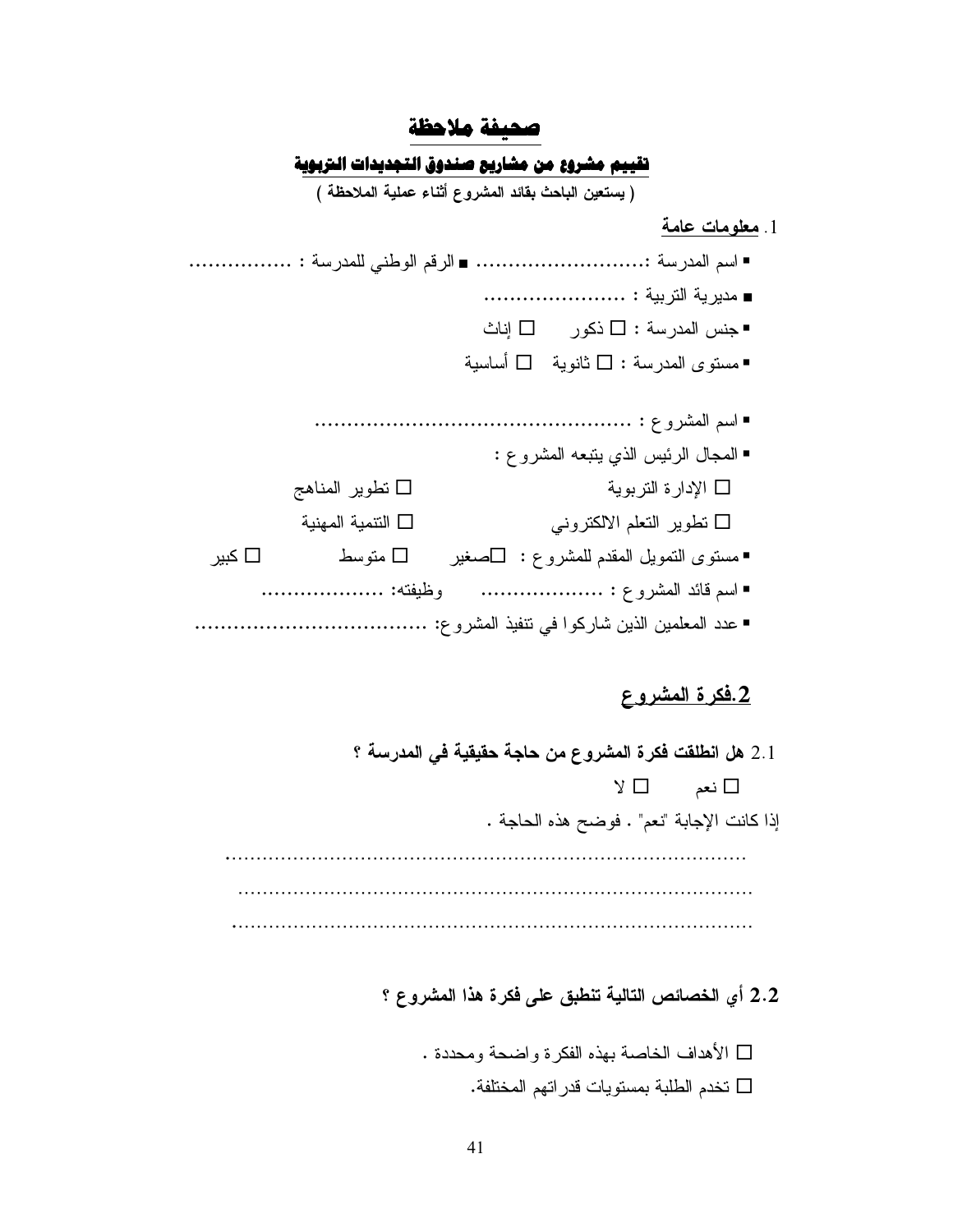GR / ""%Q + 9 ) 6!-G " . + .+"9%9-G + .(%B" . 9- ! + ;;-G 6 6 + 9".+"-G : .S # 7E+ ) +"-

2.3 أي المهارات الآتية يُتوقع أن تتحقق بعد تنفيذ هذا المشروع ؟

G 6 .-50 5 - # 7E+ :( -G D -G 3 A E+ :( -G -0 \* # E+ :( -G + ."% B" ! 90 5 9"-GR . \* C F ! Q " U! 0 5 9"-G ""- ) E+ :( 9" -G : F 6 E+ :( -G ( +M )! E+ :( 9" -

GGGGGGGGGGGGGGGGGGGGGGGGGGGGGGGGGGGGGGGGGGGGGGGGGGGGGGGGGGGGGGG F !%- GGGGGGGGGGGGGGGGGGGGGGGGGGGGGGGGGGGGGGGGGGGGGGGGGGGGGGGGGGGGGG

# 3 . كفاءة عمليات التنفيذ

3.1 هل تنسجم عمليات التنفيذ ( النشاطات ) بطريقة إجرائية مع الأهداف التي انطلـــق منـها المشروع ؟  $\Box$  نعم  $\Box$  لا إذا كانت الإجابة " لا " . فاذكر الأسباب . GGGGGGGGGGGGGGGGGGGGGGGGGGGGGGGGGGGGGGGGGGGGGGGGGGGGGGGGGGGGGGGGGGGGGGGGGGGGGGGGGGGGGGGGG GGGGGGGGGGGGGGGGGGGGGGGGGGGGGGGGGGGGGGGGGGGGGGGGGGGGGGGGGGGGGGGGGGGGGGGGGGGGGGGGGGGGGGGGGGG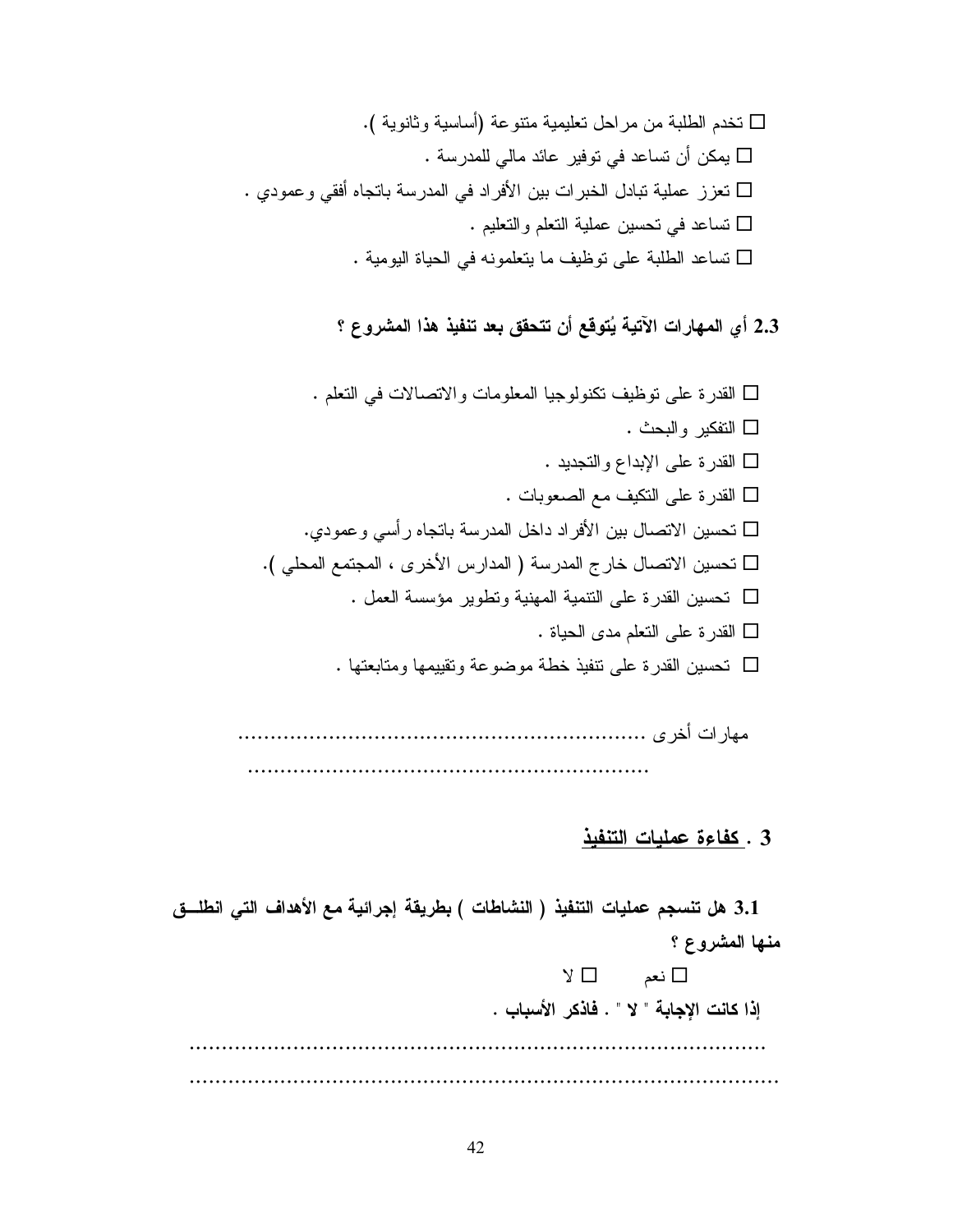3.2 هل نُفذت العمليات كما خطط لها ؟  $\Box$  نعم  $Y \Box$ إذا كانت الإجابة " لا " . فاذكر الأسباب والمعيقات. 

3.3 أي مما يلي ينطبق على الموارد المستخدمة في تنفيذ المشروع ؟ □ الموارد البشرية هي العنصر الرئيس في عملية نتفيذ المشروع. □ استغلت المو ار د البشر بـة لأقصـبي در جـة ممكنـة. هناك حاجة لتدريب الكوادر المشاركة في تتفيذ المشروع على مهارات خاصة . ذعم المشروع من جهات خاصة بموارد مالية إضافية.  $\Box$  $\Box$  كان للتخطيط السليم دوره في استخدام النمويل المقدم للمشروع بصورة جيدة .

4. نتائج ومخرجات المشروع

4.1 هل كانت نتائج المشروع تحقيقاً لأهدافه التي بدأ منها ؟  $\sqrt{a}$ نعم □ لا

4.2 أي القيم الآتية تعبر عن نسبة تحقق أهداف هذا المشروع ؟  $%90$   $\Box$  $%60$   $\square$  $%30$   $\square$ 

4.3 أي الفئات التالية استفادت بشكل مباشر من هذا المشروع؟( بمكن اختيار أكثر من إجابة )

المعلّمبن $\Box$ □الطلدة □ المجتمع المحلي □ المدر سة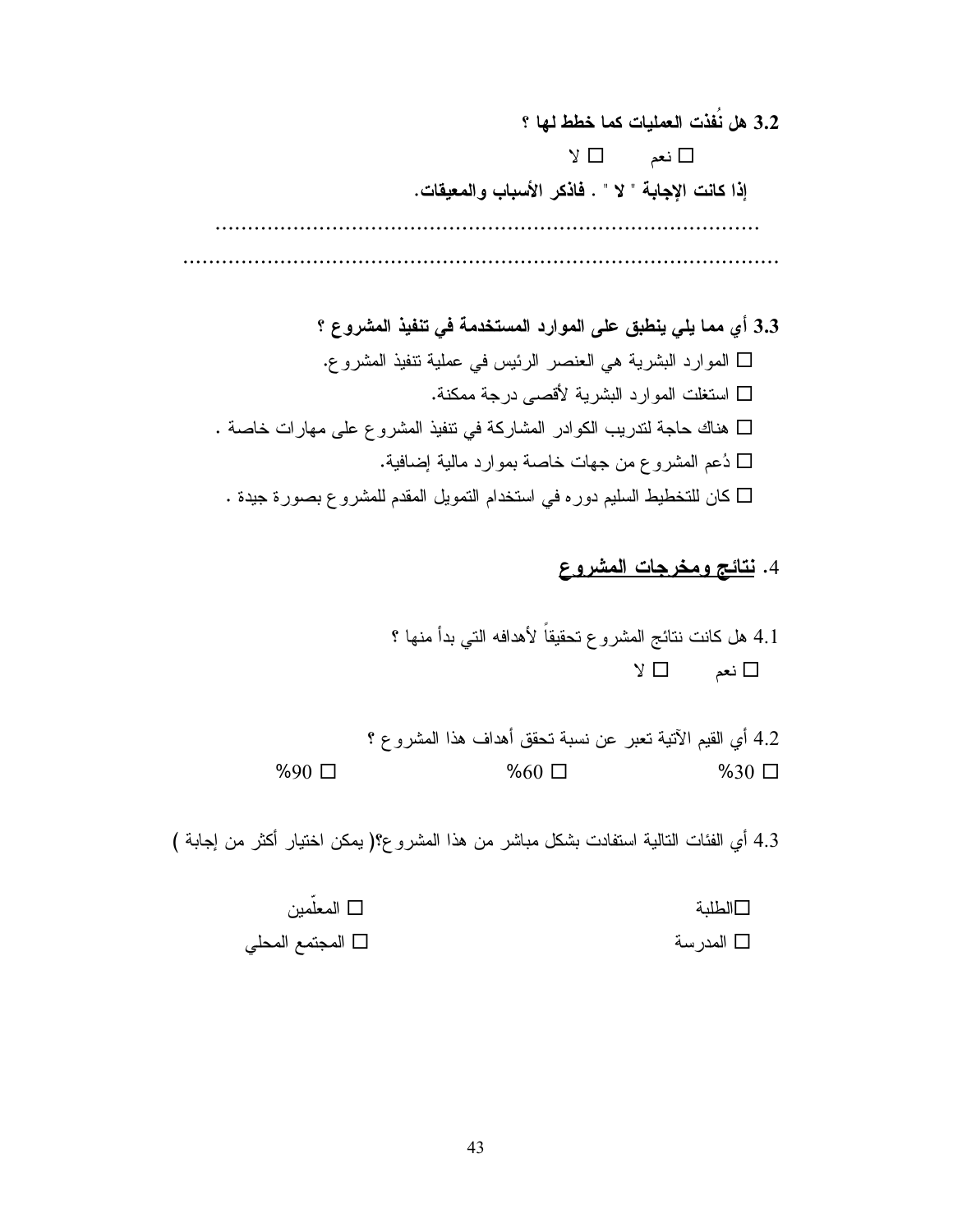4.4 هل ساهمت مخرجات المشروع ونتائجه في دعم النطوير النربوي في الأردن ؟  $\Box$  نعم  $\Box$  لا

4.5 أي من المجالات التالية نعبر عن انسجام نتائج هذا المشرو ع مع رؤية نطوير النعليم نحو الاقتصاد المعرفي ؟

G : 6 ) -G+ A - + ;;-G .( 0 5 - ;;-G1 9M E+ \*-G6 .-50 5 - # 7-G . \* " 99 ;;-G 6 +9"-G: F 6 E+ :( 6+ -G" 9 \* ) 6+ -G j ""- :& \* -G D 6+ -G 3 A # 1) 9+ -2 E+ :( -

4.6 هل كانت هناك معيقات وصعوبات أثناء عملية نتفيذ هذا المشروع ؟  $\Box$  نعم  $\Box$  لا إذا كانت الإجابة " نعم " . فما هذه الصعوبات والمعيقات . GGGGGGGGGGGGGGGGGGGGGGGGGGGGGGGGGGGGGGGGGGGGGGGGGGGGGGGGGGGGGGGGGGGGGGGGGGGGGGGGGGGGGG GGGGGGGGGGGGGGGGGGGGGGGGGGGGGGGGGGGGGGGGGGGGGGGGGGGGGGGGGGGGGGGGGGGGGGGGGGGGGGGGGGGGGGGGGGGGG GGGGGGGGGGGGGGGGGGGGGGGGGGGGGGGGGGGGGGGGGGGGGGGGGGGGGGGGGGGGGGGGGGGGGGGGGGGGGGGGGGGGGGGGGGGGG GGGGGGGGGGGGGGGGGGGGGGGGGGGGGGGGGGGGGGGGGGGGGGGGGGGGGGGGGGGGGGGGGGGGGGGGGGGGGGGGGGGGGGGGGGGGG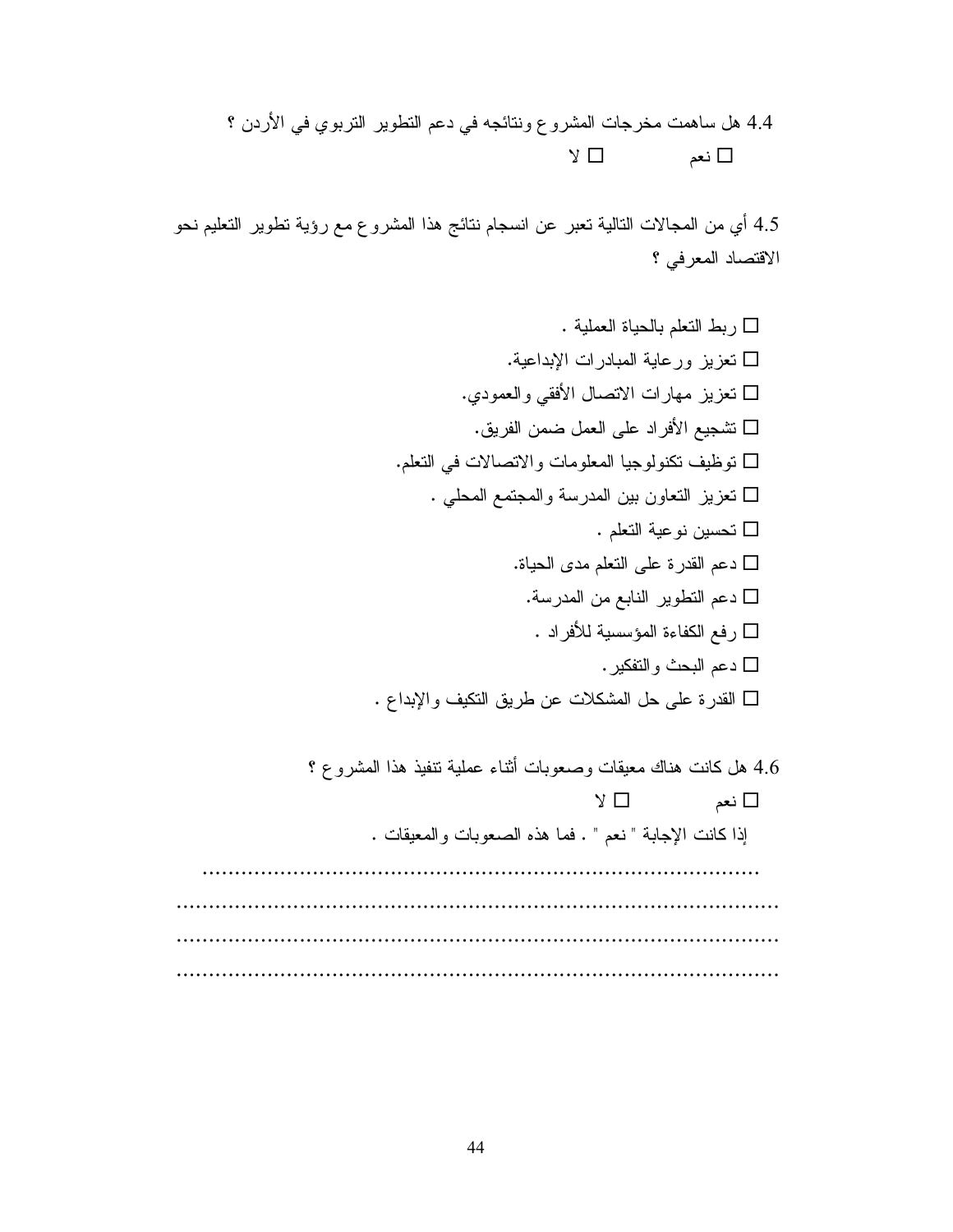# محيفة مقابلة مديرى المدارس

موقف مدير المدرسة من مشروع صندوق التجديدات التربوية فى مدرسته

| 1. <u>معلومات عامة</u>                                       |
|--------------------------------------------------------------|
|                                                              |
|                                                              |
| ■جنس المدرسة : □ ذكور □ إناث                                 |
| ■مسنوى المدرسة : □ ثانوية □ أساسية                           |
|                                                              |
|                                                              |
| ■ المجال الذي يتبعه المشروع :                                |
| ■ حجم النمويل المقدم للمشروع :   □صغير     □ منوسط<br>□ کبیر |
| ■ عدد المعلمين الذين شاركوا في نتفيذ المشرو ع:               |
|                                                              |
| 2. هل انطلقت فكرة المشروع من حاجة حقيقية في المدرسة ؟        |
| $\Box$ نعم<br>ש צ                                            |
|                                                              |
| إذا كانت الإجابة "نعم" . فوضح هذه الحاجة .                   |
|                                                              |
|                                                              |
|                                                              |
|                                                              |
| 3. ما الدعم الذي قدمته إدارة المدرسة للمشروع ممثلا بقائده.   |
|                                                              |
|                                                              |
|                                                              |
|                                                              |

i i i i i i i i i i i i i i i i i i i i i i i i i i i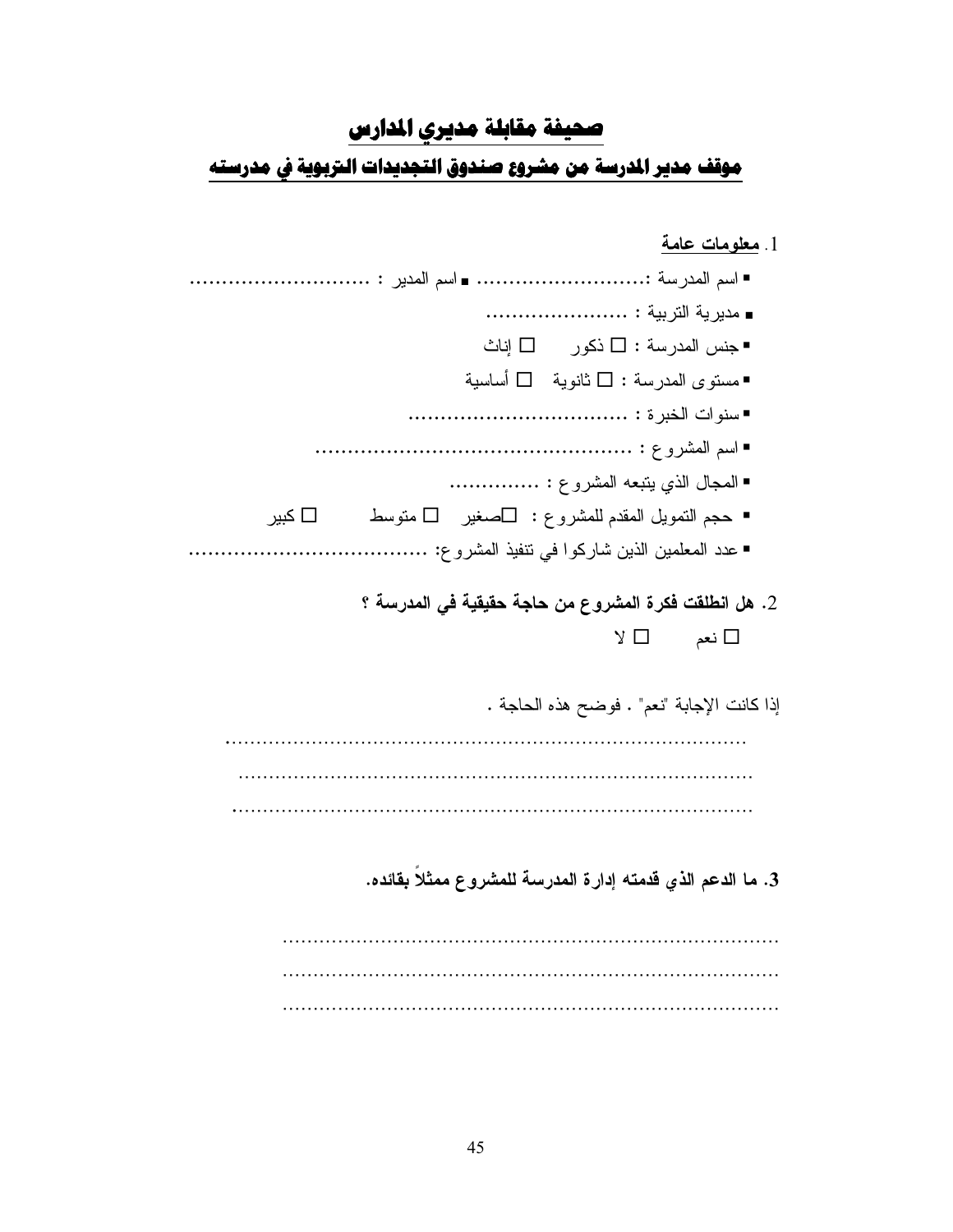4. أي الفئات التالية استفادت فعليا من المشروع المنفذ في مدرستك ؟ ( يمكن اختيار أكثر من إجابة ) ∏ المعلّم 4 ) -المجتمع المحلي $\square$  $\Box$  المدرسة  $\Box$ 5 . هل نجح المشروع في نحقيق أهدافه كما خطط لها ؟  $\Box$  نعم  $\Box$  لا إذا كانت الإجابة "لا" . وضح الأسباب والمعيقات التبي حالت دون ذلك . GGGGGGGGGGGGGGGGGGGGGGGGGGGGGGGGGGGGGGGGGGGGGGGGGGGGGGGGGGGGGGGGGGGGGGGGGGGGGGGGGGGGGGGG GGGGGGGGGGGGGGGGGGGGGGGGGGGGGGGGGGGGGGGGGGGGGGGGGGGGGGGGGGGGGGGGGGGGGGGGGGGGGGGGGGGGGGG GGGGGGGGGGGGGGGGGGGGGGGGGGGGGGGGGGGGGGGGGGGGGGGGGGGGGGGGGGGGGGGGGGGGGGGGGGGGGGGGGGGGGG GGGGGGGGGGGGGGGGGGGGGGGGGGGGGGGGGGGGGGGGGGGGGGGGGGGGGGGGGGGGGGGGGGGGGGGGGGGGGGGGGGGGG 5 . هل يرتبط المشروع المنفذ في مدرستك بمشروع نطوير النعليم نحو الاقتصاد المعرفي ؟  $\Box$  نعم  $\Box$  لا إذا كانت الإجابة نعم . فأرجو توضيح جوانب هذا الارتباط. GGGGGGGGGGGGGGGGGGGGGGGGGGGGGGGGGGGGGGGGGGGGGGGGGGGGGGGGGGGGGGGGGGGGGGGGGGGGGGGGGGGGGGGGG GGGGGGGGGGGGGGGGGGGGGGGGGGGGGGGGGGGGGGGGGGGGGGGGGGGGGGGGGGGGGGGGGGGGGGGGGGGGGGGGGGGGGGGGGGG GGGGGGGGGGGGGGGGGGGGGGGGGGGGGGGGGGGGGGGGGGGGGGGGGGGGGGGGGGGGGGGGGGGGGGGGGGGGGGGGGGGGGGGGGGG 6 . هل يمكن لمثل هذه المشاريع أن تجعل من المدرسة الأردنية وحدة لنطوير النظام النربوي الأردني ؟  $\Box$  نعم  $\Box$  لا إذا كانت الإجابة " لا " . فأرجو ذكر السبب . GGGGGGGGGGGGGGGGGGGGGGGGGGGGGGGGGGGGGGGGGGGGGGGGGGGGGGGGGGGGGGGGGGGGGGGGGGGGGGGGGGGGGGGGG GGGGGGGGGGGGGGGGGGGGGGGGGGGGGGGGGGGGGGGGGGGGGGGGGGGGGGGGGGGGGGGGGGGGGGGGGGGGGGGGGGGGGGGGGGG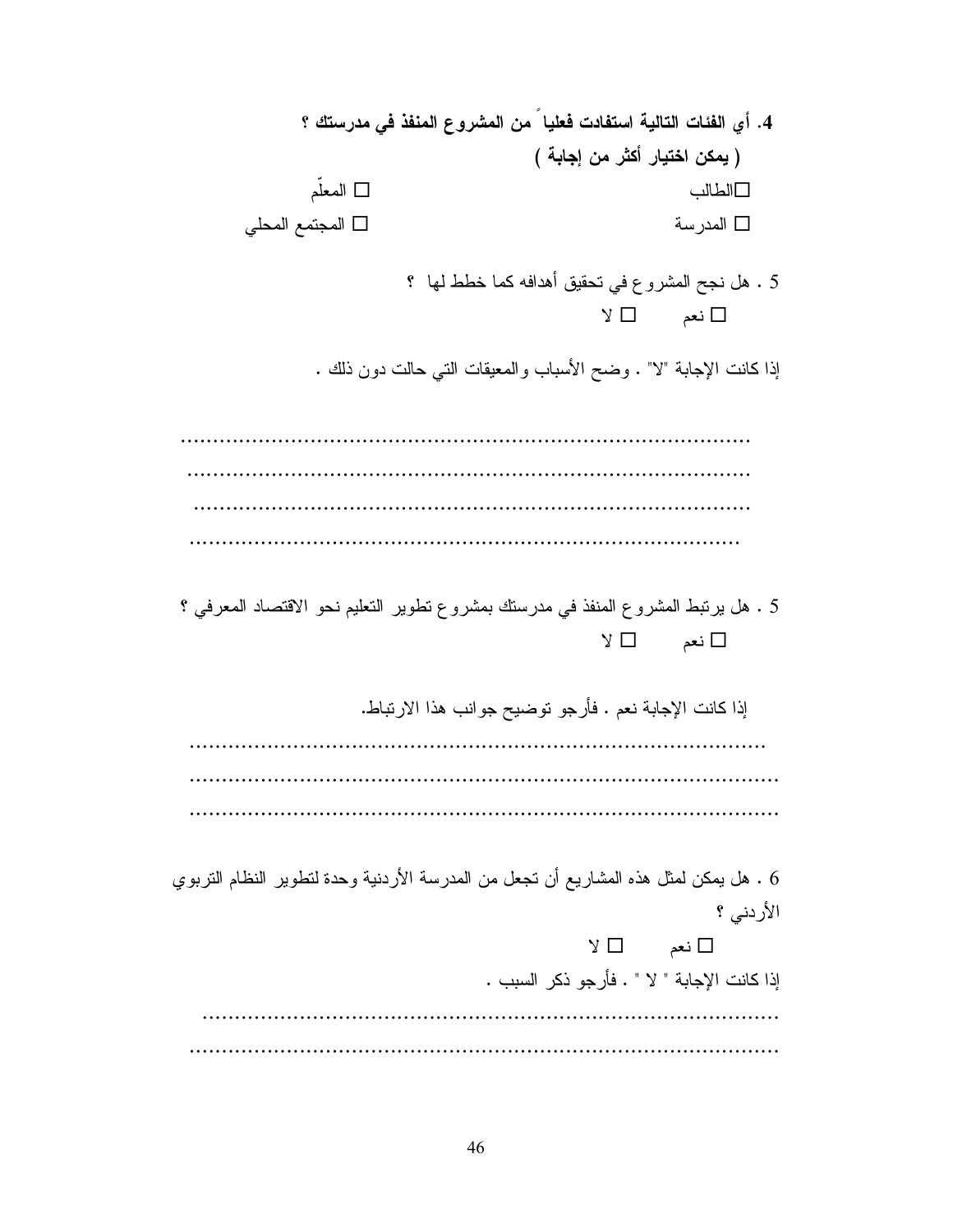7. ما النوصيات التي تعتقد أنها يمكن أن تؤدي إلى تحسين كفاءة الأداء في مشاريع صندوق التجديدات التربوية ؟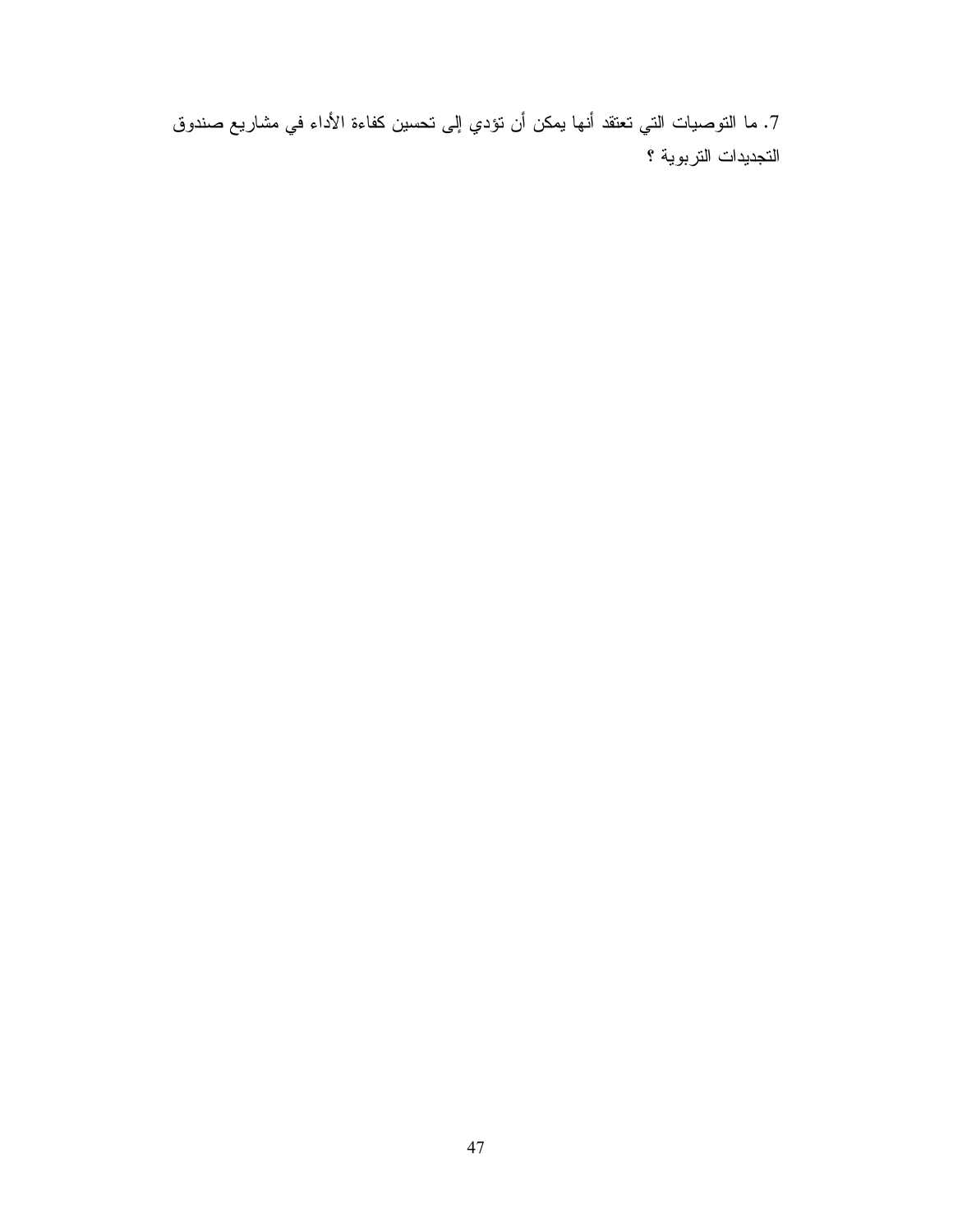# صحيفة مقابلة قائد المشروع في المدرسة

1. معلومات عامة ■ مستوى المدرسة : □ ثانوية □ أساسية ■ المؤهل العلمي له :  $\square$  بكالوريوس  $\square$  ماجستير  $\square$  دكتوراه ▪ المؤهل المسلكي له: □ دبلوم نربية □ماجستير نربية □ دكتوراه نربية ■ دورات ICT التبي النحق بـها قائد المشروع :  $\Box$  کادر وورلد لينكس  $\Box$  انتا ■ عدد المعلمين الذين شاركوا في نتفيذ المشروع:....................... 2. هل انطلقت فكرة المشروع من حاجة حقيقية في المدرسة ؟  $Y \Box$ نعم  $\square$ إذا كانت الإجابة "نعم" . فوضح هذه الحاجة . 3. هل قدمت لك إدارة المدرسة دعماً لتنفيذ هذا المشروع ؟  $Y \Box$ نعم  $\square$ إذا كانت الإجابة " نعم " .فما نوع هذا الدعم ؟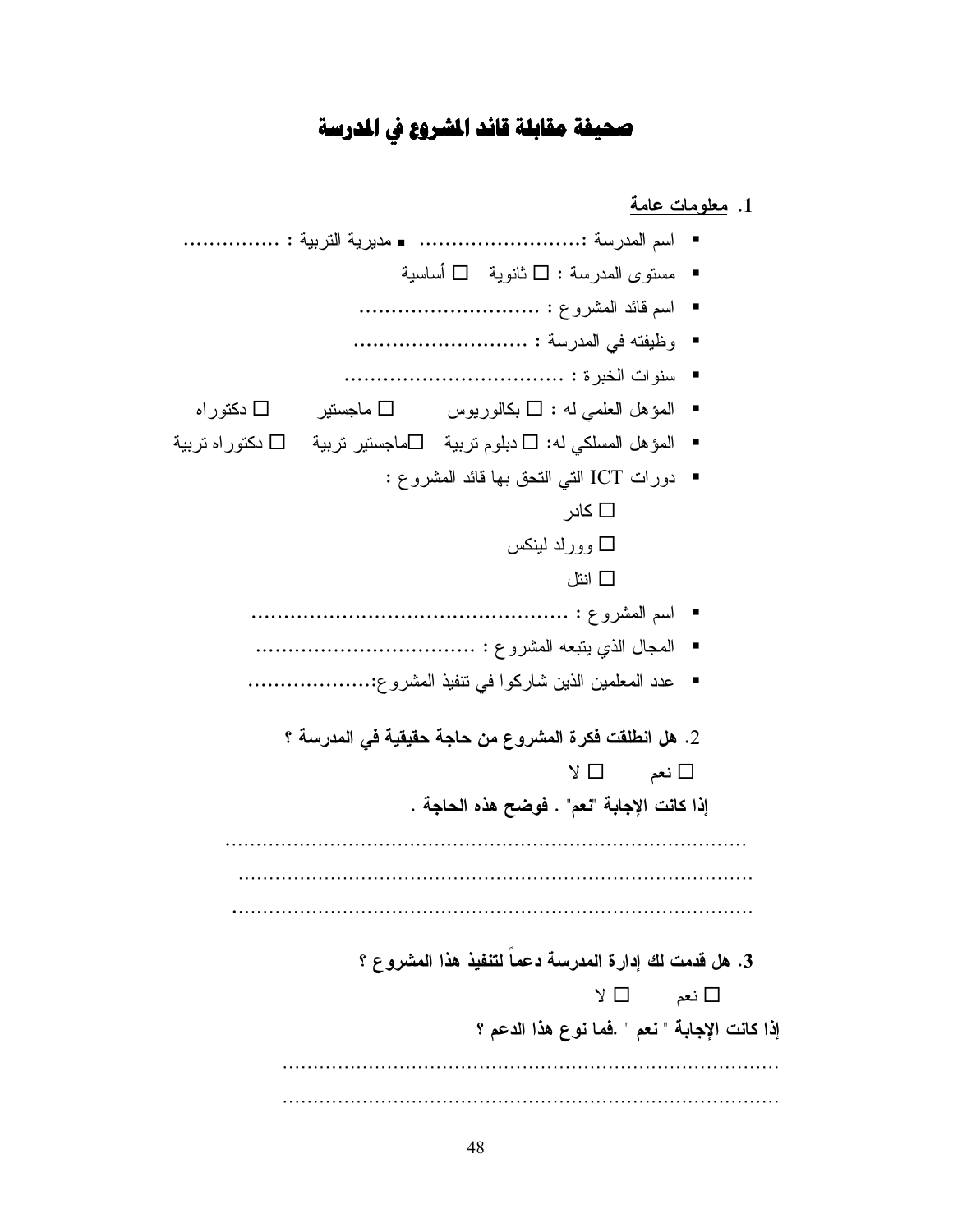إذا كانت الإجابة " لا " . فما هي الأسباب برأيك ؟ GGGGGGGGGGGGGGGGGGGGGGGGGGGGGGGGGGGGGGGGGGGGGGGGGGGGGGGGGGGGGGGGGGGGGGGGGGGGGGGGGGGGGGGGGG GGGGGGGGGGGGGGGGGGGGGGGGGGGGGGGGGGGGGGGGGGGGGGGGGGGGGGGGGGGGGGGGGGGGGGGGGGGGGGGGGG 4. أي الفئات التالية استفادت فعليا من المشروع المنفذ ف*ي* مدرستك ؟ ( يمكن اختيار أكثر من إجابة ) **□** المعلّم 4 ) -ل المجتمع المحلي  $\Box$  المدرسة  $\Box$ 5 . هل نجح المشروع في تحقيق أهدافه كما خططت لمها من البداية ؟  $\Box$  نعم  $\Box$  لا إذا كانــــت الإجابــــــة "لا" . وضــــــح الأســــباب والمعيقــــات التـــــى حالــــت دون ذلــــك . GGGGGGGGGGGGGGGGGGGGGGGGGGGGGGGGGGGGGGGGGGGGGGGGGGGGGGGGGGGGGGGGGGGGGGGGGGGGGGGGGGGGGGGGGGGGG GGGGGGGGGGGGGGGGGGGGGGGGGGGGGGGGGGGGGGGGGGGGGGGGGGGGGGGGGGGGGGGGGGGGGGGGGGGGGGGGGGGGGGGGGGGGG 6. هل مازال المشروع مستمرا في عمله وتحقيق أهدافه حتى اليوم؟  $\Box$  نعم  $\Box$  لا إذا كانت الإجابة "لا " . فاذكر الأسباب الحقيقية لتوقف المشرو ع. GGGGGGGGGGGGGGGGGGGGGGGGGGGGGGGGGGGGGGGGGGGGGGGGGGGGGGGGGGGGGGGGGGGGGGGGGGGGGGGGGGGGGGG 7. هل برنبط المشروع المنفذ في مدرستك بمشروع نطوير النعليم نحو الاقتصاد المعرفي ؟  $\Box$  نعم  $\Box$  لا إذا كانت الإجابة نعم . فأرجو توضيح جوانب هذا الارتباط. GGGGGGGGGGGGGGGGGGGGGGGGGGGGGGGGGGGGGGGGGGGGGGGGGGGGGGGGGGGGGGGGGGGGGGGGGGGGGGGGGGGGGGGGG GGGGGGGGGGGGGGGGGGGGGGGGGGGGGGGGGGGGGGGGGGGGGGGGGGGGGGGGGGGGGGGGGGGGGGGGGGGGGGGGGGGGGGGGGGG GGGGGGGGGGGGGGGGGGGGGGGGGGGGGGGGGGGGGGGGGGGGGGGGGGGGGGGGGGGGGGGGGGGGGGGGGGGGGGGGGGGGGGGGGGG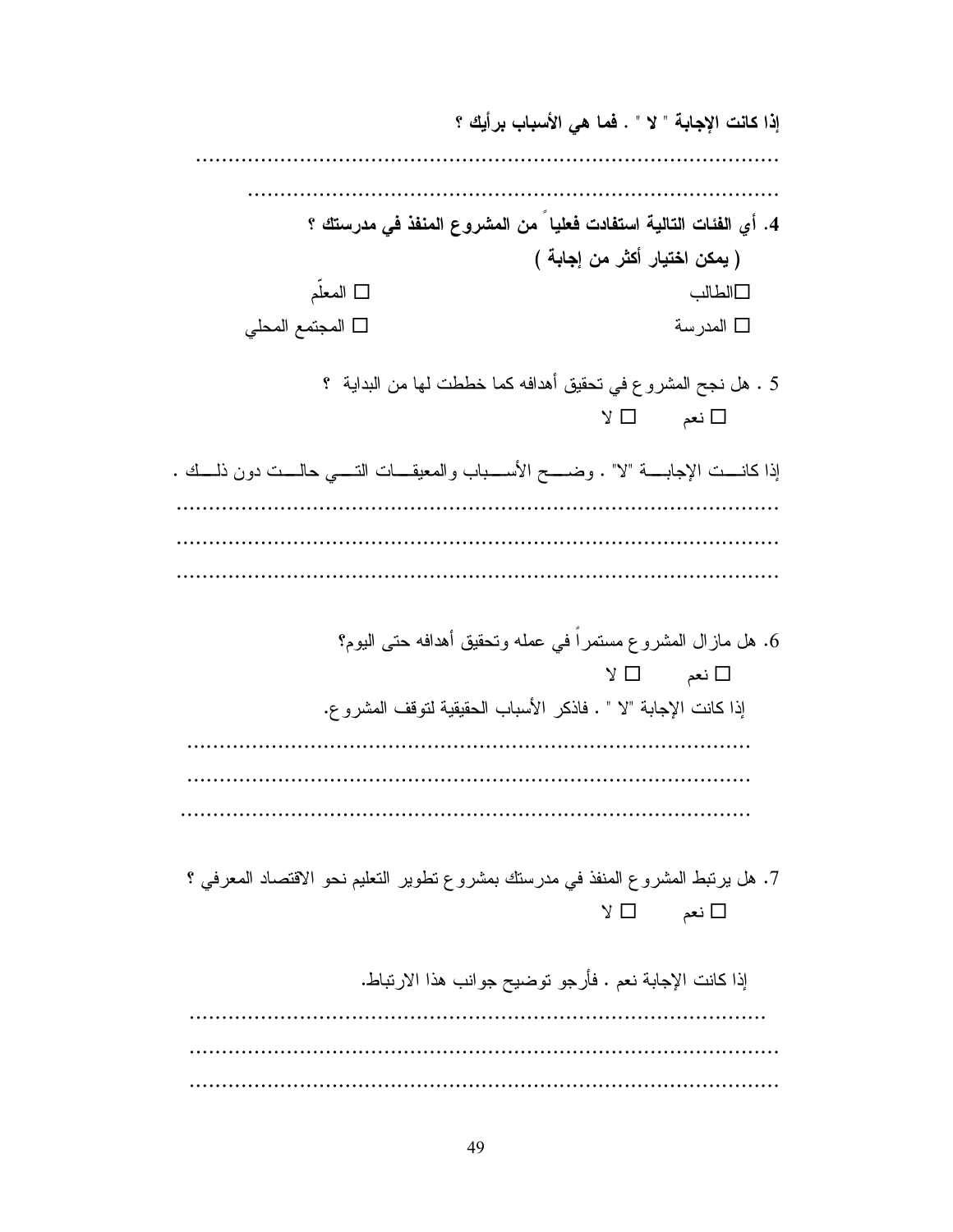P 3 \$ 9 ((9 %G G 0 .6 6 -+ 9"-GF ! " . 90 5 - 9"-G D - -G ) # 7 \* # -2 E+ :( 9"-G3 A E+ ) 9 \*-GN " .9 -G : .6 # 7-G: F 6 E+ \*-G6 9".-50 5 - 6 !" -G +M 6( E+ : -GR C 6( C C ))! Q F 5 - -

8 . هل يمكن لمثل هذه المشاريع أن تجعل من المدرسة الأردنية وحدة لنطوير النظام النربوي الأردني ؟

 $\Box$  نعم  $\Box$  لا إذا كانت الإجابة " لا " . فأرجو ذكر السبب . GGGGGGGGGGGGGGGGGGGGGGGGGGGGGGGGGGGGGGGGGGGGGGGGGGGGGGGGGGGGGGGGGGGGGGGGGGGGGGGGGGGGGGGGG GGGGGGGGGGGGGGGGGGGGGGGGGGGGGGGGGGGGGGGGGGGGGGGGGGGGGGGGGGGGGGGGGGGGGGGGGGGGGGGGGGGGGGGGGGG

9. ما التوصيات التي تعتقد أنها يمكن أن تؤدي إلى تحسين كفاءة الأداء في مشاريع صندوق التجديدات التربوية ؟ Geeseer en een een een die geggedigde GGGGGGGGGGGGGGGGGGGGGGGGGGGGGGGGGGGGGGGGGGGGGGGGGGGGGGGGGGGGGGGGGGGGGGGGGGGGGGGGGGGGGGGGGGGGG GGGGGGGGGGGGGGGGGGGGGGGGGGGGGGGGGGGGGGGGGGGGGGGGGGGGGGGGGGGGGGGGGGGGGGGGGGGGGGGGGGGGGGGGGGGGG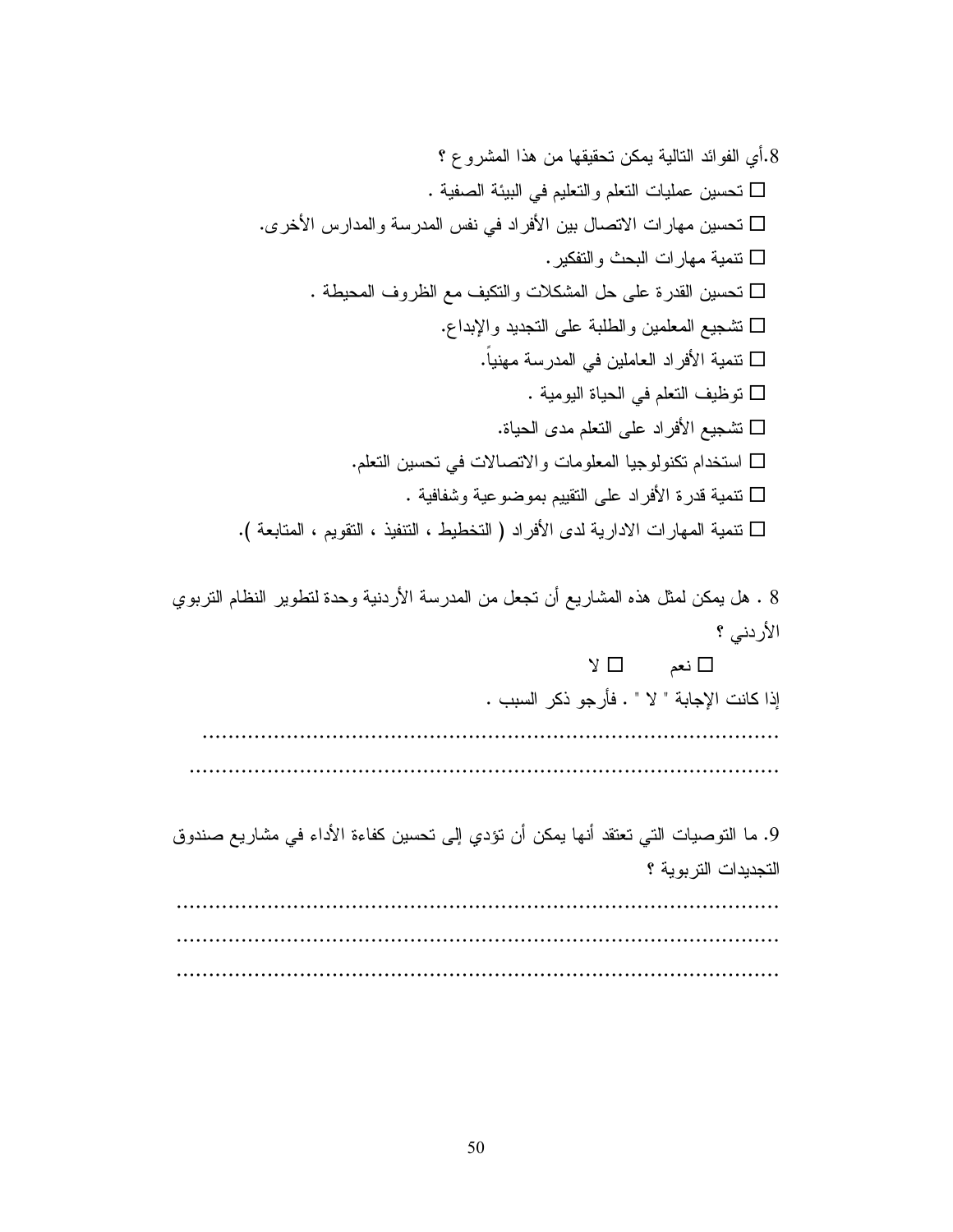# صحيفة مقابلة

# درجة رضى المستفيد ً من مشروع صندوق التجديدات التربوية

|                           |                                         |                   |                                                                            | 1. <u>معلومات عامة</u> |
|---------------------------|-----------------------------------------|-------------------|----------------------------------------------------------------------------|------------------------|
|                           |                                         |                   |                                                                            |                        |
|                           |                                         |                   | ■جنس المدرسة : □ ذكور □ إناث                                               |                        |
|                           |                                         |                   | ■مستوى المدرسة : □ ثانوية   □ أساسية                                       |                        |
|                           |                                         |                   |                                                                            |                        |
|                           |                                         |                   | ■ اسم المستفيد من هذا المشروع :                                            |                        |
|                           | وظيفته :                                |                   | ■ عمره :                                                                   |                        |
|                           | $\Box$ دبلوم                            |                   | ■ المؤهل العلمي له : □ ثانوية عامة فما دون                                 |                        |
| ماجستیر $\square$ دکتوراه |                                         | بكالور يوس $\Box$ |                                                                            |                        |
|                           |                                         |                   | علاقة المستفيد بالمدرسة : $\Box$ طالب $\Box$ معلم $\Box$ مجتمع محلي $\Box$ |                        |
|                           |                                         |                   |                                                                            |                        |
|                           |                                         |                   | 2. ما الجهة التي أخبرتك عن وجود هذا المشروع ؟                              |                        |
|                           | محاضرات قدمها المرشد في المدرسة. $\Box$ |                   |                                                                            | □ الإذاعة المدرسية .   |
|                           | □ الطلاب في المدرسة .                   |                   | □ المعلمين في المدرسة.                                                     |                        |
|                           |                                         |                   |                                                                            |                        |
|                           |                                         |                   |                                                                            |                        |
|                           |                                         |                   | 3. ما الخدمات أو المنتجات التي قدمها لك هذا المشروع ؟                      |                        |
|                           |                                         |                   |                                                                            |                        |
|                           |                                         |                   |                                                                            |                        |
|                           |                                         |                   |                                                                            |                        |
|                           |                                         |                   |                                                                            |                        |
|                           |                                         |                   |                                                                            |                        |
|                           |                                         |                   | 4 . أي الفئات التالية برأيك يمكن أن تستفيد من هذا المشروع ؟                |                        |
| □ المجتمع المحلي          |                                         | □ المعلمين        |                                                                            | □الطلبة                |